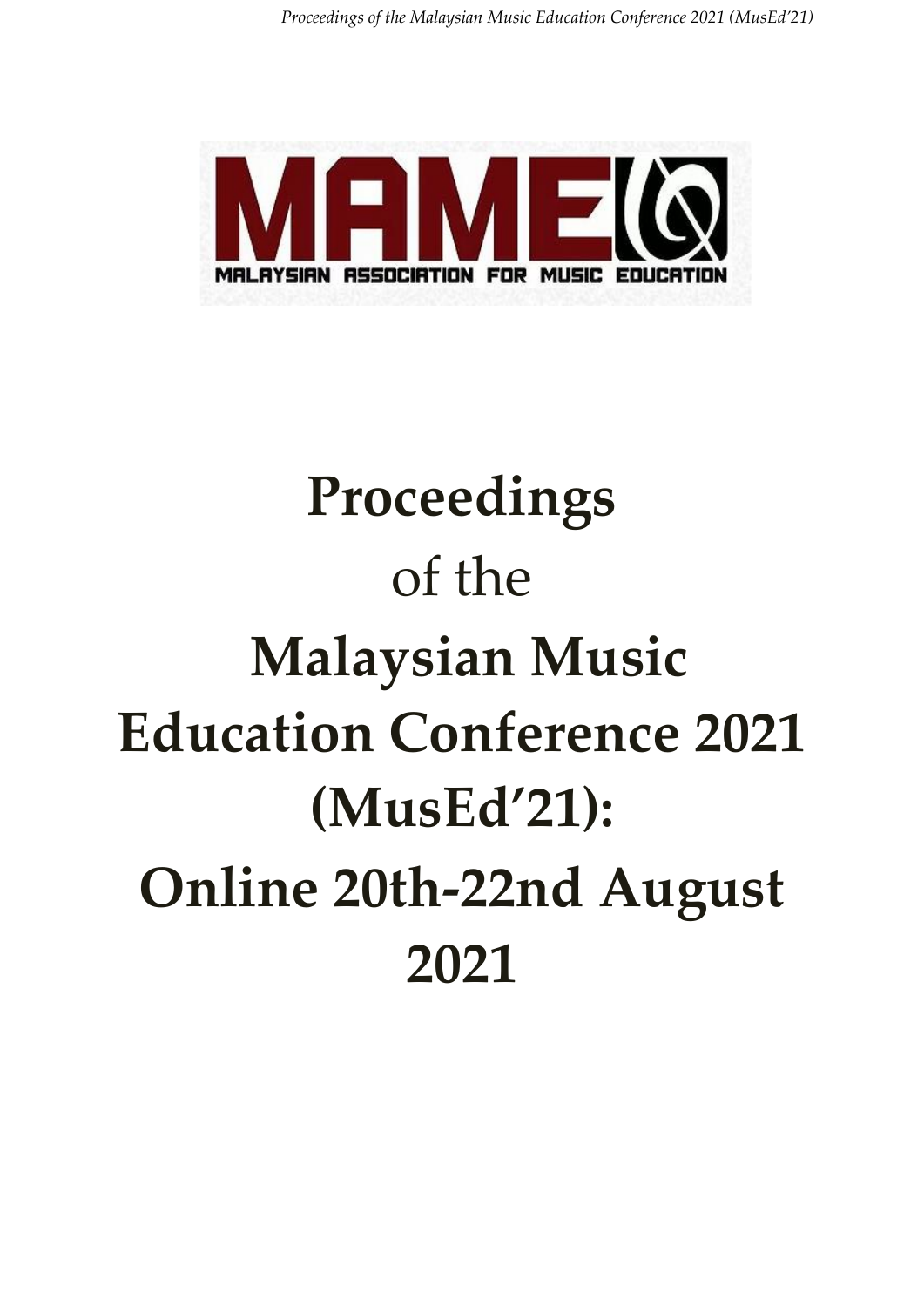#### **Proceedings of the Malaysian Music Education Conference 2021 (MusEd'21)**

20-22 August 2021

Papers submitted for originally scheduled conference in Selangor, Malaysia.

Edited by Md Jais Ismail (Editor) & Colleen Wong (Editorial Assistant)

**Volume 01, Issue 01 Registration Number: 2021-0501 Publication Date : 16 November 2021**

2021 Malaysian Association for Music Education (MAME)

Published in Malaysia in 2021 Malaysian Association for Music Education (MAME) c/o Faculty of Music Universiti Teknologi MARA (UiTM) Level 11, Menara SAAS 40450 Shah Alam, Selangor Malaysia

All rights reserved. Except for the quotation of a short passage for the purposes of criticism or review, no part of this publication may be reproduced, stored in a retrieval system, or transmitted, in any form or by any means, electronic, mechanical, photocopying, recording or otherwise, without prior permission from the publisher.

The full papers submitted to the MusEd'21 were double blind refereed by members of the conference committee before inclusion in the Conference Proceedings.

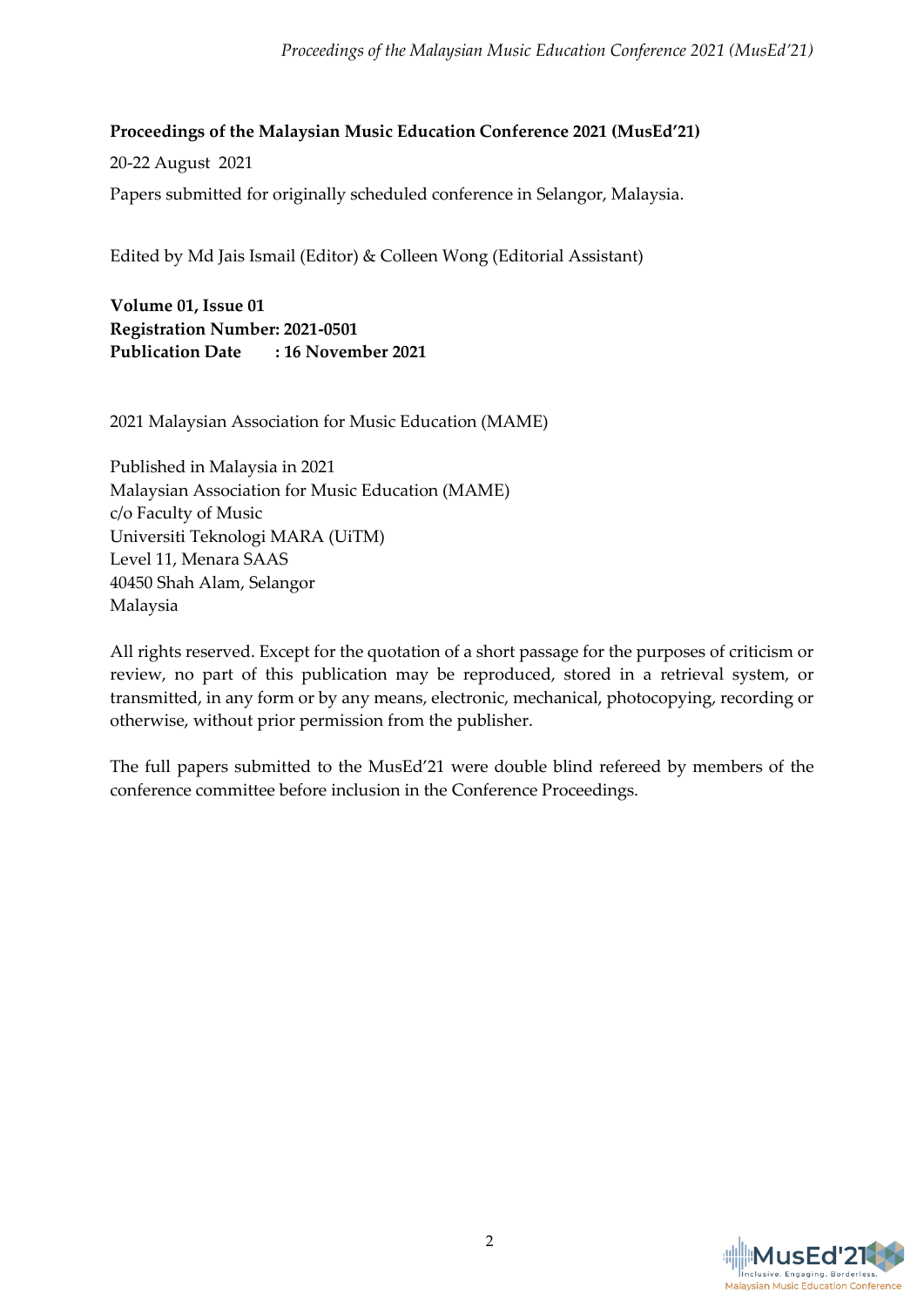All abstracts and papers for the Malaysian Music Education Conference 2021 (MusEd'21) were selected through peer review by a committee of experts in Music Education. The Reviewing Board comprised of the MusEd'21 organizing committee members and qualified appointed reviewers.

## **Editorial Board**

Ramona Mohd. Tahir, Universiti Teknologi MARA (UiTM) Malaysia (Chair) Md Jais Ismail, Universiti Teknologi MARA (UiTM) Malaysia (Chief Editor) Wong Huey Yi @ Colleen Wong, Universiti Pendidikan Sultan Idris, Malaysia

## **Organizing Committee**

Ahmad Rithaudin Md Noor, Universiti Teknologi MARA (UiTM) Malaysia Nadia Widyawati Madzhi, Universiti Teknologi MARA (UiTM) Malaysia Ghaziah Mohd Ghazali, Universiti Teknologi MARA (UiTM) Malaysia Susanna Saw, International Kodály Society (IKS), Malaysia Juriani Jamaludin, Universiti Teknologi MARA (UiTM) Malaysia Lim Zek Chew, Institut Pendidikan Guru Kampus Ilmu Khas, Malaysia Hanizah Musib, Universiti Teknologi MARA (UiTM) Malaysia Helmi Rosli, Universiti Teknologi MARA (UiTM) Malaysia Maryann Magdalena Linnis, Universiti Teknologi MARA (UiTM) Malaysia YM Raja Nadiah Raja Zaharuddin Shah, SK Sungai Penchala KL, Malaysia Lim Li Wen (SJK(C) Kota Emerald, Malaysia

## **Reviewing Board**

Fauzila Abdul Latif, Institut Pendidikan Guru Kampus Ilmu Khas, Malaysia P'ng Tean Hwa University College Sedaya International (UCSI), Malaysia Toh Lai Chee, Institut Pendidikan Guru Kampus Pulau Pinang, Malaysia Pan Kok Chang, Universiti Malaya (UM), Malaysia Lim Zek Chew, Institut Pendidikan Guru Kampus Ilmu Khas, Malaysia Clare Chan Suet Ching, Universiti Pendidikan Sultan Idris (UPSI), Malaysia Valerie Ross, Universiti Teknologi MARA (UiTM), Malaysia Nadia Widyawati Madzhi, Universiti Teknologi MARA (UiTM), Malaysia Shahanum Mohd Shah, Universiti Teknologi MARA (UiTM), Malaysia Nur Izzati Jamalludin, Universiti Teknologi MARA (UiTM), Malaysia Juriani Jamaludin, Universiti Teknologi MARA (UiTM), Malaysia Chai Tse Wei, Universiti Teknologi MARA (UiTM), Malaysia Bernard Tan Yong Boon, Universiti Teknologi MARA (UiTM), Malaysia

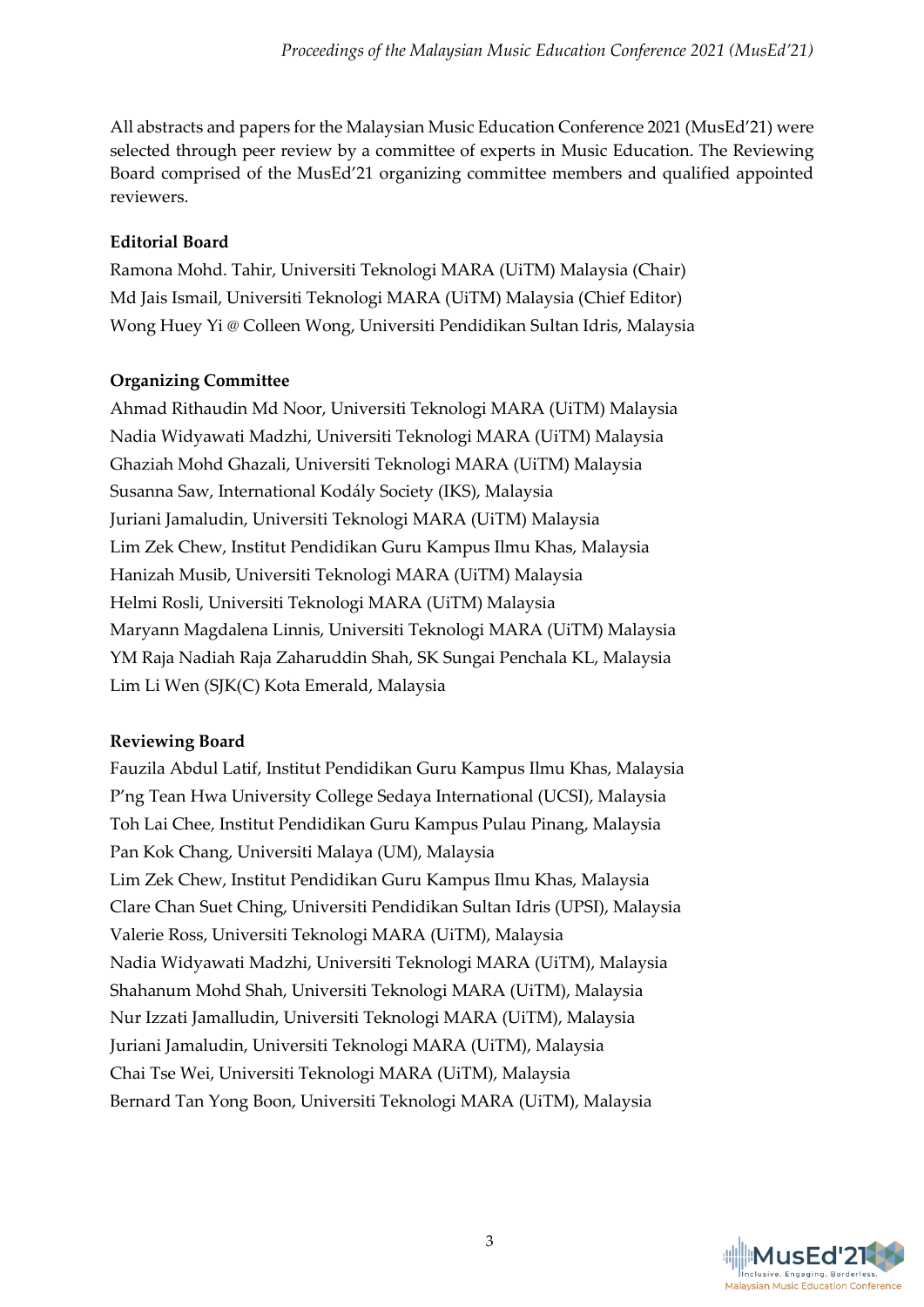## **FOREWORD FROM THE GUEST OF HONOUR**



What lies ahead for the musical ecosystem only the future can tell. However, we are all surely convinced that life post-covid will not be the same. Like many other aspects of our social, economic, and professional life, Music Education has undergone some unprecedented challenges in the past year. Music educators have had to adapt, innovate, and work hard to overcome the many obstacles. They have continued their precious work, and without surprise, they have demonstrated their ability to be so very resilient.

As President of the world's largest network of music organizations and institutions bringing together members from all over the world, I must say that the theme of the 5th Malaysian Music Education conference resonates perfectly with the mission of the International Music Council and the needs not only for Music Education but for societies as a whole.

Advancing the Five Music Rights by being more *Inclusive*, *Engaging,* and *Borderless*  has been IMC's mission for the past 72 years. Therefore, I'm genuinely honoured to join this conference and to be allowed to act as a bridge between Malaysian music educators and the global music ecosystem.

Algae Vant

**ALFONS KARABUDA** *President* IMC (International Music Council)

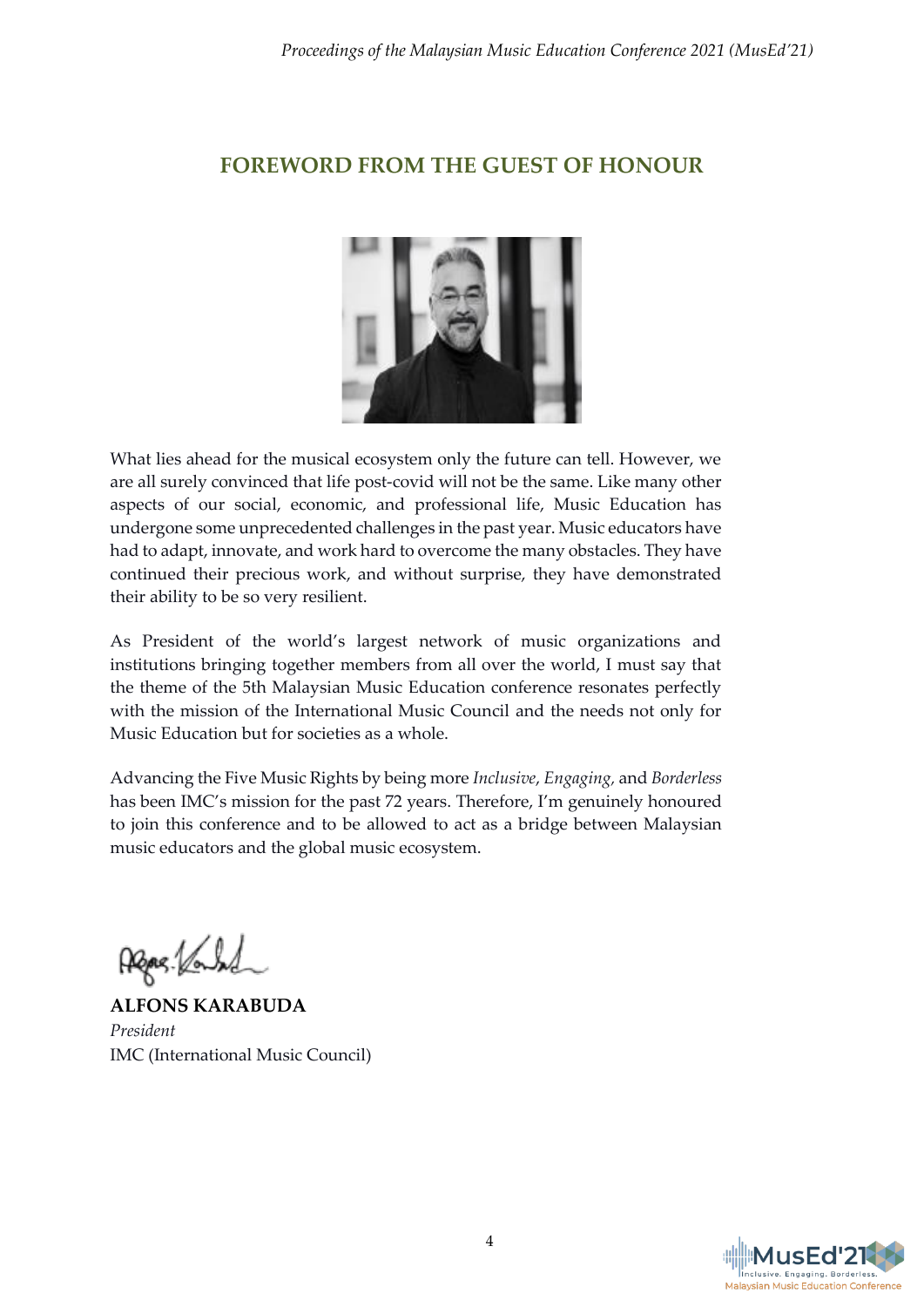# **FOREWORD FROM THE DEAN**



Assalamualaikum warahmatullahi wabarakatuh and greetings.

Despite the unprecedented challenges brought upon us from the COVID-19 pandemic since last year, I am proud that the Faculty of Music, Universiti Teknologi MARA (UiTM) continues to play its role in advancing music in Malaysia – among which is the recent organizing of the Malaysian Music Education Conference 2021 (MusEd'21) on August 20- 22, 2021 in partnership with the Malaysian Association for Music Education (MAME) and both local and international collaborators. As an established music institution, the Faculty of Music at UiTM aims to become a leading international centre of musical excellence, spearheading the dynamic and progressive role of academicians, musicians and associated branches of knowledge and skills. Congratulations and my thanks are in order to the MusEd'21 Conference organizing committee for the successful organizing of MusEd'21. I hold aspirations that MusEd'21 and other future conferences hosted by the Faculty of Music, UiTM will assist in the realization of the faculty's vision of becoming an international hub for music and music education studies.

This published proceedings of the MusEd'21 conference consists of more than 60 abstracts of keynote, spoken paper, workshop, forum, teaching demonstration, masterclass and poster sessions presented by speakers of various nationalities during the three-day conference. It is hoped that this publication will not only serve as a documention of the MusEd'21 presentations, but also trigger further ideas, exploration, innovations and best practices in music teaching and learning. Towards this ends, I would like to express my heartfelt thanks to the editorial team of this MusEd'21 Conference Proceedings for their hard work in the publication of this proceedings. Many thanks also to the reviewers and all who have supported MusEd'21 for your contribution to the MusEd'21 conference and this MusEd'21 Conference Proceedings.

Thank you.

Associate Prof. Dr. Tazul Izan Tajuddin Dean Faculty of Music Universiti Teknologi MARA (UiTM), Malaysia

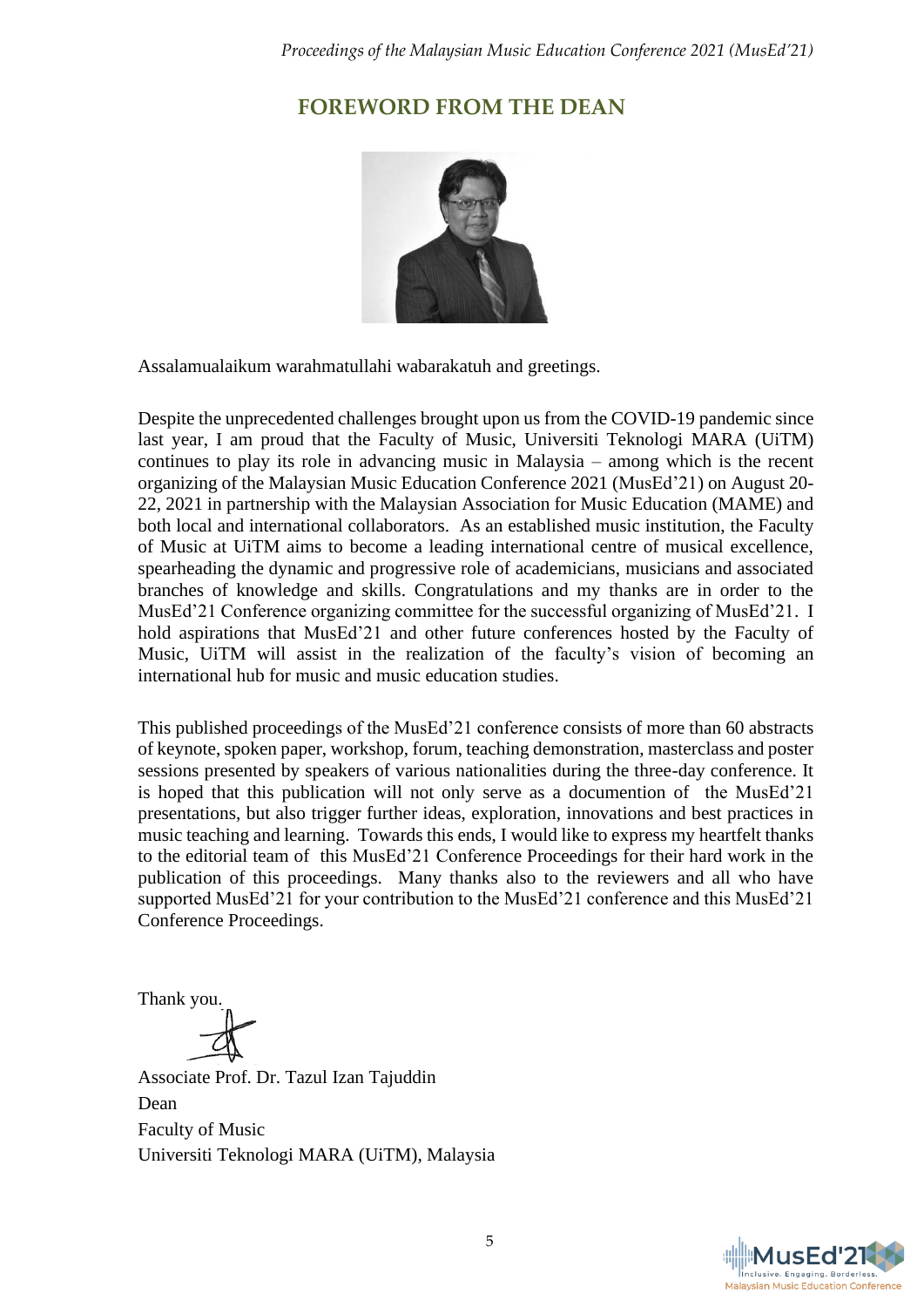## **FOREWORD FROM THE CHAIR OF MusEd'21**



Assalamualaikum wbt and Salam Sejahtera.

MusEd'21 was Initially planned to be a face-to-face conference but the pandemic forced us to test our technology capabilities in a hybrid conference of live and pre-recorded sessions. The silver lining in this is that we had had to venture beyond our comfort zone and to think of alternatives to our normal. We worked hard on the conference program so there would be something for everyone and for it to be a manifestation of the MusEd'21 conference theme of Inclusive. Engaging. Borderless. We hope those who participated and attended MusEd'21 gained much from attending MusEd'21!

I would like to express my gratitude to the many individuals and organizations who have contributed to MusEd'21. First, to Alfons Karabuda, President of the International Music Council (IMC) for doing us the honour of opening our conference; to our sponsors – ABRSM, Yamaha Music School, Selangor Institute of Music, Sound Thinking Australia and the Cuskelly College of Music, Bentley Music, and JS Music for being such fantastic supporters of music education; to MusEd'21 collaborators – the International Society for Music Education (ISME), International Kodály Society (IKS), Young Choral Academy (YCA), UPSI, and Malaysian Philharmonic Orchestra (MPO); to our keynote speakers Professor Dr. Emily Achieng' Akuno and YBhg. Datin Saidah Rastam for graciously accepting our invitation to speak at MusEd'21; to all MusEd'21 presenters, participants and reviewers for contributing to MusEd'21; to UiTM Faculty of Music dean, lecturers and staff members for chairing sessions, technical handling, and support for MusEd'21.

Finally, my biggest ever thanks go out to the MusEd'21 organizing committee – Zek Chew, Susanna, Nadiah, Colleen, Li Wen, and Haidir from MAME, and from UiTM - Rithaudin, Nadia, Helmi, Jais, Ghaziah, Hanizah, Juriani, and Maryann. Special, heartfelt thanks to Jais and Colleen for continuing with MusEd'21 work with this MusEd'21 Conference Proceedings which not only documents the abstracts of the presentations during MusEd'21, but also commemorates the conference. Thank you MusEd'21 organizing committee for all your hard work, passion, and commitment for music education. Great teamwork indeed!

**ASSOC. PROF. DR. RAMONA MOHD TAHIR** *Chair*, MusEd'21 Organizing Committee *President,* Malaysian Association for Music Education (MAME) *Associate Professor in Music Education*, Faculty of Music, Universiti Teknologi MARA (UiTM)

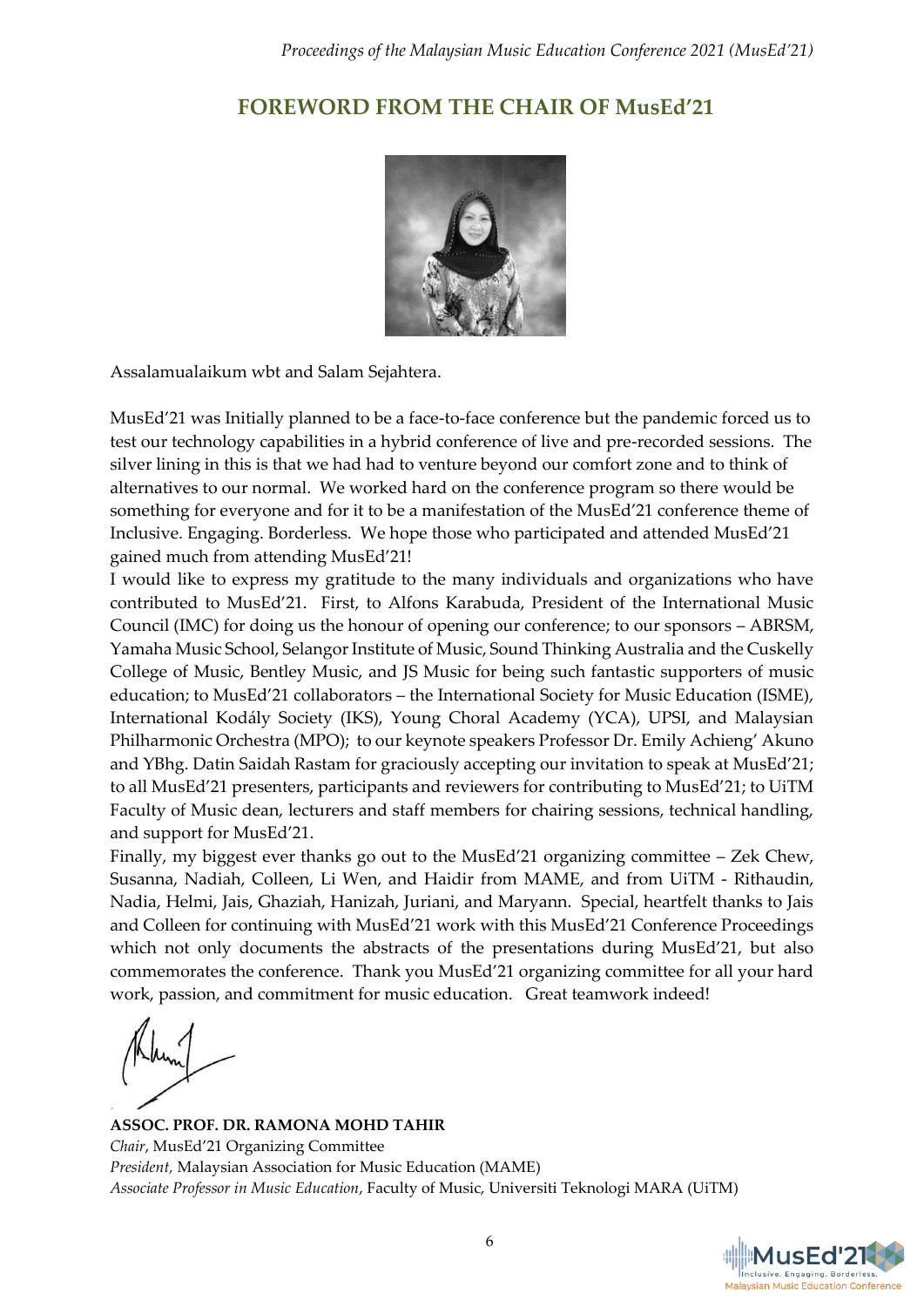*Proceedings of the Malaysian Music Education Conference 2021 (MusEd'21)* 



# **ABOUT MusEd'21**

Universiti Teknologi MARA (UiTM) Faculty of Music and the Malaysian Association for Music Education (MAME) are proud to host the Malaysian Music Education Conference 2021 (MusEd'21) on August 20-22, 2021. With its theme "Inclusive. Engaging. Borderless", this year's conference aims to enable music educators, researchers, practitioners, and students to share, exchange, and dialogue to empower music education practitioners on recent research breakthroughs in the field of music education. This is the first MusEd conference that will convene online due to travel and safety COVID-19 measures.

Discussions about the first MusEd conference started out during a meeting at Universiti Putra Malaysia which was attended by representatives from various universities offering music programs. The first conference was jointly organized by three Malaysian institutions of higher learning, namely Universiti Putra Malaysia (UPM), Universiti Teknologi MARA (UiTM), and Universiti Pendidikan Sultan Idris (UPSI). The conference was held at the Putra World Trade Center (PWTC) on 1st and 2nd July 2002. The over 350 conference delegates included school music teachers, students, and academic staff from the local teacher training colleges and also students and academic staff from institutions of higher learning in Malaysia that offered music education. During this conference, the Malaysian Association for Music Education (MAME) was launched by the 12th His Majesty the Yang DiPertuan Agong Tuanku Syed Sirajuddin ibni Almarhum Tuanku Syed Putra Jamalullail.

Following the first MusEd conference, three more conferences were subsequently held in 2003, 2005, and 2012 with the aim to continue the dialogue among music education practitioners located both locally and internationally. MusEd'12 with its theme 'Heritage, Innovation and Technology in Music Teaching and Learning' included various submissions of paper topics. Among the topics discussed in this theme included cultural and local aesthetics in teaching and learning music, innovations and technological advancements in teaching and learning music, the role of music in modern society, music education and the virtual world, early childhood music: new methods and theories, music for special needs, and bridging the gap between schools and the music industry.

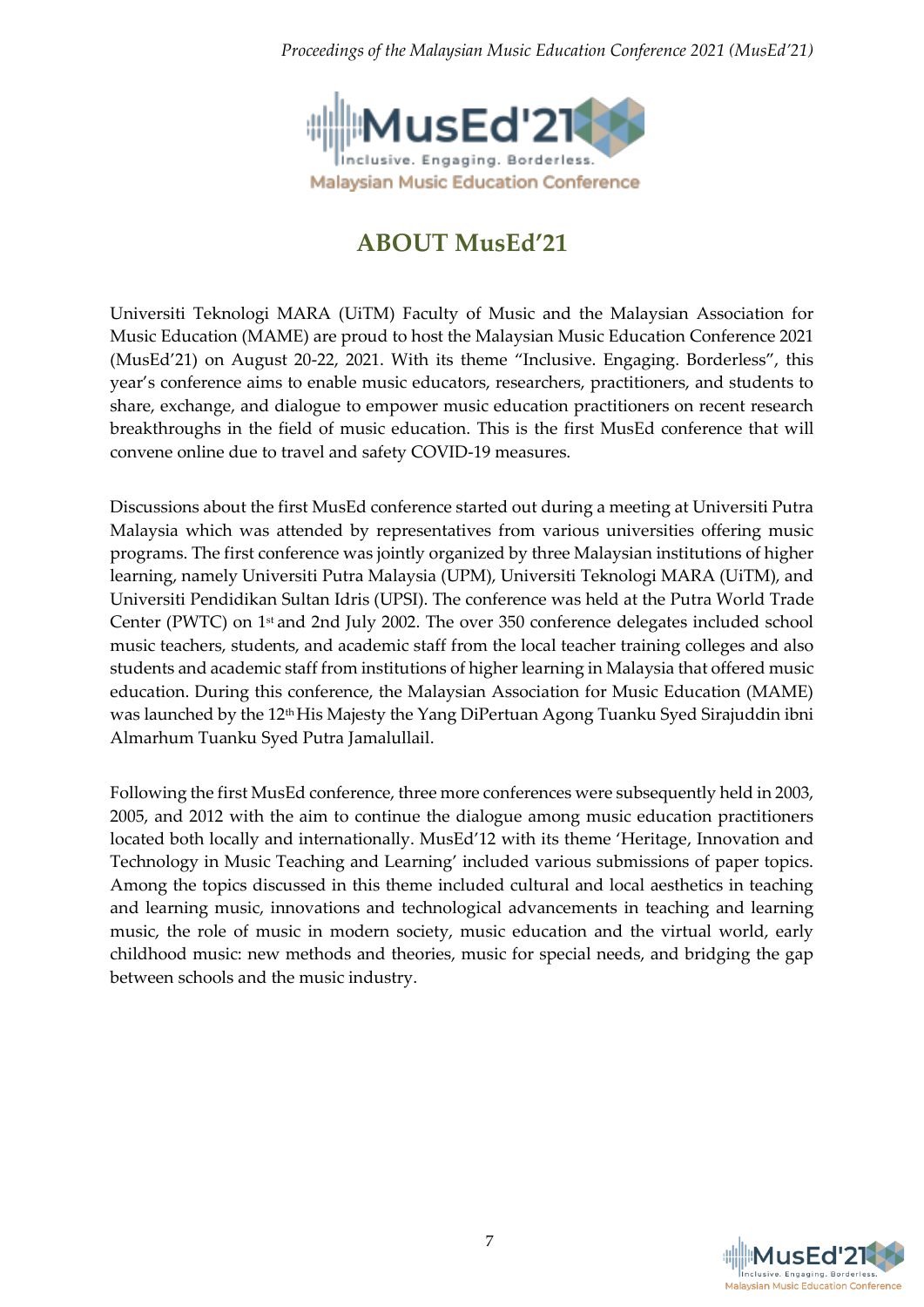## **KEYNOTE ABSTRACTS**

## **MORE MUSIC? THE EDUCATION OF THE SENSES - A MUSIC EDUCATION PROMISE**

1\*Emily Achieng' Akuno International Society for Music Education (ISME), Malvern, Vic. Australia<sup>1</sup> Technical University of Kenya, Nairobi, Kenya<sup>1</sup>

#### **ABSTRACT**

The music teacher is often confronted with decisions on what to tell parents who want to know the career prospects for their children who want to study music. The past 18 months have proved either more challenging or rewarding for music education, depending on whether one looked at it from a business perspective, or from a more fundamental position that regards music (and the arts) as tools and avenues for 'putting life into people's living', a way of engaging the core of the human being, his/her psychological, social and emotional self. In Kenya, the social and socializing role of music in the community continues to provide a rationale for learners' engagement with the subject in and out of school. This presentation interrogates the promise of music from accounts of its impact on the individual and narratives of lifetransforming experiences. Using selected music ensemble sessions and individual instrumental/voice tuition as cases, the paper analyses learners' and teachers' accounts for elements of music's role in restoring their sense of equilibrium and normalcy. The subjective findings are discussed against the concept of music as a communalparticipatory event through which the individual develops resilience and experiences emotional release on account of the support afforded by the group activity and from the act of musicking in a traditional music making context. In this regard, music education is articulated as a transformative experience, with the paper advocating for more music in people's menu of activities towards the training of the senses.

**Keywords**: music education, teachers, psychology, social, music experience

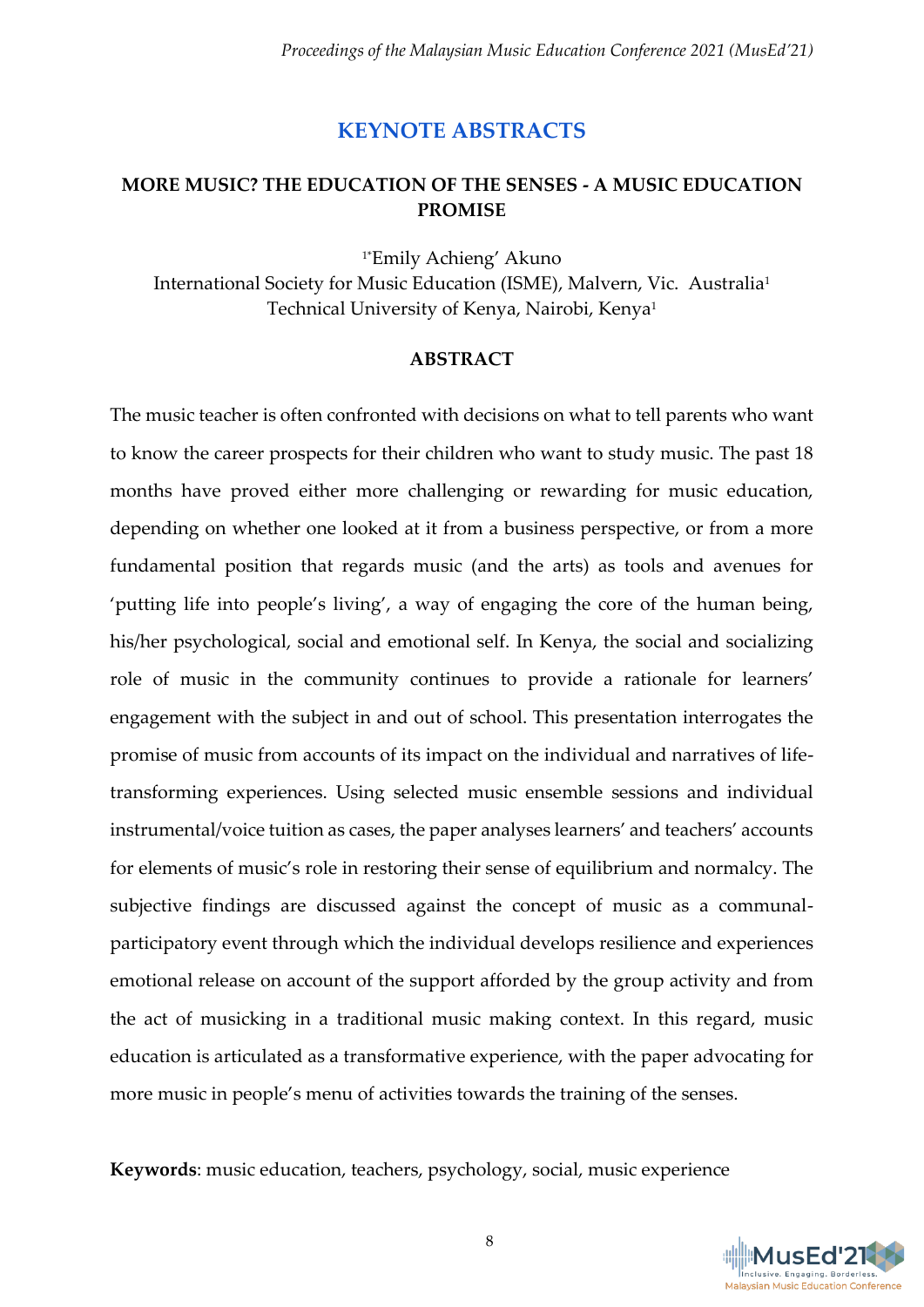## **NO MESSIAEN PLEASE, WE'RE MALAYSIAN: IN SEARCH OF MALAYSIAN MUSIC**

Datin Saidah Rastam

## **ABSTRACT**

Currently, a study is being carried out on behalf of a government ministry to find out "What music best represents Malaysia's music identity"? This extremely wide question is not new: over the years it has taxed, among others, politicians and policymakers, advertising and arts funding agencies. Saidah Rastam explores this question in the context of Malaysia's history, nationalism, pluralism, and lack of resources, and considers future musical creativity in Malaysia.

**Keywords**: music identity, music education, music creativity, Malaysian music

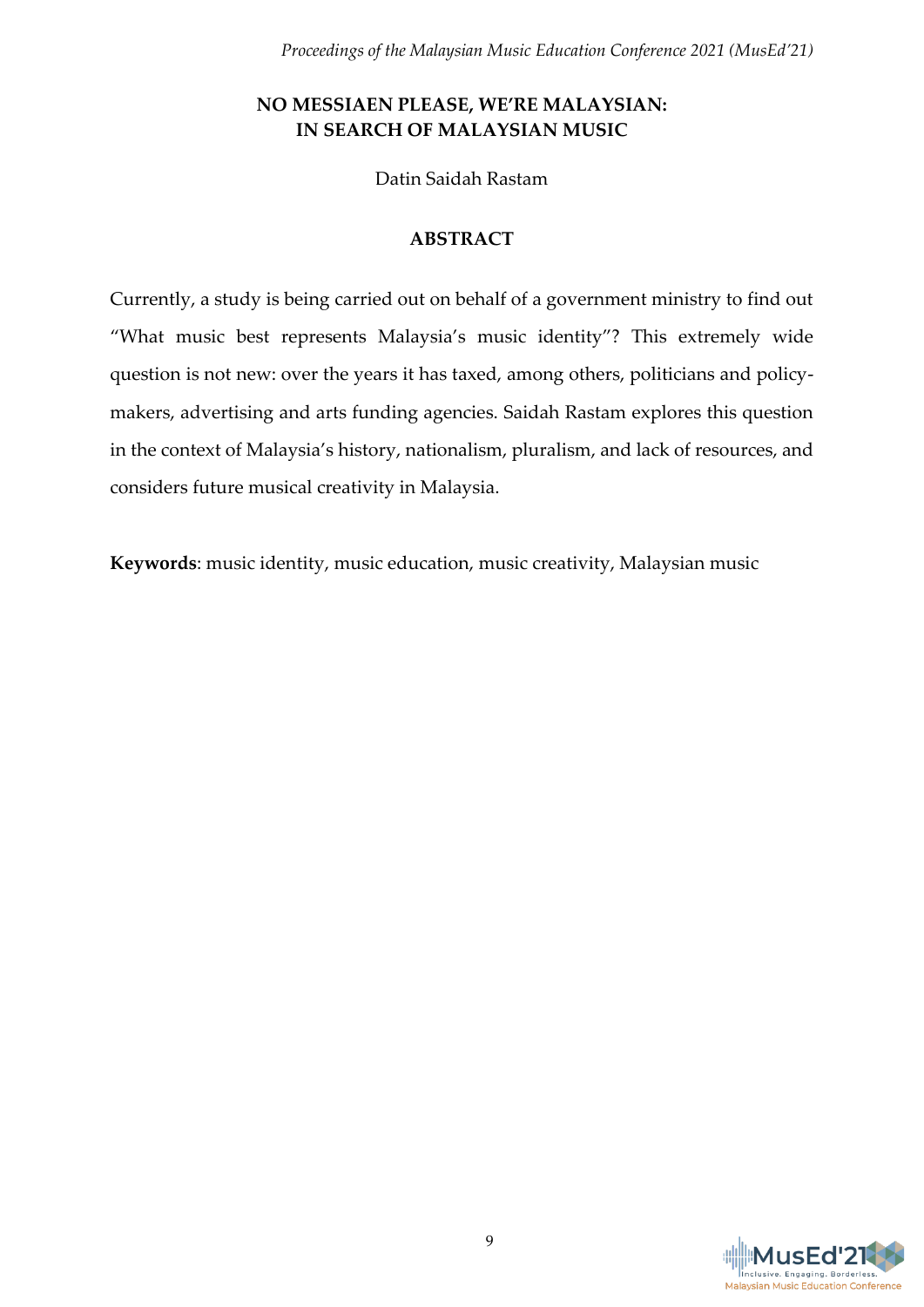## **SPOKEN PAPERS**

## **DEVELOPMENT AND EVALUATION OF MUSIC APPRECIATION INTERACTIVE VIRTUAL REALITY SOFTWARE FOR LOWER SECONDARY**

<sup>1</sup>\*Abdul Rahman Safian & <sup>2</sup>Zaharul Lailiddin Saidon *Department of Music and Music Education, Sultan Idris Education University, Malaysia1.2*

*Corresponding author: \*rahmansafian7@gmail.com*

#### **ABSTRACT**

Generation Z literacy towards technology requires new ways of teaching and learning to create active student engagement. In this context, new media technologies such as Virtual Reality (VR) could be of great potential as an alternative approach to improve students' understanding and appreciation of music. In this study, a VR software was developed for the teaching and learning of music appreciation lessons according to the Malaysian lower secondary school music curriculum which includes learning a variety of traditional and popular music genres. The software named e-MARZ was developed based on the Design and Development Research design comprising four phases. This article mainly focuses on the development and evaluation phases of the research project. An Instructional Design Technology model ADDIE was used during the development phase. The e-MARZ prototype was subsequently evaluated using the concurrent triangulation method to assess usability. Findings of the evaluation phase showed high usability based on the views of experts and students through interview methods and usability questionnaires. The software can be used on various devices to gain immersive VR experiences cost-effectively. The development of e-MARZ has proven that VR technology which at some point in the past was exclusive and expensive, can now be used by school teachers and students for learning purposes. **Keywords:** Virtual reality, music appreciation, e-learning, immersive learning, virtual learning environment

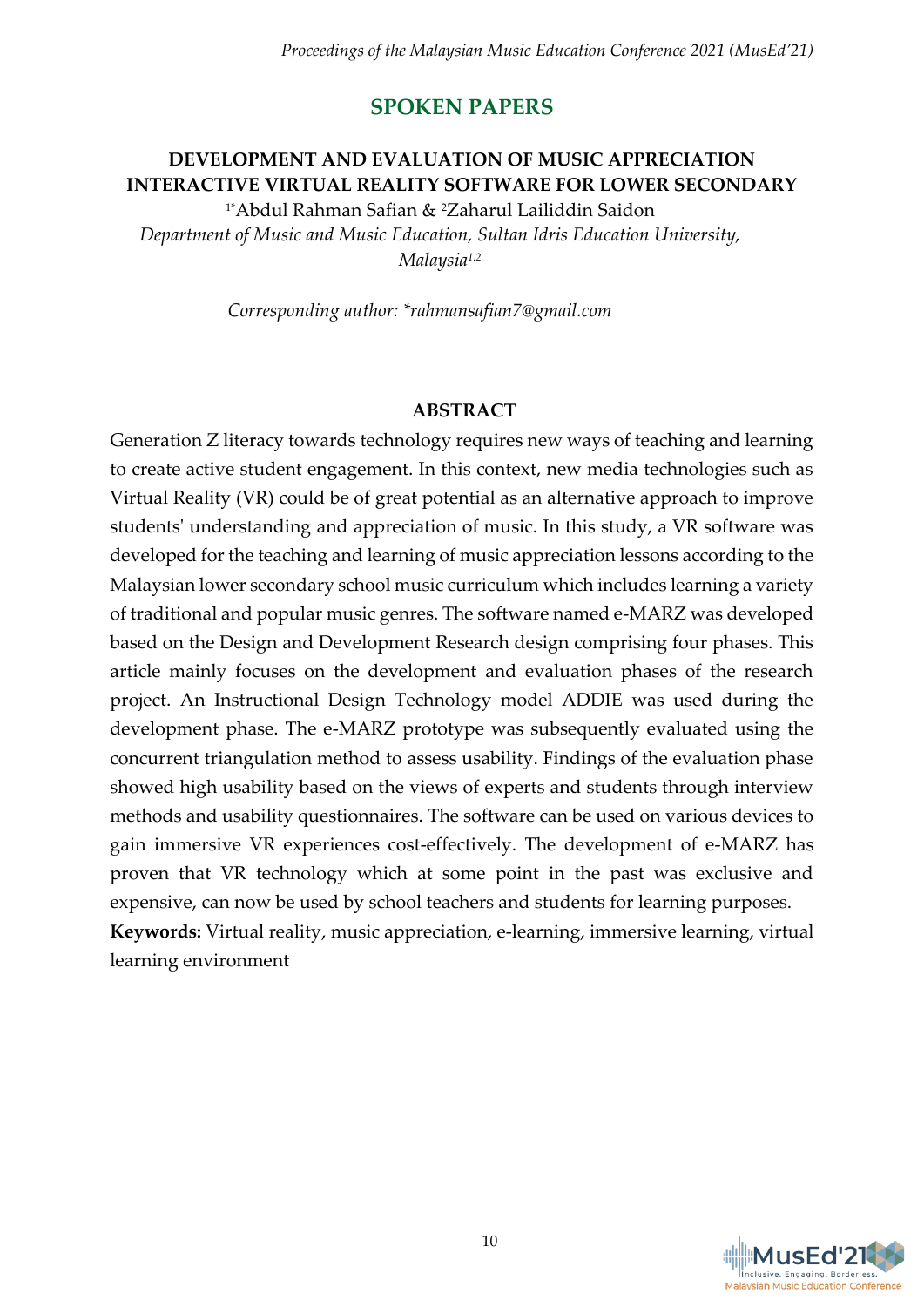#### **A NEW APPROACH OF TEACHING AND PLAYING TRUMPET**

1\*Aiman Ikram Uyub Chamil & 2Arkhasa Nikko Mazlan *Department of Music and Music Education, Faculty of Music and Performing Arts, Sultan Idris Education University, Malaysia1.2*

*Corresponding author: \*aimanikram@fmsp.upsi.edu.my*

## **ABSTRACT**

'Buzzing' is an enigmatic internal action, either it happens naturally or by forcing. There are various approaches to teaching trumpet for beginners and 'buzzing' has become a preferred maxim. However, studies show that there are high percentages of students who have been exposed to and experienced the false concept of trumpet playing, especially the 'buzzing' concept. Understanding the false concept can lead to poor tone production and limitation toward technical abilities. Besides, it also leads to a very limited range and promotes extra pressure to the playing. Hence, the purpose of this study is to address a new approach to teaching and playing trumpets especially for beginners and also intermediate students or players who had issues with their playing and tone development. This approach will be the implementation of straw as the replacement of lead pipe and balloon as tools to indicate the airflow. Teaching and diagnosing students' playing issues has become more critical especially during this pandemic. Therefore, the approach was designed to overcome the issue mentioned above. This study will be using a comparative approach. Four different types of brass technique classes (1st semester - two classes, 2nd semester - 2 classes) were used by implementing two different types of teaching methods. One with only the trumpet mouthpiece and another one by adding straw and balloon. The result shows that the 2nd group of brass technique class progressed more efficiently than the 1st group. Therefore, there is preliminary evidence that the concept of natural buzz, obtained by playing through the straw and using balloons as a tool to indicate airflow provides better and efficient results.

**Keywords:** trumpet playing, buzzing, music education, teaching and learning, COVID-19

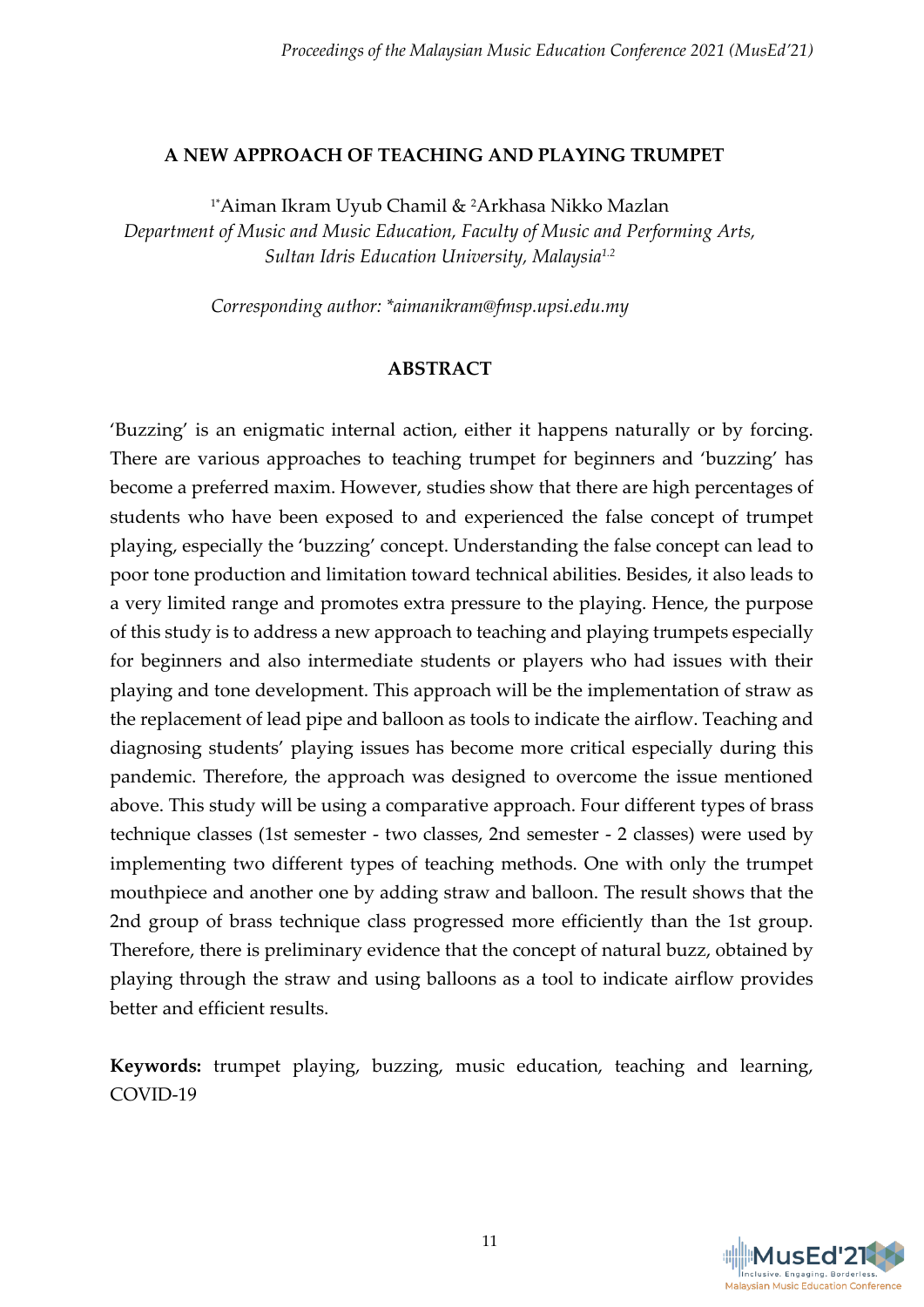*Proceedings of the Malaysian Music Education Conference 2021 (MusEd'21)* 

## **REDUCTION OF MUSIC CLASS TIME: IMPACT ON NATIONAL PRIMARY MUSIC EDUCATION IN MALAYSIA**

1\*Azmi Bin Azhar

*Department of Music Education, Faculty of Music, Universiti Teknologi MARA<sup>1</sup>*

*Corresponding author: \*azmipayne@gmail.com*

#### **ABSTRACT**

In 2017, the Ministry of Education decided to combine visual art and music subjects in Malaysia's national primary schools to become the one subject of Arts Education. This, and the reduction of music class time from one (1) hour to 30 minutes offered with the introduction of the KSSR (The New Primary School Standard Curriculum). However, the reduction of 30 minutes of music class time has impacted the national primary schools' community. This study aimed to determine the impact of reducing 30 minutes of music class time in Malaysia's national primary schools. This study attempts to provide useful information regarding the areas affected due to the 30 minutes reduction of music class time. (N=100) national primary music teachers (N=25) male and (N=75) female across Malaysia participated in this study. The survey questionnaire data were analyzed and a conclusion was made based on the respondents' statements. The study revealed that reducing 30 minutes of music lesson time has impacted students ( $N=87$ ) and music teachers ( $N=93$ ) the most. The average mean scores for the whole sections are between (m=3.75) and (m=4.80), which confirms that the respondents agreed that teaching ability, teaching resources, supports, teaching and learning process, and students' motivation to learn music have been affected because of the reduction of music class time. Hence, according to the statistics, conducting various measurements and methods will help the music teachers to prepare themselves with sufficient information on the impact of the reduction of 30 minutes of music class time in national primary schools in Malaysia.

**Keywords:** national primary music education, impact, time reduction, KSSR, arts education

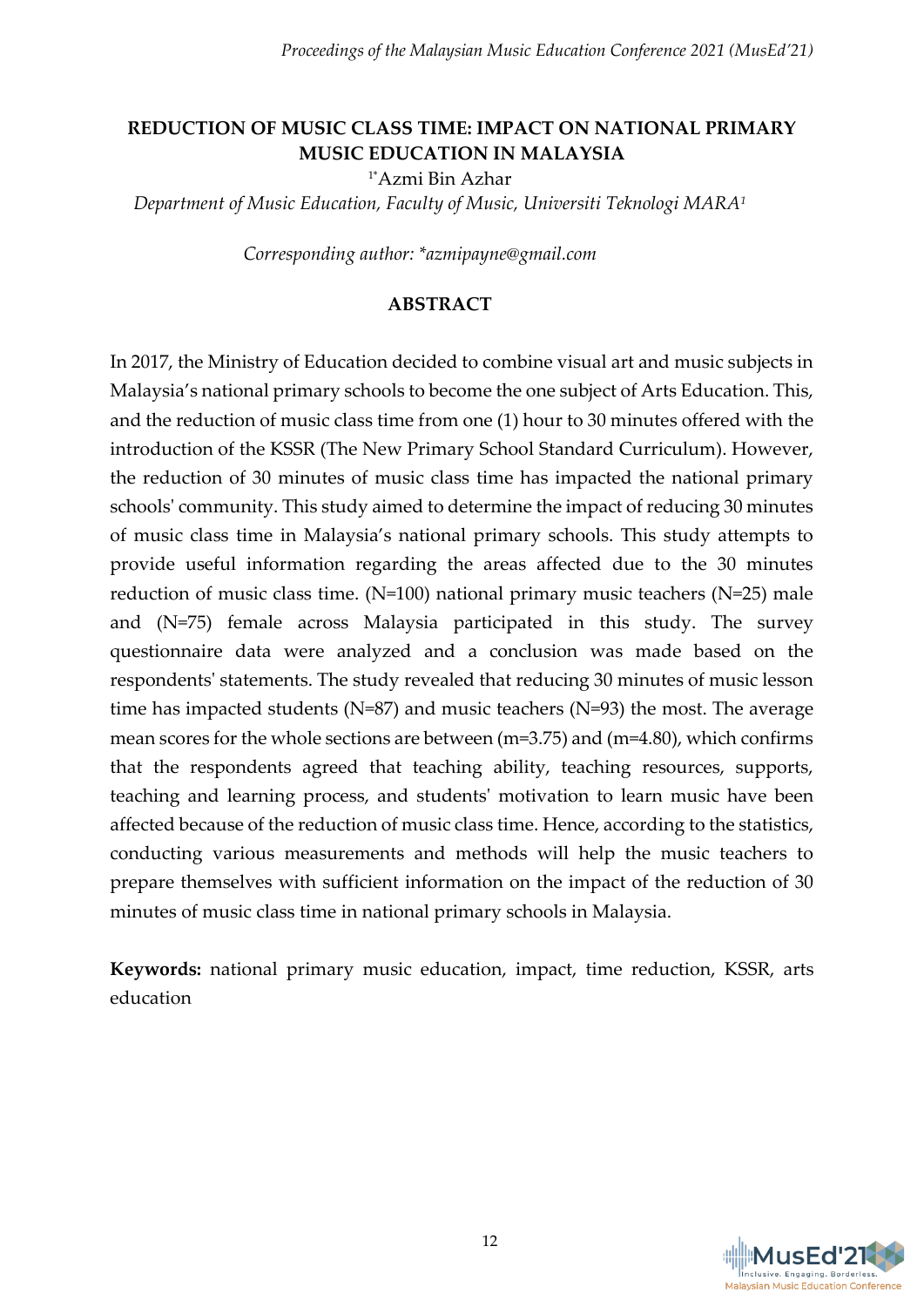## **TEACHING MUSIC THEORY: A HOLISTIC APPROACH TO INTRODUCING THEORETICAL CONCEPTS IN PIANO LESSONS**

1\*Caryn Ong Wen Bin *Piano Pedagogy Department, University of South Carolina<sup>1</sup>*

*Corresponding author: \*carynong92@gmail.com*

#### **ABSTRACT**

Music theory plays a substantial role in comprehensive music education. It is a pathway for musicians to study and explore how music is made. Teaching music theory as a regular part of a piano lesson helps students to relate, reinforce, and employ musical concepts and elements. With the aim to provide a pedagogical guide for music and piano educators, this session presents the components to introduce theoretical concepts in piano lessons for all age levels in a holistic approach. The three main components: identification; reinforcement; and ear-training were derived from the key levels of thinking presented by the Bloom Taxonomy. The corresponding educational objectives for each component were determined. Activities and methods of application suited for music theory instruction for different age levels were further elaborated. A short teaching demonstration video was included as an example of application in lessons. These components also serve as an effective assessment and planning tool in teaching music theory. Through a holistic approach to introducing theoretical concepts, students will be able to establish a constant relationship between music theory to the repertoire, technical patterns, and sight-reading. This is essential in the development of students' musical growth and effective instruction in piano lessons.

**Keywords:** music theory, music education, piano instruction

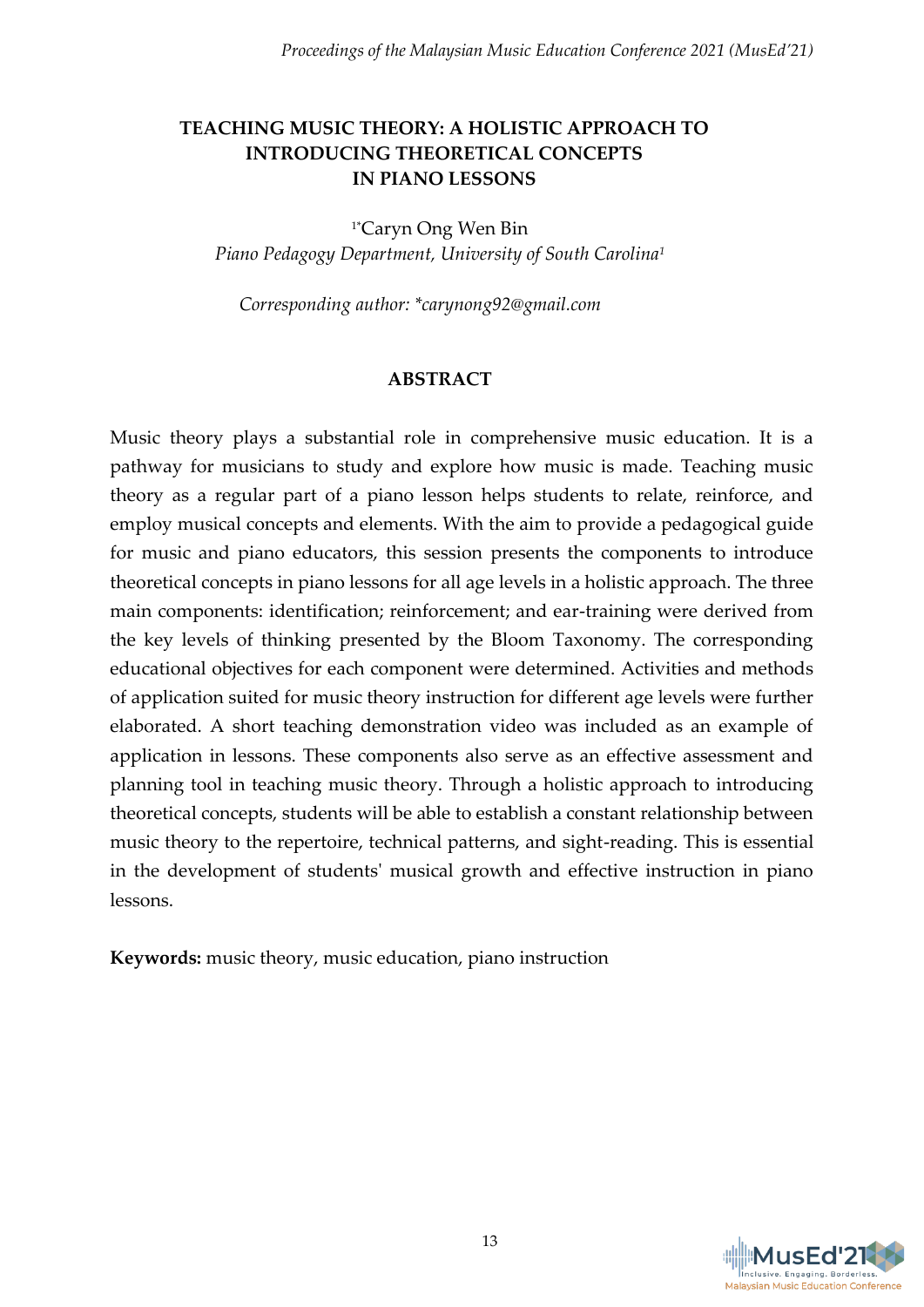## **VIRTUAL CHOIR EXPERIENCES: CHOIR MEMBERS' PERSPECTIVE ON REHEARSAL AND PERFORMANCE**

<sup>1</sup>\*Chang Lok Yew, <sup>2</sup>Tan An Gie, & <sup>3</sup>Ang Mei Foong *Department of Music, Universiti Putra Malaysia, Serdang, Malaysia1,2,3*

*Corresponding author: \*changlokyew97@gmail.com*

## **ABSTRACT**

The lockdown due to COVID-19 pandemic made it difficult for choir singers worldwide to sing and perform as usual as on the "normal" days. The virtual choir has emerged as a new global phenomenon that technology is used to reunite everyone virtually during the lockdown. While virtual choirs have almost become the new standard for choir rehearsals and performances, it remains unknown if virtual choirs can provide an equally effective learning experience to students. This study aims to gauge the participants' overall rehearsal and performances experience, including their reflection and satisfaction for redefining effectiveness in choir rehearsals. A total of 58 participants from university and community choirs in Malaysia were recruited through the purposive sampling method and descriptive data were collected through online questionnaires on Google Form. Results demonstrated that choir members faced similar challenges for virtual choir rehearsals and performances. The findings of this study may offer music professionals a guideline to create high-quality and effective choir lessons or programs for choir members, as well as a guideline for better choir-education decision making in the future.

**Keywords:** COVID-19, pandemic, online learning, virtual choir

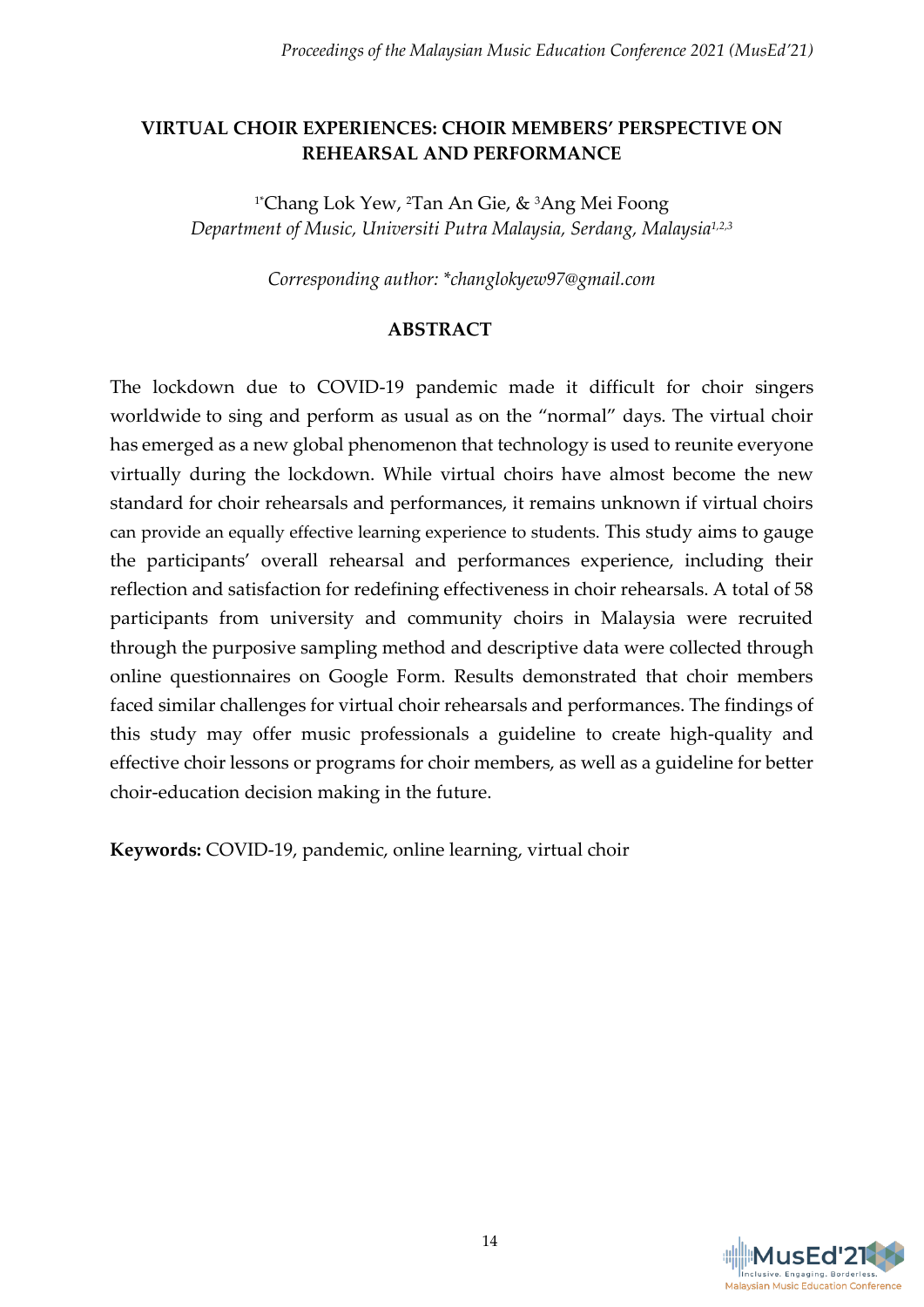## **ONLINE PIANO LEARNING AMONGST MUSIC TEACHER TRAINEES AT A TEACHER TRAINING INSTITUTION DURING THE COVID 19 PANDEMIC**

1\*Edna Shamani Wellington *Department of Music Education, IPG Kampus Ilmu Khas<sup>1</sup>*

*Corresponding Author: \*edna@ipgkik.edu.my*

#### **ABSTRACT**

Music lecturers at teacher training institutions have had to face a time of sink-or-swim adaptation towards the reality of teaching how to play a musical instrument online during the COVID-19 pandemic. The traditional way of imparting practical skills has indirectly transformed the way learning to play the piano is during this perplexing time. This qualitative case study was done to explore the potential of using synchronous and asynchronous learning methods in online piano classes amongst music pre-service teacher trainees as a transition to the new normal. This study was conducted amongst eleven music pre-service teacher trainees from a teacher training institution to explore their views of having to learn how to play the piano online without any prior knowledge or experience. The data in the first phase for this study was collected using an online qualitative questionnaire consisting of 20 questions targeted to music pre-service teacher trainees pursuing a degree in music education. The second phase of the study was conducted through semi-structured interview questions in a focus group discussion using Google Meet. The themes that emerged from the analysis of data in this case study consist of being able to demonstrate musical understanding and playing techniques, understanding of course content, innovative ways for learning how to play the piano, collaborative sharing amongst classmates and music lecturers**.** On the other hand, challenges such as poor internet connection and sound quality were also revealed by the music pre-service teacher trainees. However, the overall study reveals encouraging insights towards learning to play a versatile instrument online in the 21<sup>st</sup> century.

**Keywords:** music pre-service teacher trainees, online piano learning, practical skills

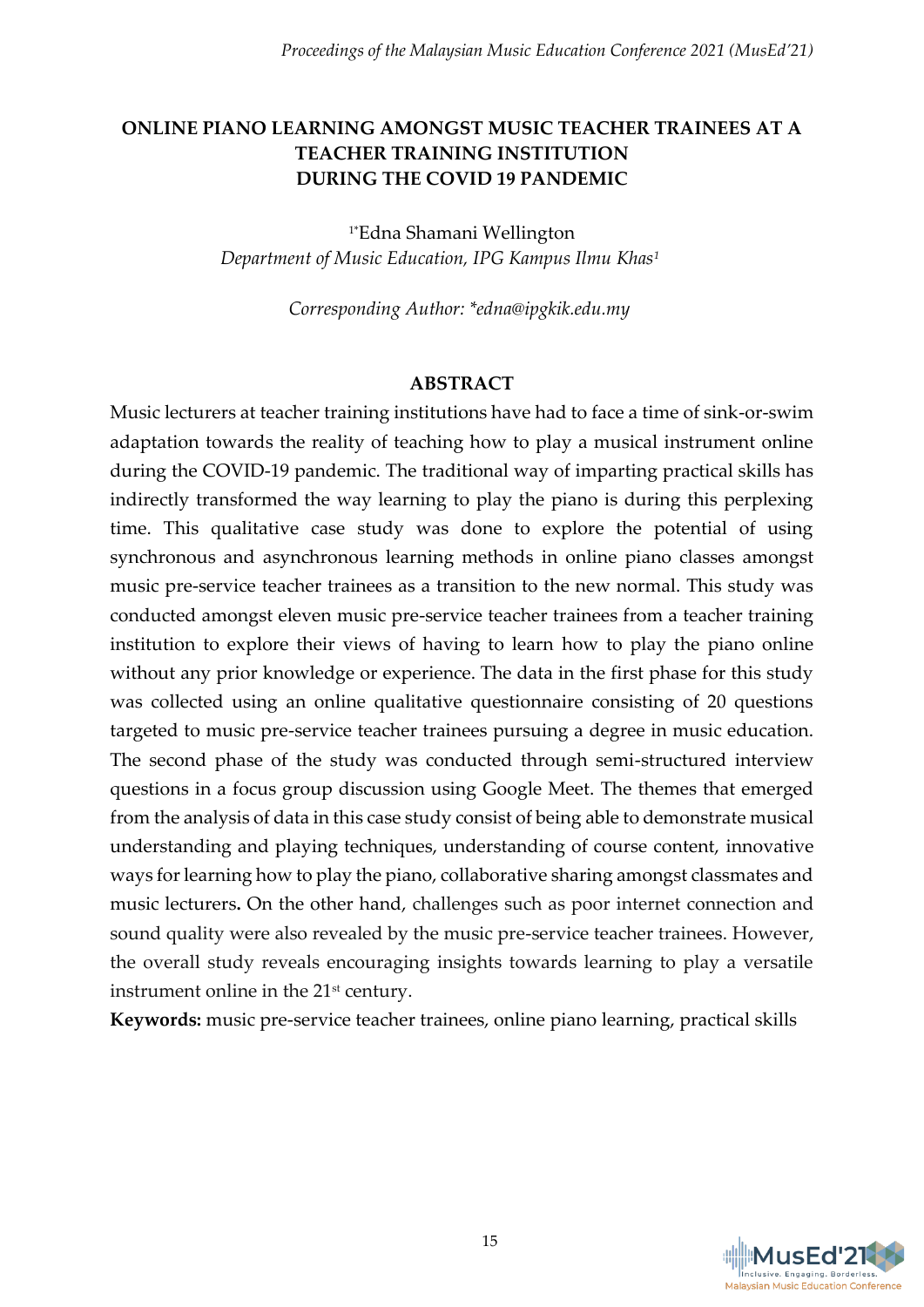## **FACTORS INFLUENCING THE CHOICE OF MUSIC STUDIES IN MALAYSIAN PUBLIC UNIVERSITIES**

<sup>1</sup>\*Fatin Hani Mohd Sheriff & <sup>2</sup>Pan Kok Chang *Faculty of Creative Arts, University of Malaya, Kuala Lumpur, Malaysia1&2*

*Corresponding Author: \*fatinhani@siswa.um.edu.my*

## **ABSTRACT**

This study investigates factors influencing the choice of music studies among undergraduate music students in Malaysian public universities. A survey method was adopted and 489 respondents were chosen using proportionate stratified random sampling to answer the questionnaire. Data were analyzed using the Statistical Package for the Social Sciences (SPSS). The finding showed that academic factors were ranked as the most influential factor on the choice of music studies among music students. The results on inferential statistical analysis showed that there were significant differences in factors influencing the choice of music studies between ethnicities, universities, and instruments played. It is hoped that the findings will be beneficial to students, educators, and the university music programmes. Educators will have access to the most up-to-date information in order to encourage students to study music.

**Keywords:** music studies, universities, academic factors, institutional factors, financial factors, social factors

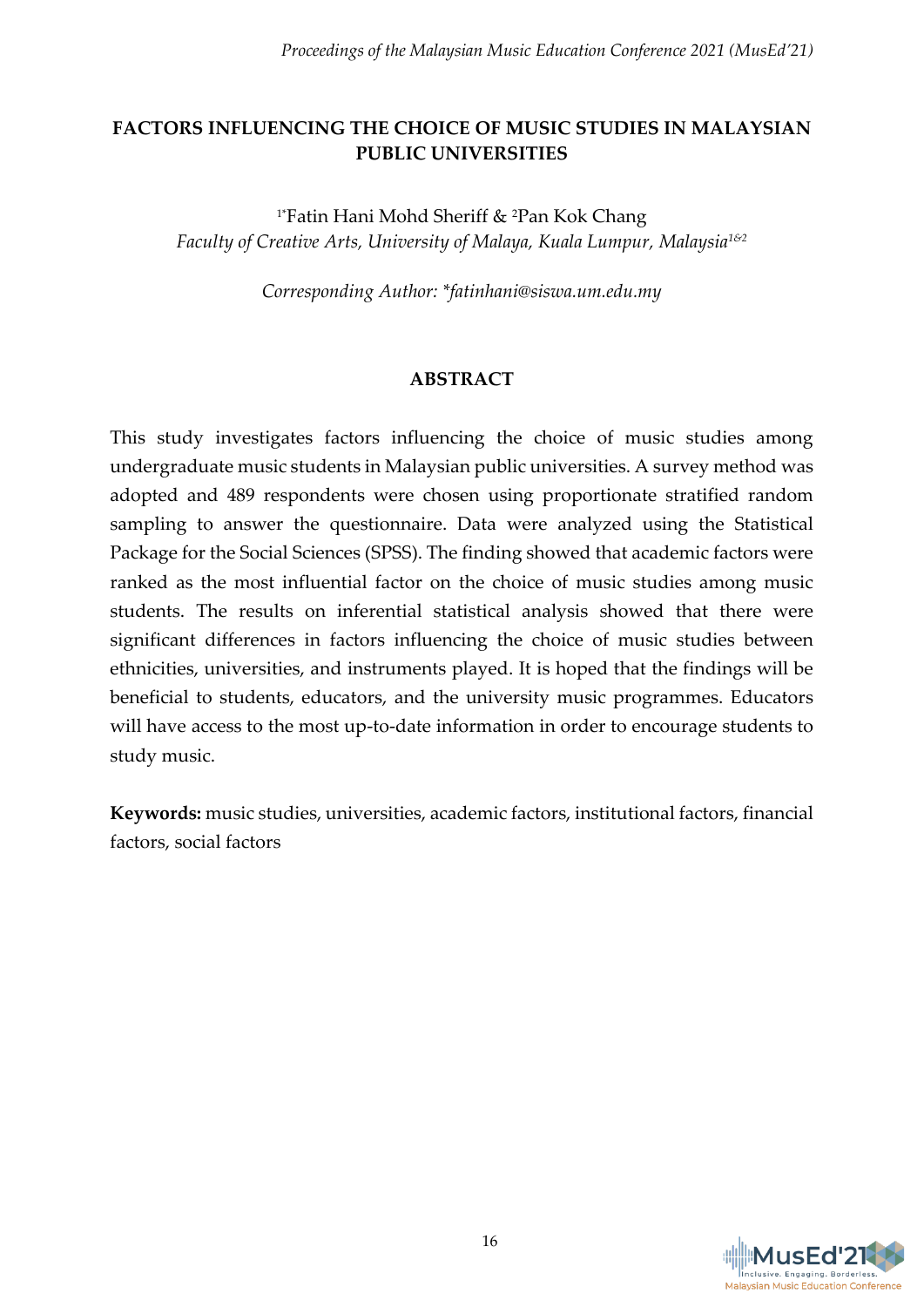## **PENDEKATAN KONTEKSTUAL DALAM LATIHAN PEMANASAN SUARA OLEH KONDUKTOR KUMPULAN KOIR DI SEMENANJUNG MALAYSIA**

1\*Fauzila Abdul Latif *Institut Pendidikan Guru Kampus Ilmu Khas, Kuala Lumpur, Malaysia<sup>1</sup>*

*Corresponding Author: \*fauzila@ipgkik.edu.my*

#### **ABSTRAK**

Penguasaan terhadap pedagogi koral memainkan peranan penting bagi mempersiapkan ahli kumpulan koir ke arah persembahan yang bermutu. Di antara masalah yang dikenal pasti menunjukkan tidak ramai pemuzik di Malaysia yang terlatih khususnya dalam bidang pimpinan koir. Selain itu, kajian ilmiah juga didapati kurang dijalankan di dalam Negara berhubung dengan bidang seni muzik yang menjurus terhadap nyanyian. Objektif kajian ini adalah bagi menganalisis pelaksanaan latihan vokal semasa sesi pemanasan suara yang digunakan oleh para konduktor koir bagi mencapai kualiti nyanyian. Persampelan bertujuan digunakan terhadap empat orang peserta kajian yang terdiri daripada konduktor koir berprestij dari sekitar Semenanjung Malaysia. Kajian ini menggunakan reka bentuk kajian kes dengan kaedah kualitatif. Data bagi kajian ini diperoleh melalui instrumen iaitu temu bual dan pemerhatian. Dapatan kajian menunjukkan bahawa pelaksanaan latihan yang diamalkan untuk mencapai kualiti nyanyian yang baik adalah melalui strategi latihan yang disertakan dengan pelbagai contoh berbentuk kontekstual. Pendekatan yang digunakan oleh para konduktor dalam setiap sesi latihan telah mempengaruhi tahap kesedaran dan kefahaman bagi ahli koir berkaitan teknik vokal dan konsep muzik. Latar belakang ahli kumpulan koir termasuk genre lagu dan tema bagi setiap persembahan turut diambil kira oleh para konduktor bagi memberi impak terhadap pelaksanaan latihan yang dijalankan. Hasil kajian ini dapat memberi manfaat serta panduan yang berguna kepada generasi masa depan yang berminat memahami secara mendalam berkaitan pedagogi koral sebagai persiapan mengendalikan aktiviti nyanyian koir di pelbagai peringkat.

**Kata kunci:** pedagogi koral, konduktor koir, teknik vokal, pemanasan suara, pendekatan kontekstual

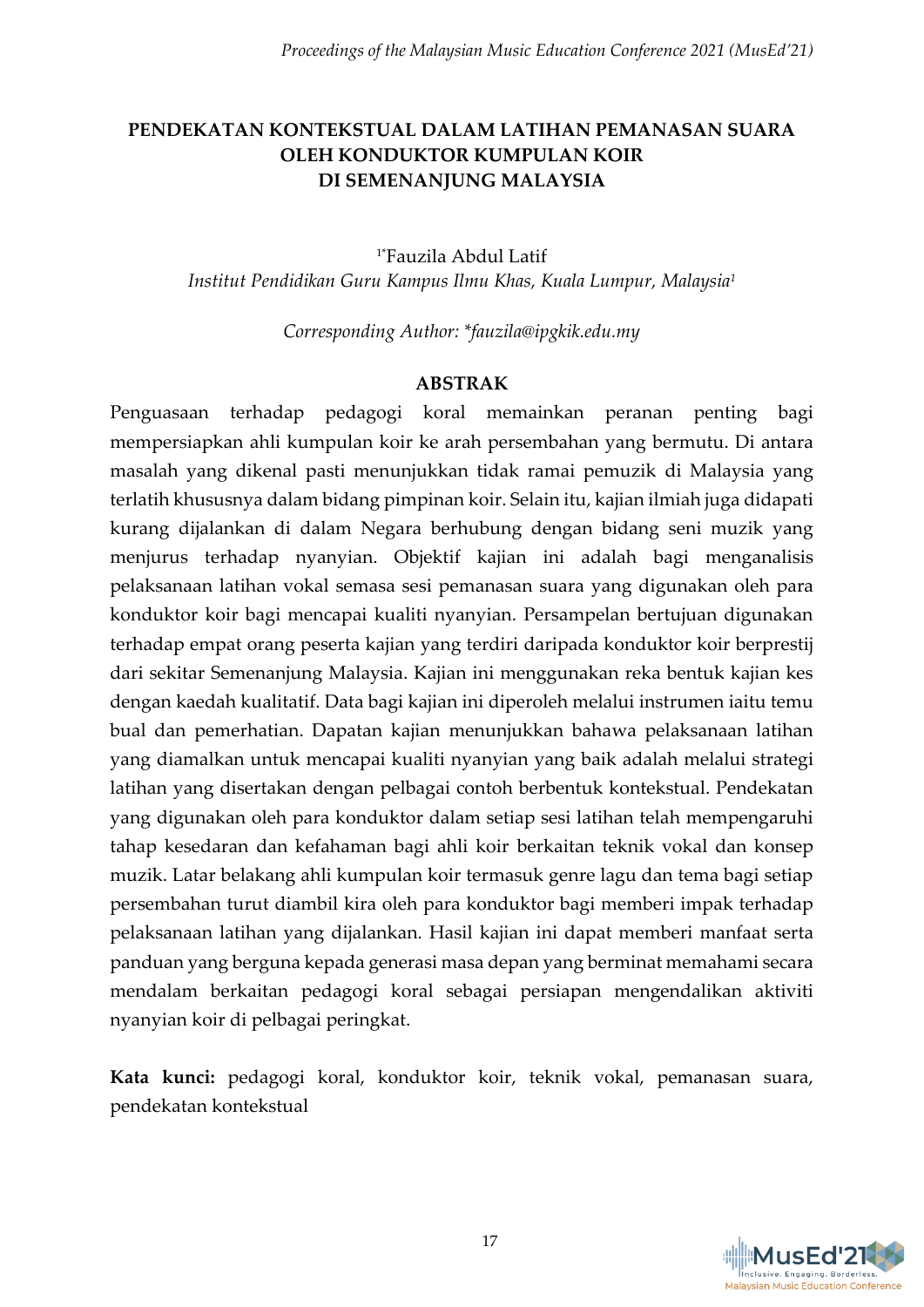## **KNOWING WHAT TO DO WHEN TEACHING SINGING: SOME COMMON MISCONCEPTIONS**

1\*Ghaziah Mohd Ghazali *Department of Music Education, Universiti Teknologi MARA<sup>1</sup>*

*Corresponding Author: \*ghaziah@gmail.com*

## **ABSTRACT**

Preparing to be a music teacher requires one to learn to perform tasks related to musicmaking in the classroom. An important part of teacher training courses includes learning to sing and knowing how to teach singing, whether in a small or big group. Voice pedagogy or Voice methods courses are usually included in the music education curriculum at institutions of higher learning to help aspiring music teachers know what to do when teaching singing. These courses help give the necessary knowledge and skills in singing, a skill that is important to those who will service not only public and private schools but also in private music studios. This paper discusses observations of students enrolled in the Voice Methods course at UiTM as well as their performance in the assignments given in the course. Findings indicate some interesting misconceptions about teaching singing. Many students, despite having been part of choral groups, may not necessarily know what to do when teaching singing. Some interesting misconceptions related to conducting vocal warm-ups, singing techniques, breathing to sing, and selecting vocal repertoire are highlighted and discussed in this paper to provide some important tips to novice music teachers as well as a reminder to curriculum designers of Voice Methods or pedagogy courses.

**Keywords:** teaching singing, vocal warm ups, voice methods, music teacher-training, singing techniques

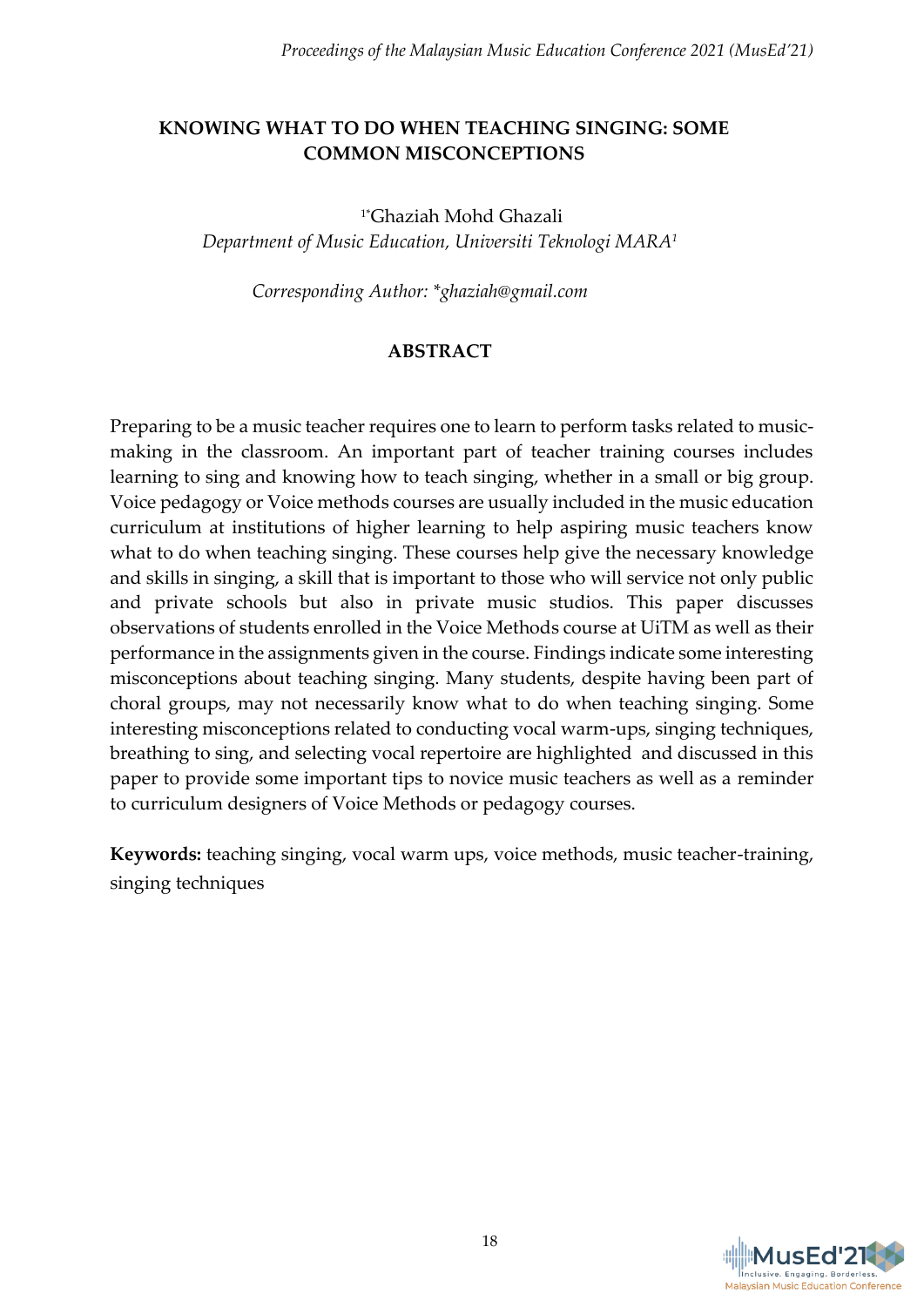## **ARRANGING MALAYSIAN FOLK SONGS FOR ARTISTIC AND PEDAGOGICAL PURPOSES**

1\*Gilbert De Greeve *Past President of the International Kodály Society, Budapest, Hungary 1*

*Corresponding Author: \*degreeve@hotmail.com*

#### **ABSTRACT**

The Hungarian composer, ethnomusicologist, and educator, Zoltán Kodály, strongly advocated that music education should be related to the musical mother tongue of a country. In other words, that the pedagogical sequences of music education should follow the logical evolution of those found in children's songs, folk songs, folk dances and should originate from the folk culture of a country. It is obvious that in some countries the folk music patrimony has been more preserved than in others. Hungary is an example to the whole world, mainly thanks to Zoltán Kodály and Béla Bartók. Where the collection of folk songs was a pure 'compositional issue' for Béla Bartók, for Zoltán Kodály it was also the basis for an educational concept, nowadays known as the Kodály concept. The essence of that concept is in fact very simple: *good materials, good teacher training, and frequency*. It was the basis of that principle that led to the four books with *Malaysian Folksong Arrangements*, with each of the 15 songs arranged in a setting for *(i) Voice and Piano, (ii) Beginner Piano, (iii) Piano Solo, and (iv) Piano 4-Hands*. The *Voice and Piano* version is conceived as an art song, to train young singers in classical performance. The 3 piano books, for 'beginners', 'piano solo' and 'piano duet', are all having different challenges of piano playing built into the arrangement, allowing teachers to do a big part of the musical and technical training thought using the original folk music of the country.

**Keywords:** Malaysian folk songs, Kodály concept, voice and piano, beginner piano, piano solo, and piano 4-hands

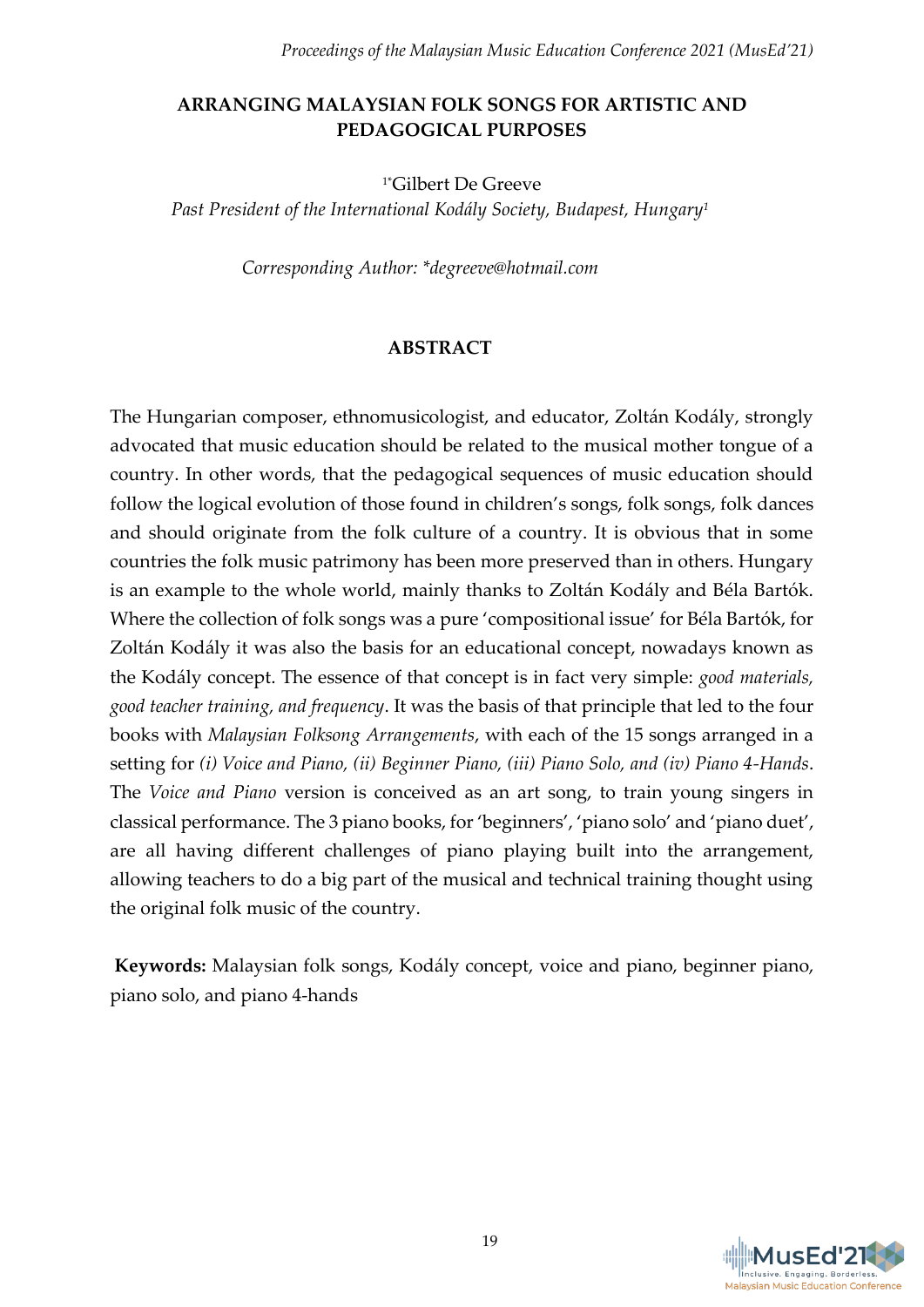## **ISSUES AND CHALLENGES FOR INSTRUMENTAL MUSIC EDUCATORS IN TEACHING INSTRUMENTAL COURSES DURING THE COVID-19 PANDEMIC**

1\*Helmi Rosli

*Faculty of Music, Universiti Teknologi MARA, Shah Alam, Malaysia<sup>1</sup>*

*Corresponding Author: \*helmirosli@uitm.edu.my*

#### **ABSTRACT**

At the beginning of the year 2020, we have been shocked by an unanticipated outbreak of COVID-19. This infectious disease is caused by a newly discovered coronavirus which is a type of virus that causes respiratory infections in humans. Since the virus spreads rapidly, Malaysian Prime Minister, Tan Sri Muhyiddin Yassin had announced the first Movement Control Order (MCO) on 8 March 2020. The government has directed higher institutions to stop the face-to-face lesson and conduct the lesson through online distance learning (ODL). Due to that, it contributed huge implications for instrumental music educators and their students in adjusting to the new norm of teaching and learning. This study aimed to investigate the issues and challenges faced by the instrumental music educators in teaching instrumental courses and how they cope-up with the new norm of teaching during the COVID-19 Pandemic. The method of this study is a qualitative research methodology. Data is collected via semistructured interviews from five participants involved in instrumental music teaching at a higher learning institution. From the study, most of the participants agreed that the biggest challenge in teaching online is the stability of the internet connection. Other issues were the cost of getting the internet connection and the outdated equipment to support ODL. They also agreed that they need to be more creative in preparing the teaching materials and adjust their style of teaching to achieve the learning outcomes.

**Keywords:** online teaching, instrumental lesson, teaching and learning, COVID-19 pandemic

## **DEVELOPMENT OF A LOCALIZED CLASSICAL GUITAR METHOD BOOK BASED ON INTERNATIONAL GRADED EXAMINATION SYLLABUS**

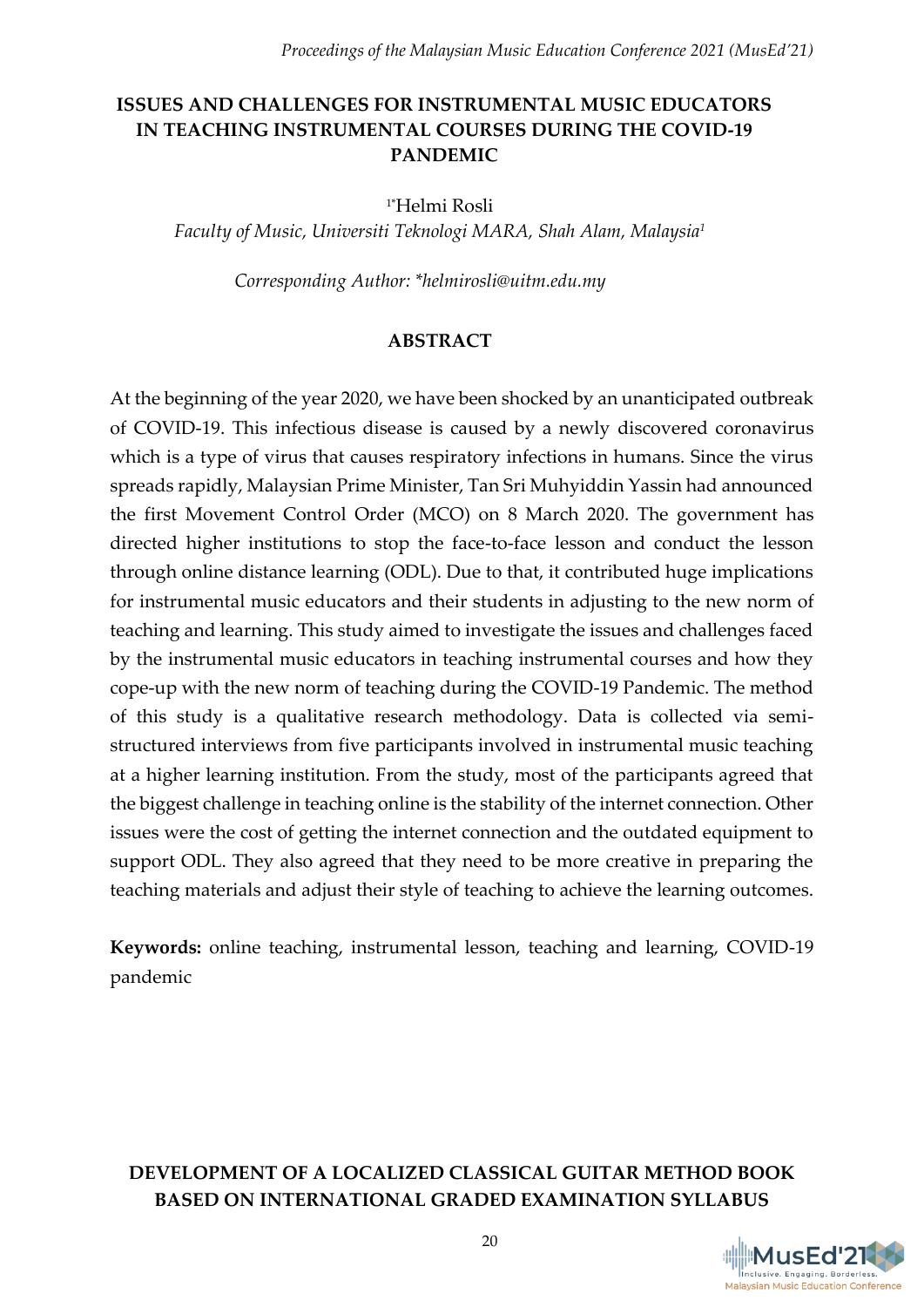<sup>1</sup>\*Herry Rizal Djahwasi & <sup>2</sup>Zaharul Lailiddin Saidon *Department of Music and Music Education, Sultan Idris Education University Malaysia, Perak, Malaysia1&2*

*Corresponding Author: \*herry@fmsp.upsi.edu.my*

## **ABSTRACT**

Previous studies have shown that the classical guitar learning method does not have a well-established learning system for beginners. The aim of this research project was to develop a localized classical guitar method book based on the international graded examination syllabus. The localized classical guitar method book was structured to meet the teaching and learning needs of the classical guitar course offered under the bachelor of music education program at the Faculty of Music and Performing Arts, Sultan Idris Education University Malaysia. The research project comprises three stages. The first stage was to develop a classical guitar method system based on pedagogical considerations and related learning materials. The second stage was to determine the level of competencies based on the international graded examination syllabus. The third stage was to identify traditional Malaysian songs to be included as learning material in the method book. For the purpose of this study, content analysis of related literatures were carried out which includes pedagogical aspects of instrumental learning, instrumental learning design, the previous classical guitar method, and exam pieces of international graded examination syllabus grade 1 to 2. The outcome of this research project has bridged the gap between content and learning by assessing the current state and needs of learners and setting appropriate goals for instruction.

**Keywords:** traditional classical guitar methods, classical guitar method, classical guitar International graded examination syllabus, classical guitar syllabus, localized classical guitar method

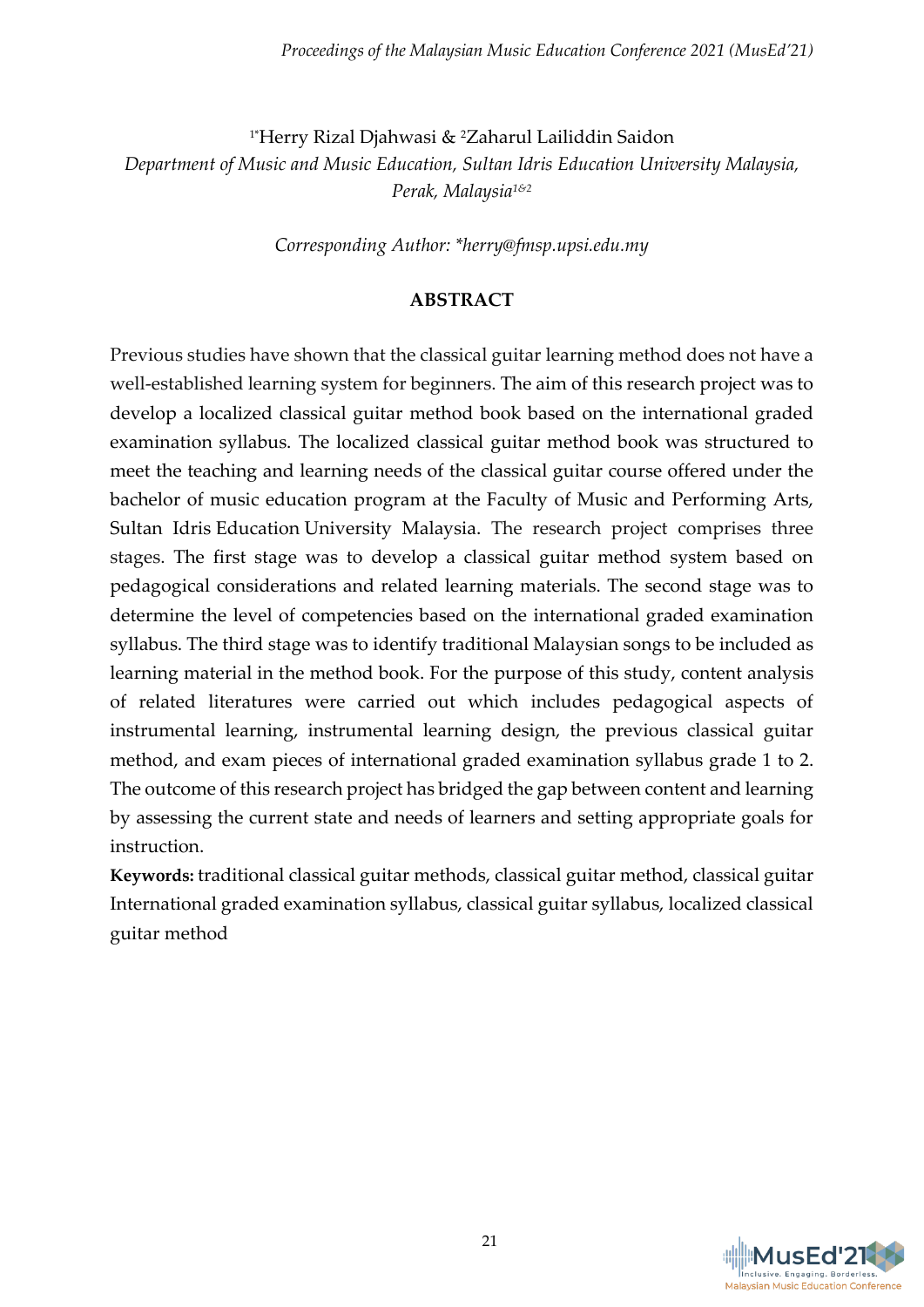## **A SURVEY ON PERCEPTION OF TEACHERS, PARENTS AND STUDENTS IN LEARNING SONGS WITH EXPLICIT LYRICS**

1\*Jeanie Ling Ching *Faculty of Creative Arts, Universiti Malaya*<sup>1</sup>

*Corresponding Author: \*jeanie.ling@gmail.com*

#### **ABSTRACT**

The purpose of the study was to look into the perception of the Teachers, Parents and Students towards learning songs with explicit lyrics. In the popular music today, hip hop and rap of distinctive culture and its elements had successfully penetrated into the music world, globally, especially in Asian countries, including Malaysia. The influential hip hop and rap genre became the teens and youth's favourite music that they enjoy listening and singing to. With the current technology and unlimited use of the internet, they can easily download music from the top music platforms such as Apple Music, Spotify and so forth. In this qualitative study of individual singing lessons, respondents were 17 teachers, 12 parents and 20 students of teenagers and youth aged 13-25 years old. The data were analyzed based on the interviews upon the perception of the respondents towards the teaching and learning songs with explicit lyrics. Findings showed that the teachers are in full control of the class, teaching styles and learning strategies to nurture and enable students to increase their love for music. Parents will nurture, encourage and support their children and trust the teachers in educating their children. Students of teenagers and youth have different thinking, views and opinions towards learning songs with explicit lyrics. In conclusion, teachers motivate and parents give encouragement to ensure their students or child enjoy music for learning purposes, regardless of singing songs with explicit lyrics.

**Keywords:** teachers, parents, students, teaching, learning, hip-hop, rap, explicit lyrics

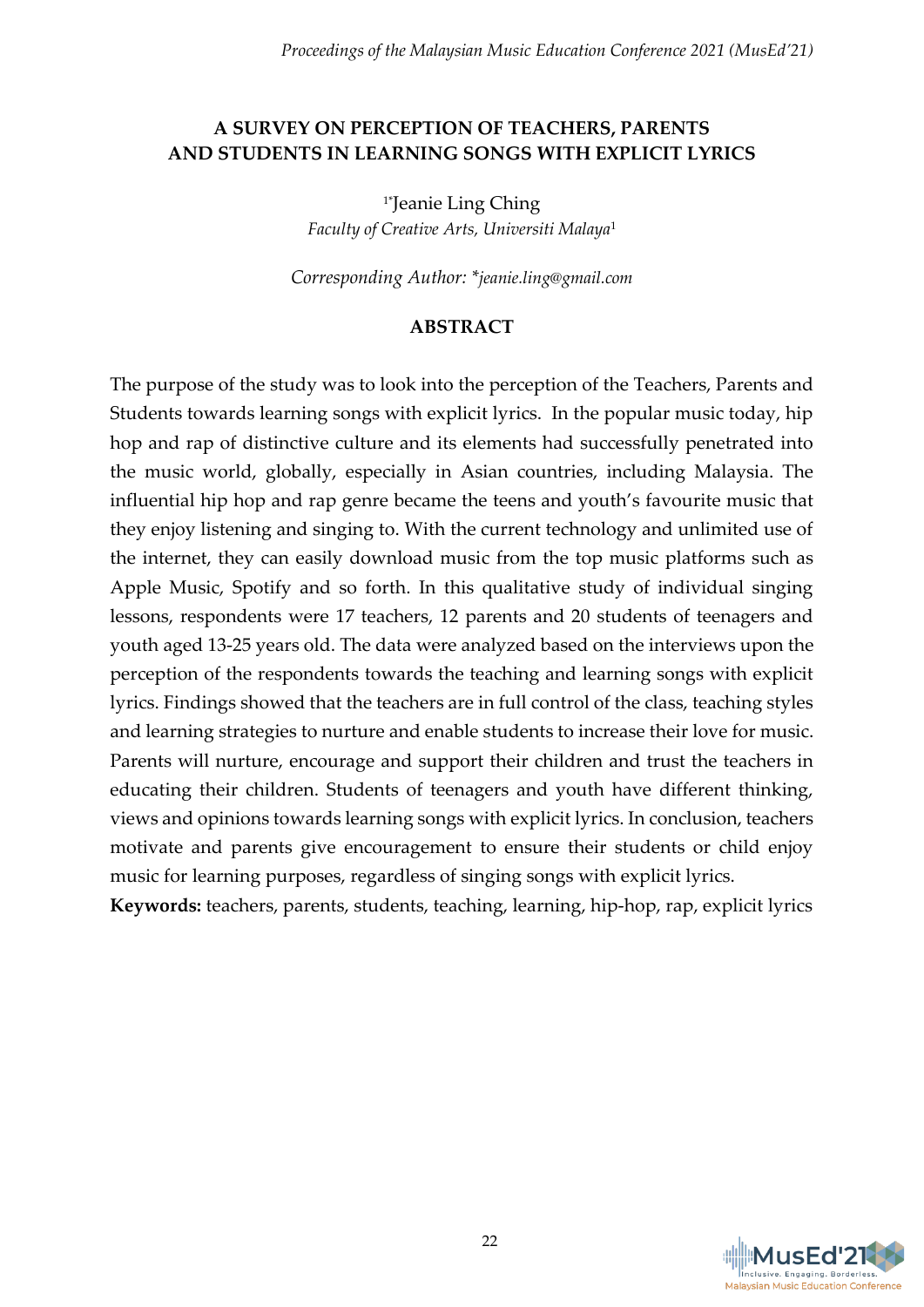## **CREATIVE THINKING IN MUSIC: A PEDAGOGICAL APPROACH OF TEACHING MUSIC IN THE CLASSROOM**

<sup>1</sup>\*Juriani Jamaludin, <sup>2</sup>Anna Christina Abdullah & <sup>3</sup>Jason Tye Kong Chiang *Faculty of Music, Universiti Teknologi MARA, Shah Alam Malaysia<sup>1</sup> School of Education, Humanities and Social Science, Wawasan Open University, Malaysia<sup>2</sup> Faculty of Arts, Universiti Sains Malaysia, Penang, Malaysia<sup>3</sup>*

*Corresponding Author: \*juria914@uitm.edu.my*

## **ABSTRACT**

Music educators play an essential role in incorporating the elements of innovation and creativity in the process of teaching and learning through the currently established Arts Education curriculum. As a teacher working in primary school, the comprehensive implementation of musical activities should not solely be limited to the curriculum administered by the ministry. A total reliance and conservative interpretation of the established curriculum have resulted in less than effective methods. Besides, the teaching of creativity and appropriate music teaching techniques are also being overlooked. Furthermore, especially among youngsters in the early stages of schooling, it is critical to cultivating creative traits and talents through appropriate and systematic ways. Twelve primary school music teachers with more than eight years of experience teaching music participated in this study. The findings revealed that in order to maintain students' interest in learning music and foster creative thinking in music, music teachers must employ a diversity of teaching approaches as well as engaging and effective teaching materials. In addition, music teachers reported that Kodály's method enabled them to establish a supportive and positive environment in which pupils are actively involved in composition and improvisation, while also developing the essential musical abilities to compose music creatively. The result of this study also indicated the challenges that music teachers experienced in planning and implementing continuous creative thinking activities for their pupils, as well as a lack of time, resources, and physical teaching space. It is hoped that courses organized at the ministry level will be able to improve the skills of music teachers, allowing them to gain advanced knowledge and a diverse range of musical and pedagogical skills in order to meet changing demands nationally and globally.

**Keywords:** creative thinking, music education, pedagogical approach, music teacher

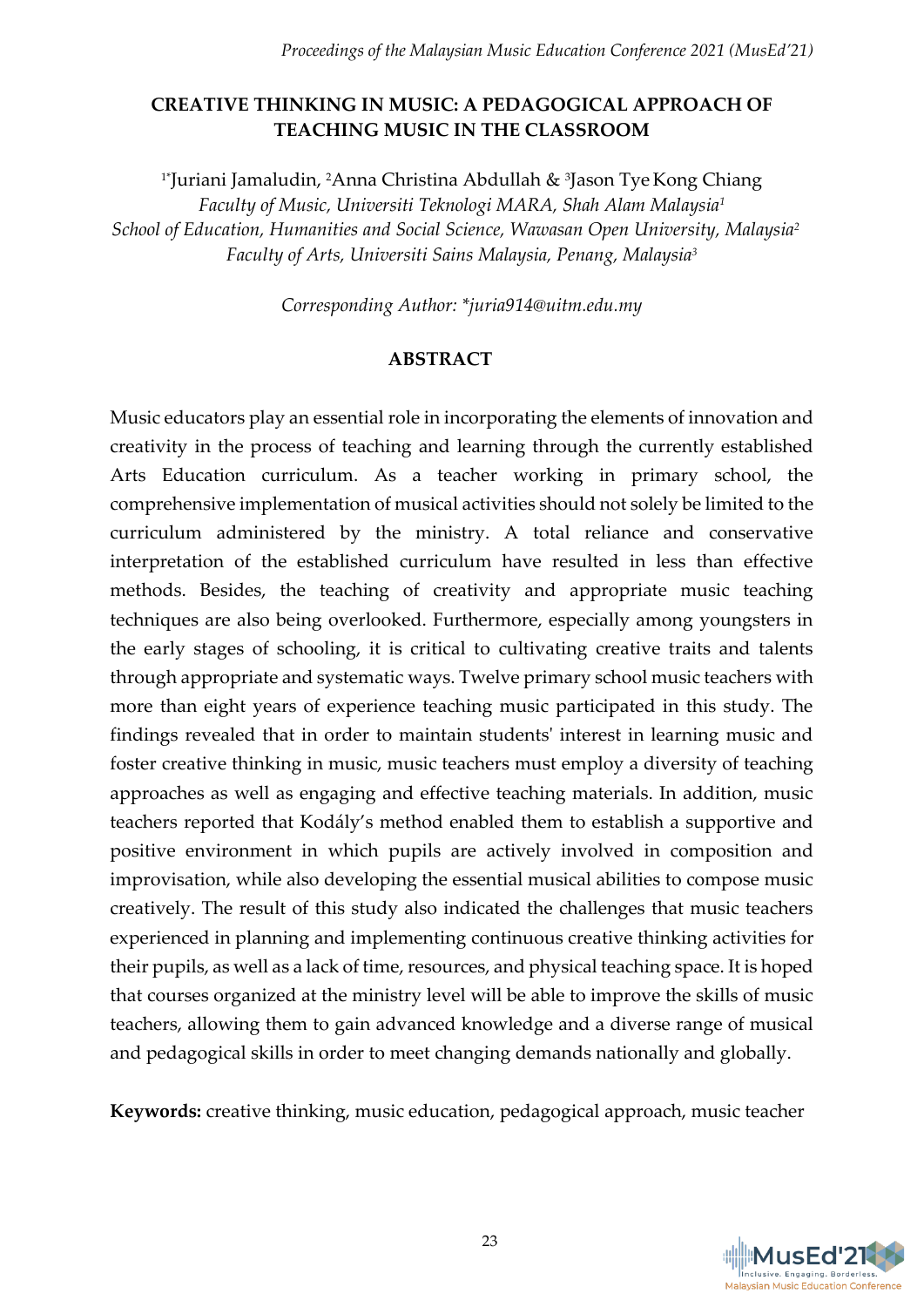## **WORDS OF LOVE: EXPLORING THE CLASSICAL GEMS IN ALICIA'S PIANO BOOKS BY ANANDA SUKARLAN**

1\*Karen Yong Kai Yuan *The Music Department, Bellarmine University, United States of America<sup>1</sup>*

*Corresponding Author: \*kyongpiano@gmail.com*

#### **ABSTRACT**

Indonesian composer and pianist Ananda Sukarlan (b. 1968) has made numerous contributions to the field of music education and piano pedagogy that are not well known outside of Indonesia. Among his collections, *Alicia's Piano Books* has great potential for piano pedagogues. It is a set of six books that consists of 183 piano pieces ranging from elementary to early advanced levels. Written for Alicia Pirena, Sukarlan's daughter, the set represents the 21st century ideology of music with focus on educational and cultural purposes. Integration of Western and non-Western musical elements are presented in the collection. The classical features include variations based on Indonesian folk songs, waltzes with hemiola or irregular meters, and fugues with gamelan influence. From the 183 pieces in six *Alicia's Piano Books* in the set, this presentation documents only 41 pieces, those that are modeled after specific classical genres and forms. The selected pieces are common in Baroque, Classical, and Romantic eras, and are fugue, canon, variations, and waltz. Both handout and presentation will provide biographical information of the composer and distinct objectives of each *Alicia's Piano Book*. To further assist piano pedagogues in the use of this music, performance demonstrations, musical and technical objectives, and brief annotations of four pieces—one selected from each genre—will be provided in the presentation, while a numerical level of 41 classical pieces based on Jane Magrath's system in *The Pianists's Guide to Standard Teaching and Performance Literature* will be presented in the handout.

**Keywords:** Ananda Sukarlan, Indonesian composer, classical genres, classical forms, fugue, canon, variations, waltz

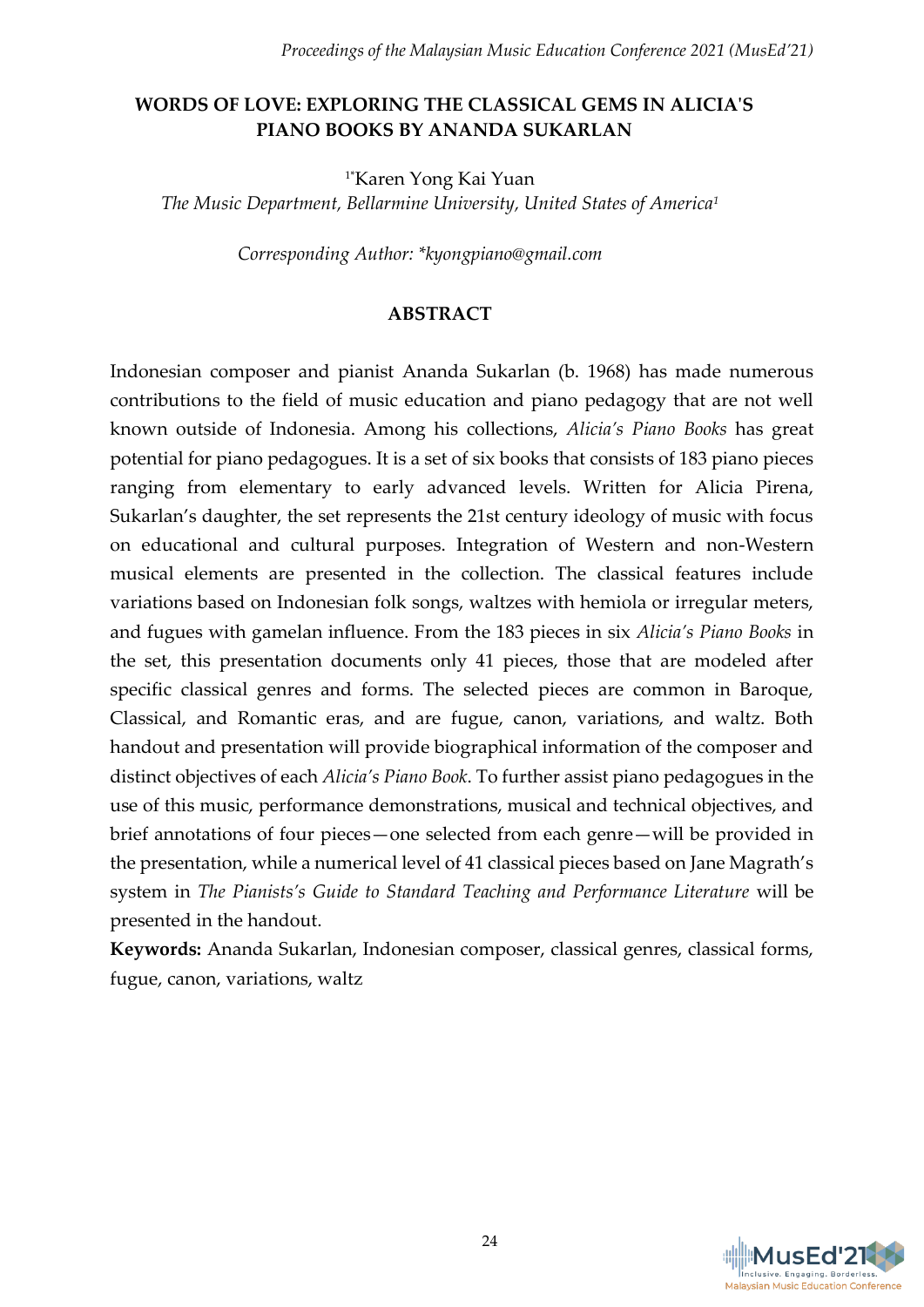## **SINGING BEYOND THE WALL: BENEFITS, CHALLENGES AND SOLUTIONS FOR ONLINE VOICE CLASSES**

1\*Khairunnisa Diyana Md Noor & 2Alia Farahin Ab Wahab *Faculty of Music, Universiti Teknologi MARA, Shah Alam, Malaysia1&2*

*Corresponding Author: [\\*kdiyana@uitm.edu.my](mailto:kdiyana@uitm.edu.my)*

#### **ABSTRACT**

Online classes have been used widely in the world since the global pandemic COVID 19. Many voice teachers have to adapt to the new style of teaching. The benefits of having an online class for voice include flexibility for the teacher and students and reducing travel time and cost. The lesson can be more focused because with good internet connections; the teacher can hear different details of the voice that they would not normally hear in an offline lesson. It focuses on their ear because they do not have the distraction of having a person physically in front of them. Singing appears to be the most challenging skill to teach because it is a full-body experience that demands both the teacher and the student to be there in the same room. Teaching singers' posture and breathing on a screen device is challenging, but there will always be restrictions because these aspects are also crucial in instrumental teaching. The sound quality is the main drawback. While suitable for speaking, videotelephony and teleconferencing apps are frequently difficult to use for music teaching due to restricted bandwidth, compression, and dropouts. One solution is for the student to record themself and send it before the lesson to the teacher. Yet, once again, the recording's quality will be limited by the microphone contained within the user's mobile phone, tablet, or computer. The best platform for conducting online voice classes, whether Google Meet, Zoom, or Webex, will be discussed in this paper, as well as devices that include webcam, microphone, and headphones options that will assist the teacher in preparing better online voice classes.

**Keywords:** online learning, voice class, singing, ODL, distance learning, singer

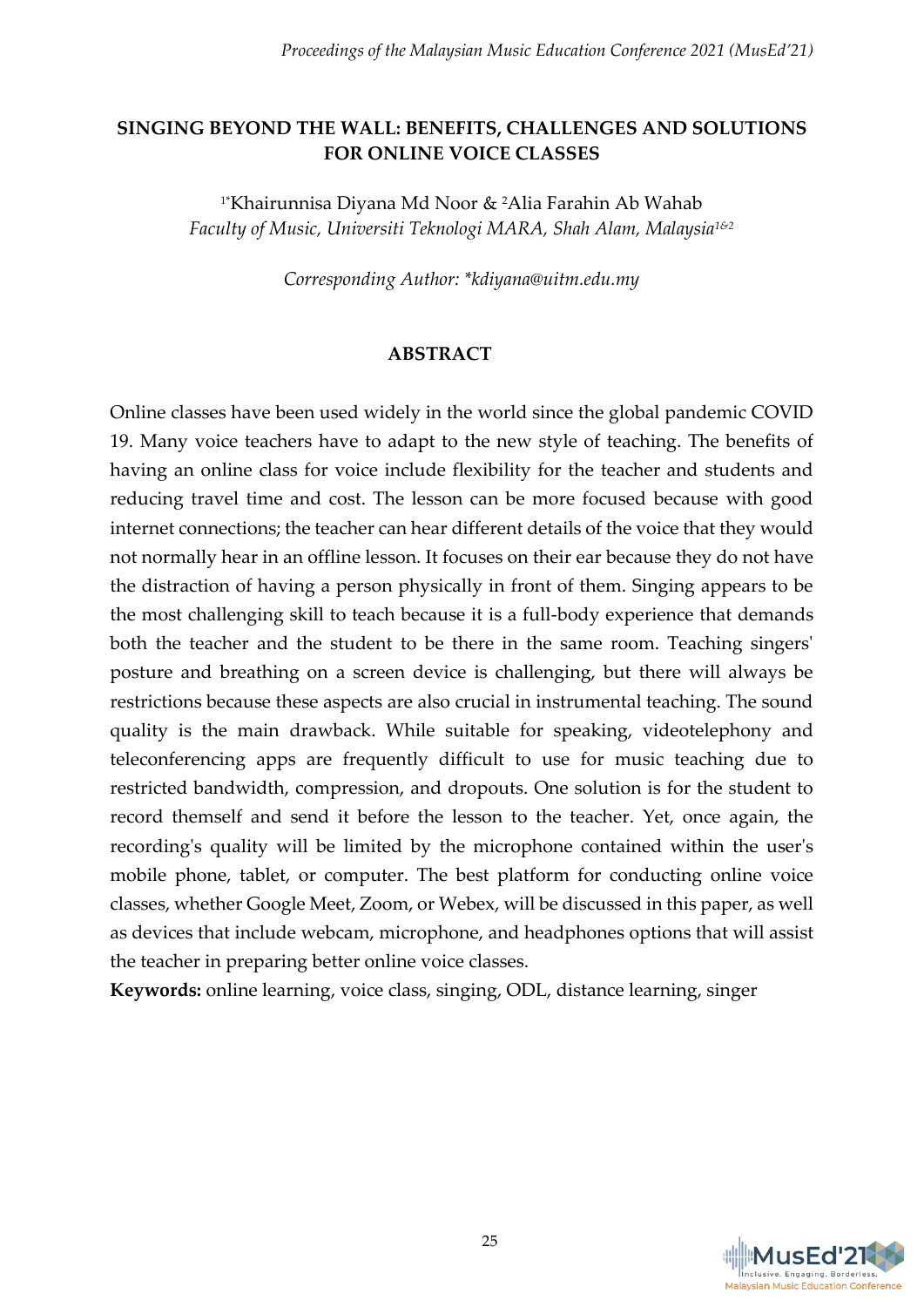## **RESEARCH ON THE EFFECT OF SINGING THERAPY ON THE MENTAL HEALTH OF CHINESE UNIVERSITY STUDENTS**

1\* Li Peng

*Faculty of Music, Universiti Teknologi MARA, Shah Alam, Malaysia<sup>1</sup>*

*Corresponding Author: \*2021970411@student.uitm.edu.my*

#### **ABSTRACT**

Music therapy research is of great significance in the direction of college students' mental health. Music therapy began in the United States in the 1950s, and in the following half a century, this emerging discipline developed rapidly. From March 16 to June 27, 1980, Liu Bangrui, an professor of the Humanities Department of Arizona State University and a Chinese-American music therapist, gave a lecture at the Central Conservatory of Music. He introduced music therapy to China for the first time and opened historical China to the field of music therapy. This research is based on Liu Bangrui's teaching content. Through her introduction and explanation of music therapy, new ideas in this research have been inspired. This research aims to relieve and treat various psychological stresses of Zhengzhou Normal University students through singing therapy in music therapy. This study collected relevant data through investigation and practice, and at the same time conducted systematic searches on CNKI, Medline, Scopus, and Google Scholar, and selected articles according to predetermined selection criteria. The summary of the literature method is helpful for the in-depth and comprehensive grasp of the research. In the research to determine the help of Sing therapy to undergraduates of Zhengzhou Normal University through qualitative research, this research will adopt the interview method, and 5 respondents are from undergraduates of Zhengzhou Normal University. The reason why 5 representative students are selected for singing therapy is that 5 students have some problems after the class psychological test. In the process of investigation and research, ethical factors are taken into account. This study also is conducted with the consent of the respondents and signed a notice.

**Keywords:** music therapy, singing therapy, college students, anxiety, systematic review

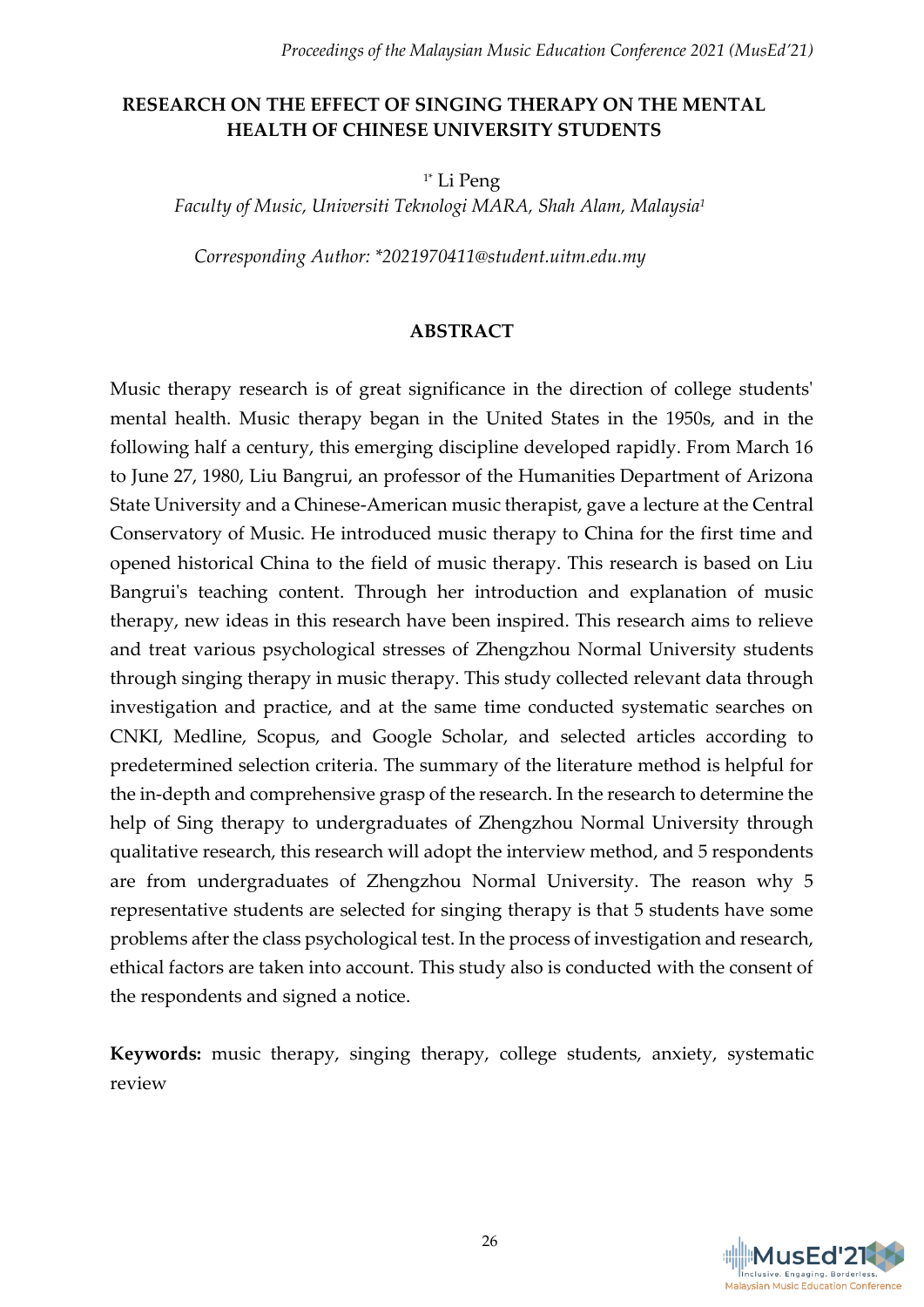## **TECHNOLOGY IN MUSIC EDUCATION: EXPLORATION ON THE APPLICATION OF THE "FIND INTELLIGENT PIANO" IN TEACHING YOUNG CHILDREN IN CHINA**

1\*Liu Chang & 2Chai Tse Wei *Art Department of Shangqiu University, China<sup>1</sup> Department of Music Performance, Universiti Teknologi MARA, Shah Alam, Malaysia<sup>2</sup>*

*Corresponding Author: [\\*2021380077@isiswa.uitm.edu.my](mailto:2021380077@isiswa.uitm.edu.my)*

#### **ABSTRACT**

One of the common challenges faced by all piano teachers nowadays is the increased dropout rates that happened among students. This became exceptionally significant during the global crisis caused by the outbreak of Covid19. Besides, the boring curriculum, dissatisfaction with the repertoires taught, lack of motivation and parental support, poor practicing habits, no after-class monitoring are other important factors that led to this problem. In 2015, the first prototype of FIND Intelligent Piano was invented in China. It is an invention that incorporated traditional piano with advanced technology and digitization, AI intelligence, and outstanding manufacturing. It is an innovative product that offers multiple functions that traditional piano is not capable of, such as smart score, accompanying mode, and piano games. Moreover, FIND Intelligent Piano can provide supervision function for lessons, evaluation functions, competition function, record and playback function, as well as the notification for tuning Session. One of the FIND Intelligent Piano Art Centers in Zhengzhou City in China was chosen to be investigated through fieldwork, interviews, recordings, and questionnaires to survey their acceptance and satisfaction level among them. Few sessions of teaching young children by using FIND Intelligent piano were recorded. It is to hope that this paper will provide an alternative to worldwide music teachers, parents, and students to welcome more enjoyable music teaching and learning experiences through the usage of FIND Intelligent Piano in this 21st Century.

**Keywords:** FIND Intelligent Piano, AI intelligence, technology in music education, piano lessons

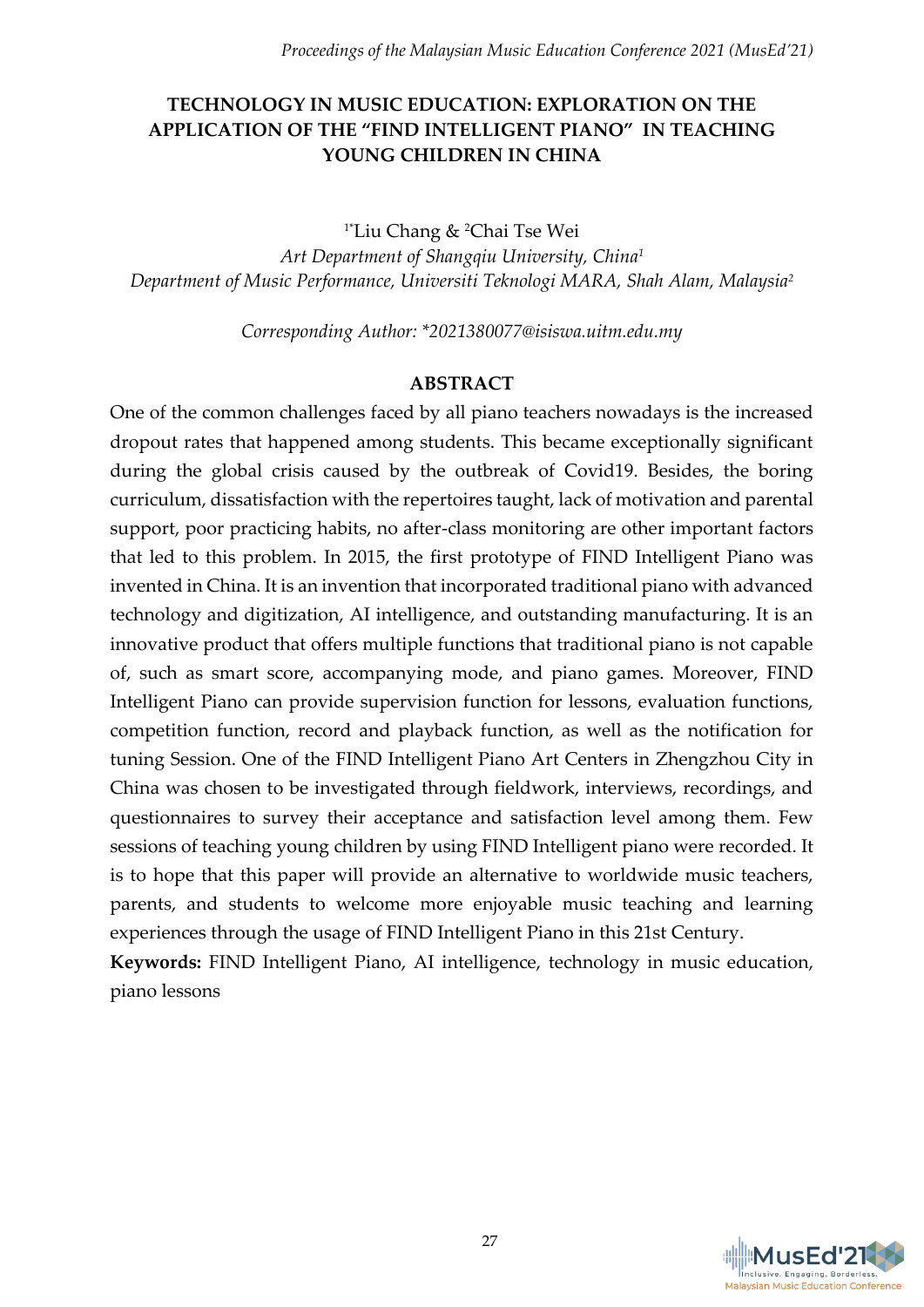## **ROLES AND RESPONSIBILITIES OF CHOIR CONDUCTORS IN MALAYSIA**

1\*Maryann Magdalena Linnis *Faculty of Music, Universiti Teknologi MARA, Shah Alam, Malaysia<sup>1</sup>*

*Corresponding Author: \*mmagdalena@uitm.edu.my*

#### **ABSTRACT**

The purpose of this study is to describe how choir conductors perceive their musical and non-musical roles and responsibilities, to list necessary knowledge and skill required of the choir conductor, and to identify the challenges faced by the choir conductor in leading the choir group. In Malaysia, there are very limited people who have a certificate in Choir Conducting. Investigating choir conductors' roles and responsibilities in choir conducting would be useful for music school teachers and beginner choir conductor knowledge to start a choir in their school, academy or university. The subjects selected for this study are five qualified and experienced choir conductors in Malaysia which are from UiTM Chamber Choir, two conductors from Young Choral Academy, one from BAVE Chamber Choir, and Johor Chamber Choir. The five conductors were selected based on their qualifications in choir conducting certificates and experiences spent more than 5 years in leading choir groups and the criteria was to ensure that the data collected from these subjects would be valid and reliable. Data collections were done via semi-structured interviewing sessions with the choir conductor alone by audio recording the interview session. All the data was organized, transcribed, analyzed, and documented. The results of this study have shown that the choir conductor has very important musical and non-musical roles and responsibilities, practice the necessary knowledge and skills that are required for a choir conductor, and know how to deal with the challenges that the choir conductor faced in leading the choir group.

**Keywords:** choir conducting, choir group, conductor, musicianship

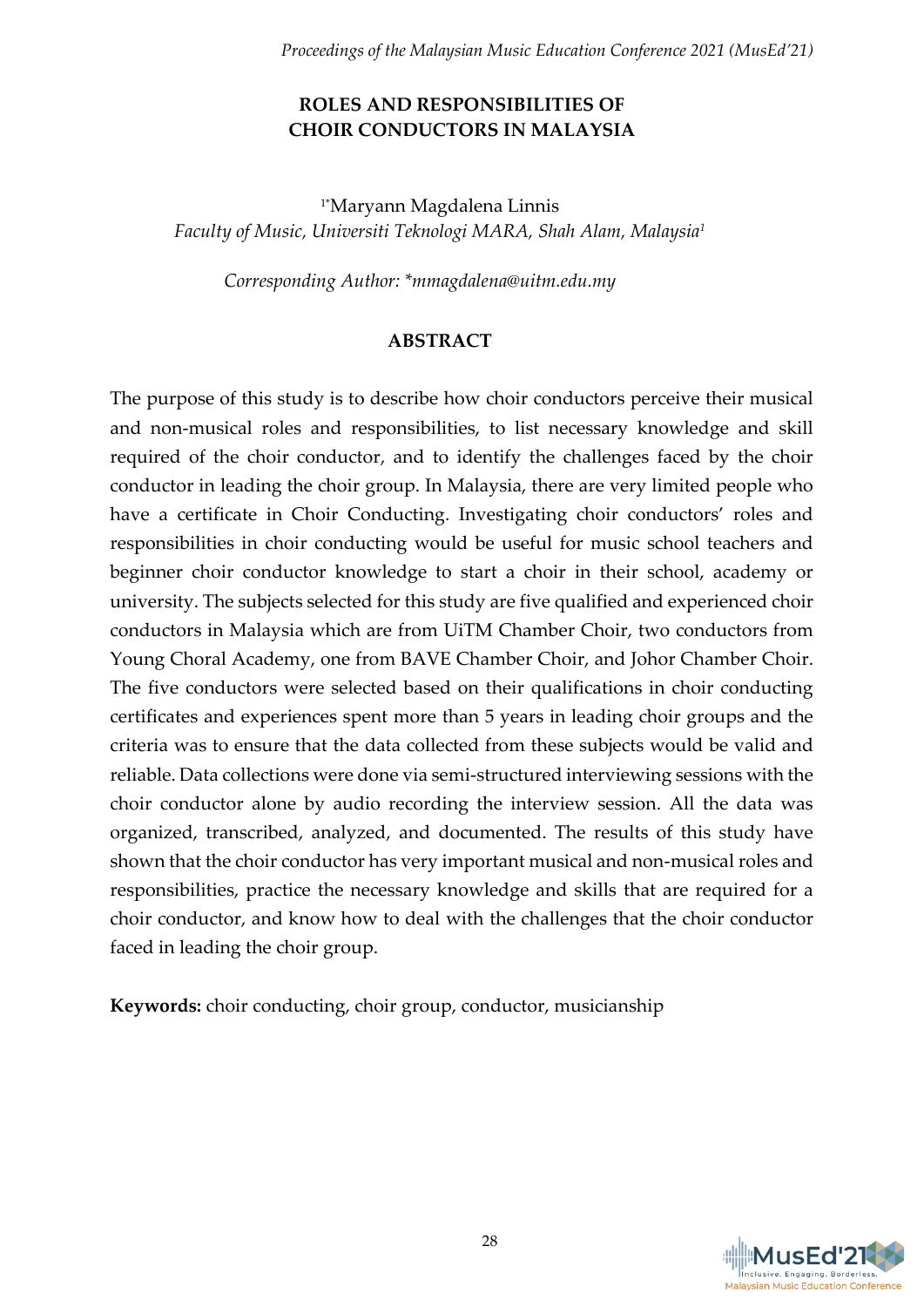## **KEMAHIRAN LOKOMOTOR HALUS MURID MELALUI PERMAINAN REKODER**

1\*Mohd Ashraf Abdul Hadi *Sekolah Kebangsaan Seri Tasik, Kuala Lumpur, Malaysia<sup>1</sup>*

*Corresponding Author: \*ashrafhadi21@gmail.com*

#### **ABSTRAK**

Kajian yang dijalankan ini bertujuan untuk mengkaji kesan penggunaan rekoder terhadap murid pemulihan dalam meningkatkan lokomotor halus. Kajian ini dijalankan berdasarkan dua objektif kajian iaitu yang pertama melihat kesan permainan rekoder dalam meningkatkan kemahiran lokomotor halus dan yang kedua melihat kesannya terhadap membantu meningkatkan kemahiran menulis. Kajian yang dijalankan adalah kajian kualitatif yang berbentuk kajian tindakan. Responden yang terlibat dalam kajian yang dijalankan ini adalah murid-murid Tahun tiga kelas pemulihan, guru pemulihan dan guru-guru mata pelajaran. Bagi kajian yang dijalankan ini, data kajian diperolehi melalui pemerhatian, temubual guru pemulihan dan guru-guru mata pelajaran serta analisis dokumen. Triangulasi data dilakukan melalui analisis dokumen dan hasil temubual bersama guru-guru yang terlibat. Hasil kajian ini dijangka dapat menjadi rujukan kepada guru-guru dan pihak sekolah bagi membantu murid-murid Tahun 3 yang masih lemah dalam kemahiran menulis. **Kata Kunci:** rekoder, pendidikan muzik, kelas pemulihan, lokomotor halus

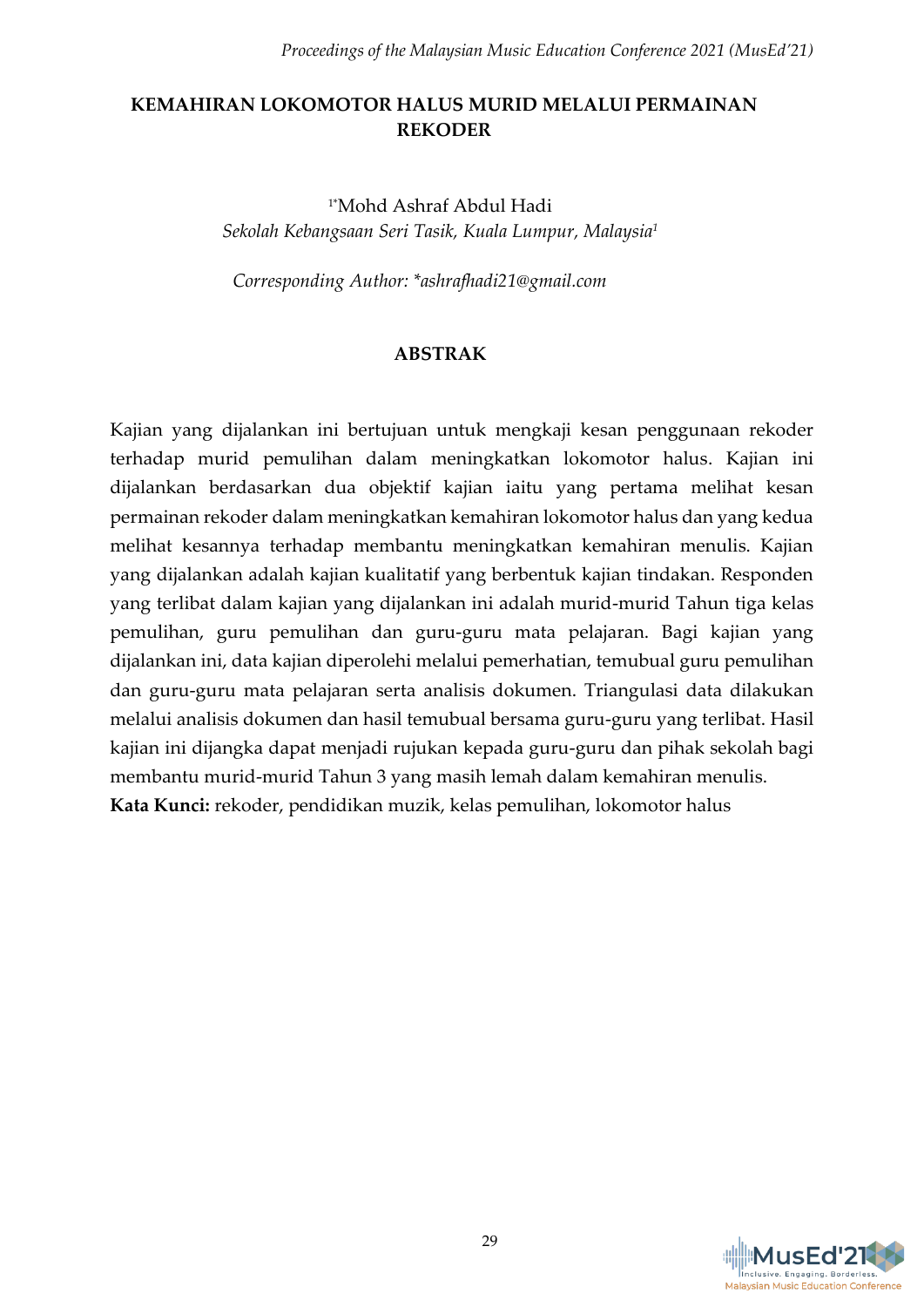## **MALAY DRUMMING TECHNIQUES OF** *REBANA IBU DIKIR BARAT KELANTAN***: CASE STUDY OF HAMZAH BIN YUSOFF, SANGGAR BUDAYA GENG WAK LONG GELANG MAS, KELANTAN**

1\*Mohd Kamrulbahri Bin Hussin *Universiti Teknologi MARA (UiTM), Shah Alam, Selangor Malaysia<sup>1</sup>*

*Corresponding Author: \*kamrulbahri60@uitm.edu.my*

## **ABSTRACT**

This study examines the Malay drumming techniques of the *rebana ibu* in dikir barat Kelantan or "*Gaya Pok Jah Gelang Mas*" of Hamzah bin Yusoff, who is one of the last remaining masters of Malay Kelantanese traditional music and instrument maker of *Rebana Ibu.* Hamzah bin Yusoff has been playing, teaching and making all the musical instruments in the dikir barat ensembel such as *rebana ibu* (drum), *rebana anak*, *gong, canang* and *buah romba* (Malay maracas) for over fifty-years in a Kelantan village, specifically in Kampung Banggol Gelang Mas, Pasir Mas in Malaysia. As traditional forms of music are considered to be the main carriers of cultural heritage, it is important that the representations of these types of music be present via music education as it is to know about the alternative techniques of playing an instrument and style for a particular genre of music. An ethnographic method was used in this study which included interview sessions, audio visual documentation and performance demonstrations. The study revealed a particular *gaya* or style of playing techniques of Hamzah bin Yusoff including multi variations on rhythm patterns suited with Kelantanese dikir barat repertoire. The significance of this study is to introduce, to document and transcribe the basic notation on how to play the music of dikir barat in teaching and learning in school for Malaysian traditional music education as the method or "*Gaya Pok Jah Gelang Mas"*.

**Keywords:** Rebana Ibu dikir barat Kelantan, dikir barat, organology, gaya Pok Jah Gelang Mas

## **NOBAT NAFIRI PERFORMING GROUP, MELAKA: DOCUMENTATION ON DEVELOPMENT & STYLE OF PERFORMANCE**

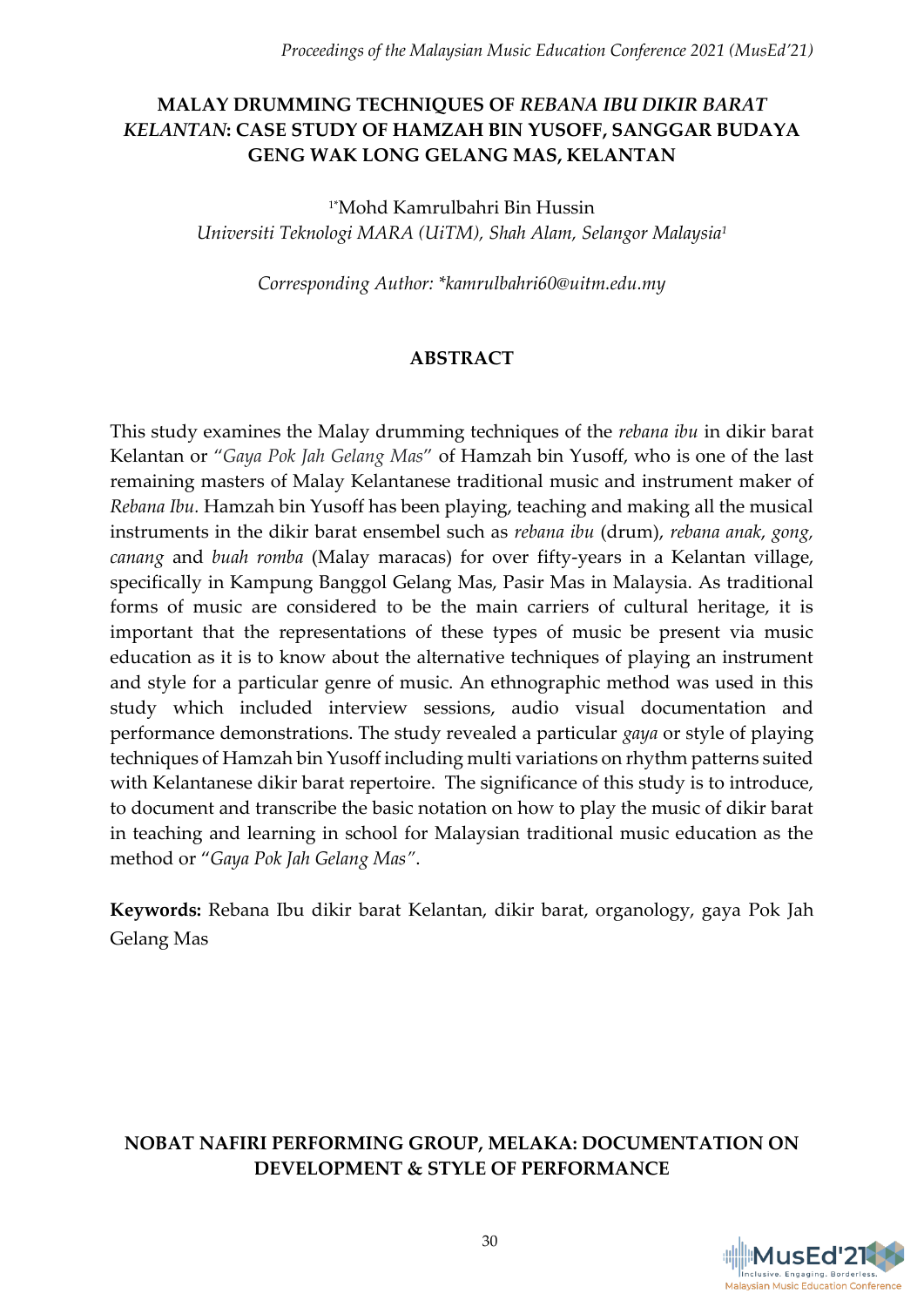1\*Muhamad Syukor Ibrahim *Faculty of Music, Akademi Seni Budaya dan Warisan Kebangsaan (ASWARA), Malaysia<sup>1</sup>*

*Corresponding Author: \*syukor@aswara.edu.my*

## **ABSTRACT**

Though claimed as originating from the Malacca sultanate, today Nobat Nafiri is predominantly played for the public and at formal State Government's events. Due to this, the socio-musical nature of this group is hard to determine. The paper aimed at identifying the characteristics and functions of Nobat Nafiri at present and explaining the nature of the performance through the performance group led by the late Khairel Annuar bin Haji Abu Bakar. Researchers stayed with the informants and followed daily activities of maintaining and developing the Nobat Nafiri performance. Group behavior showed exclusive and mystic traits, but the fieldwork was conducted with strict observation of the performance sensitivities. This study is limited to behavioral surveys and music analysis. The methodology used is modified, stemming from the key question – is Nobat Nafiri a palace tradition or a folk tradition. Nobat Nafiri group is a hybrid tradition that encompasses opposite social status and the question of its identity is yet to be answered. The survival of this traditional performance group lies in its ability to garner more popularity among the community and recognised by the State as a nobat group originated from the Malacca sultanate. Promotions as a tourism product and absorbed as one of the cultural activities, coupled with support from private sectors and involvement in cultural festivals could also contribute to this end. Extension of this study could include revisiting the origin of this group, potentially from Aceh, and the similarity of performance style and musical structure with silat drum performance style in Kedah.

**Keywords:** nobat, Melaka, performance, istana, rakyat

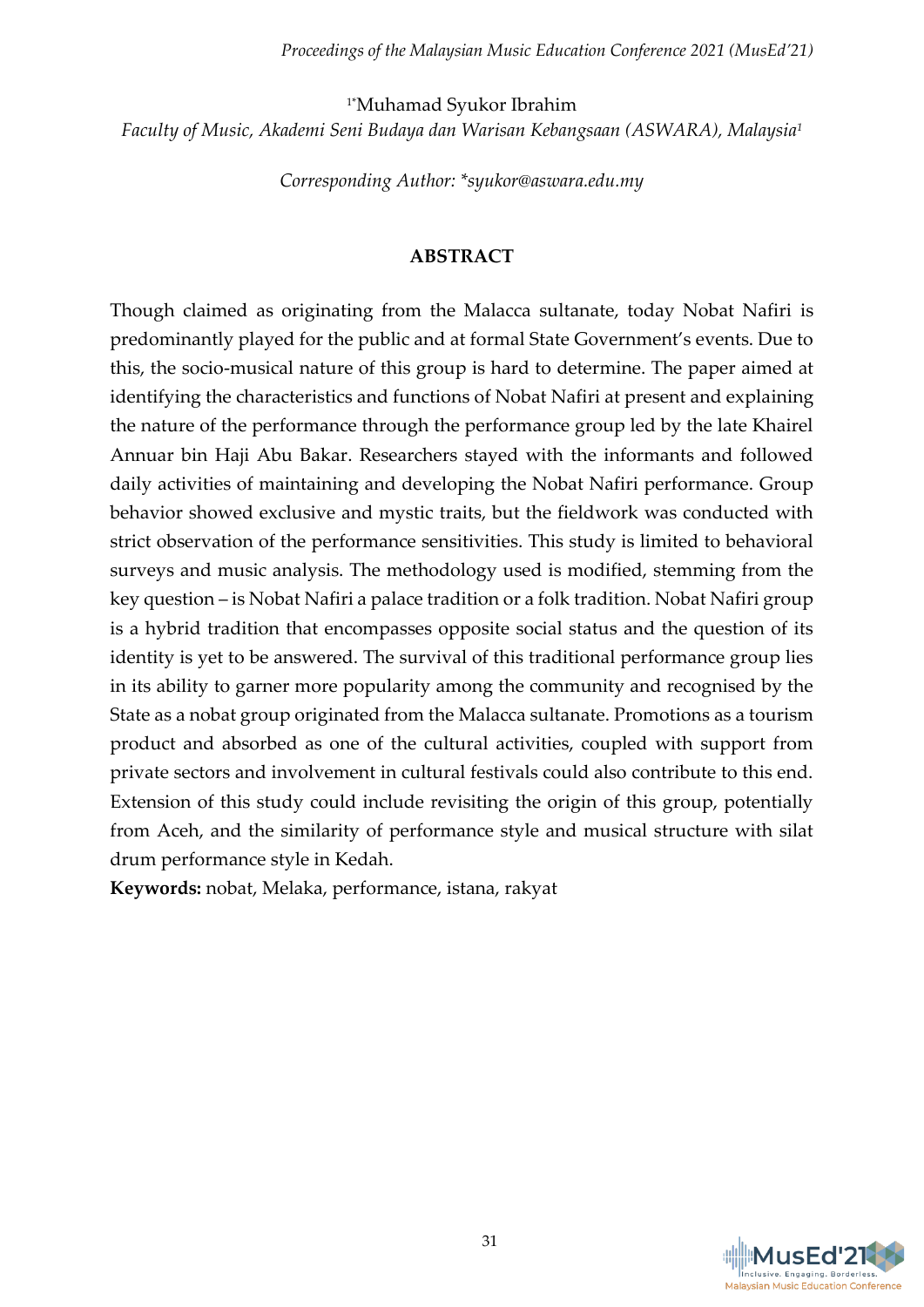#### **CONSTRUCTING ENTREPRENEURIAL MODEL FOR COMMUNITY-BASED MUSIC EDUCATION: A CONCEPTUAL STUDY**

1\*Muhammad Abi Sofian Abdul Halim *Institute of Tropical Biodiversity and Community Development, Universiti Malaysia Terengganu, Terengganu<sup>1</sup>*

*Corresponding Author: \*abi.sofian@umt.edu.my*

#### **ABSTRACT**

As mentioned by most scholars in entrepreneurship study, a strategic entrepreneur will be able to grow their business through differentiating the product from other competitors. Nowadays, the diversity of art and culture among communities globally has created differences in art products based on their social practice, appreciation, and value. Some scholars in traditional music study have stated that each local composition and the musical ensemble has its own role and is different from others' communities. The differences of community music ensembles will require different approaches to learning techniques and methods according to the form of music and role of the community. A new approach to the education of traditional music will become a service that is marketable. Consequently, those music educators who plan to set up a new venture in the field of community-based music education need to know how to develop educational products based on the needs of the local community. Therefore, the purpose of this paper is to construct the entrepreneurial model in communitybased music education. Methodologically, there are several factors that will be discussed in the literature review. As a result, this study found that the development of a model in community-based music education needs through several steps in the process, namely; study the demand of music products, analyse music character, constructing community-based educational products, and strategizing the music educational product to the market. As a solution, the development of the model in this conceptual study will become guidance to music educators who plan to set up a new venture and develop a new product of community-based music education.

**Keywords**: entrepreneurship, entrepreneurial model, community-based education

**REVEALING THE PAST, EDUCATING THE PRESENT:** 

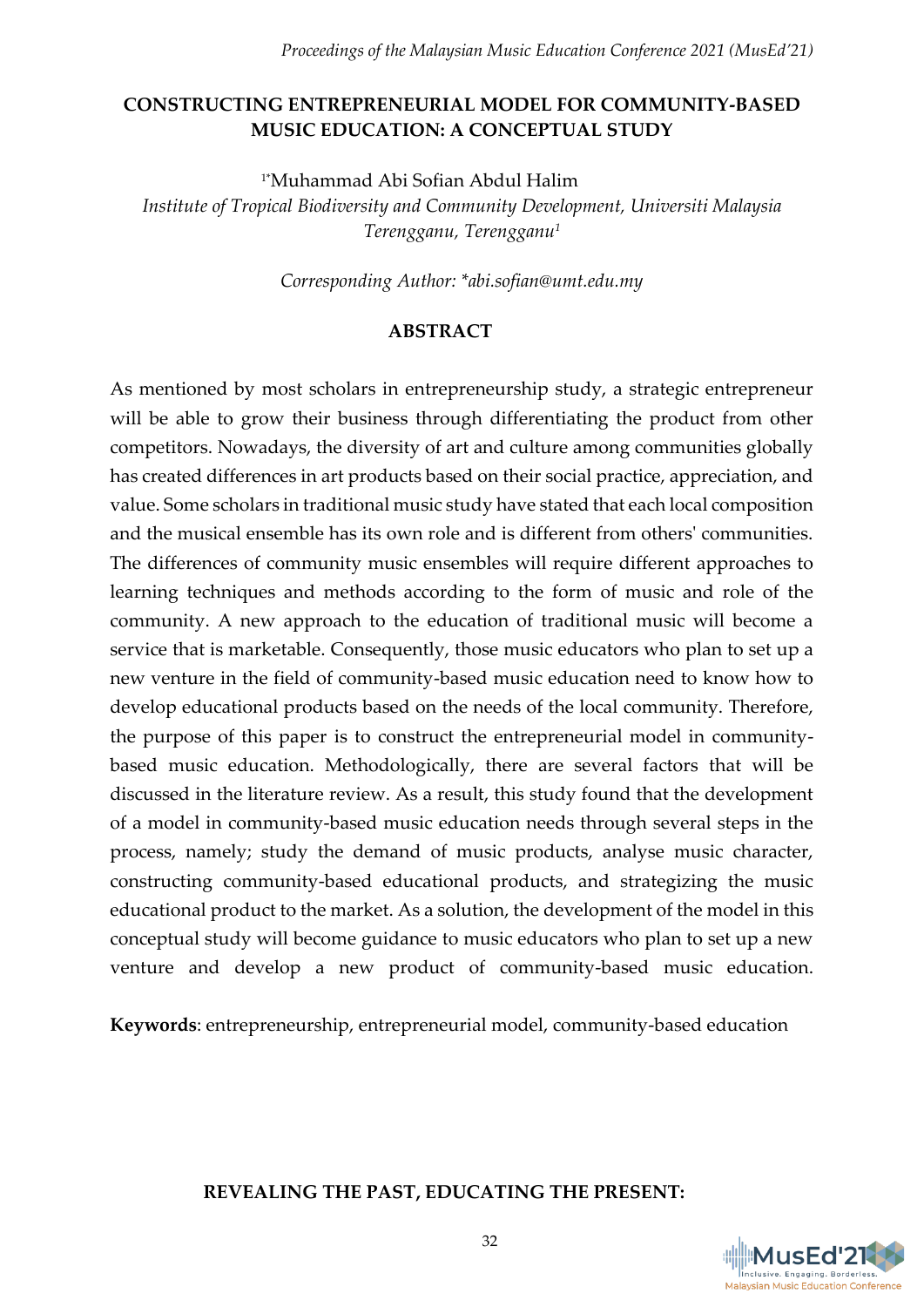## **THE** *PANTUN MELANAU*

1\*Nadia Widyawati Binti Madzhi & 2Ahmad Rithaudin Md Noor *Faculty of Music, Universiti Teknologi MARA, Shah Alam, Malaysia1&2*

*Corresponding Author: \*nadiawidyawati@uitm.edu.my*

#### **ABSTRACT**

Pantun is a Malay poetry often sung in rhyme quatrains and commonly found in the Malay Archipelago. In the past, Melanau people of Sarawak sang these pantuns during occasions such as marriage and death ceremonies, healing rituals, and when working in the jungle and at sea. The Melanau pantuns contain many ancestral stories which were passed on from one generation to another. However, now the pantuns are no longer being sung and have been forgotten by the community. Younger Melanaus today are oblivious to their own music-culture, further contributing to the extinction of *pantun Melanau*. Using an ethnomusicological approach, a series of fieldwork were conducted in Mukah and Kuching during which Melanau cultural bearers were interviewed. During the interviews, the informants not only described the various types of *pantun Melanau* but also narrated the stories and legends that came with it. Many of the *pantun Melanaus* obtained have never been documented before and only exist in the minds of these cultural bearers. Findings revealed that the *pantun Melanau* contains many stories of the past which could help the Melanau people today to 'rediscover' and sustain their own unique identity, for presently is often being 'labelled' similar to the Malays. It is proposed that one means of promoting and reviving the pantun Melanau is by including it in school music curriculum, particularly in the *Kurikulum Sekolah Seni Malaysia*, which among its focus is Music Culture and Community.

**Keywords:** *Pantun Melanau*, music curriculum, revival

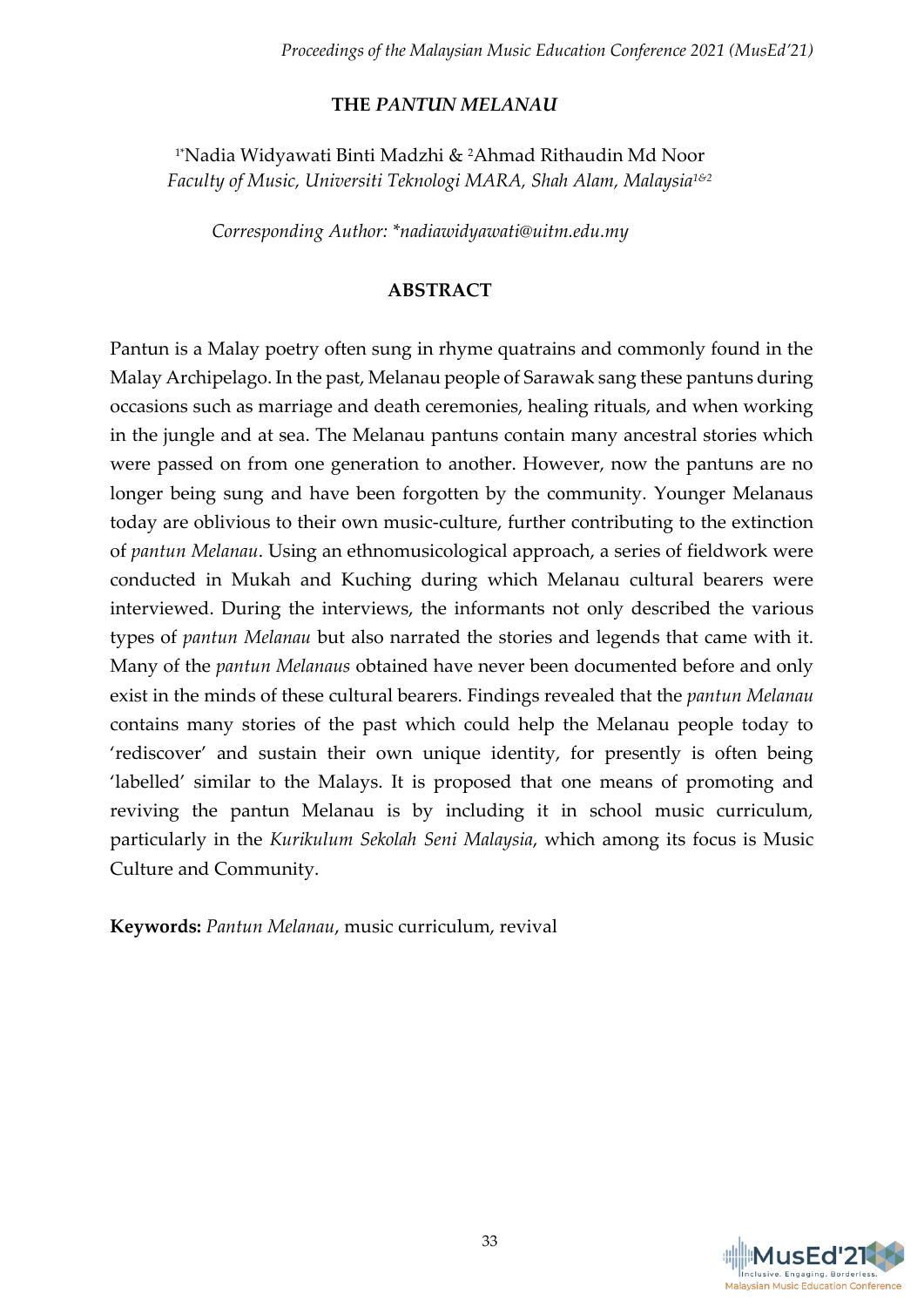## **THE IMPACT OF MUSIC CULTURAL EXCHANGE ON STUDENTS' PERSONALITY AND LEADERSHIP**

1\*Ong Bee Bee *SK Seksyen 13, Shah Alam, Malaysia<sup>1</sup>*

*Corresponding Author: \*ong\_bb@yahoo.com*

#### **ABSTRACT**

The purpose of this paper is to examine the importance of experiencing music cultural exchange which has local culture values as educational tools. Experiential learning increase students' interest, knowledge, and better understanding in music. The teacher's role which includes planning, conducting, and reflection often dictates the differences impact in the physical or virtual exchange. This qualitative research was conducted at SK Seksyen 13, a public school at Shah Alam. The survey questions were emailed to them in Google Form which adapted from Ohio State University online academic research. The feedback and outcomes were taken from the 36 students (n=36) aged from 10-12 years old. Parents' review also shows that students learn to see the world from different aspects and more self-discipline. They became more independent and more critical in solving problems. They learned to see the differences from others and discovered more about themselves. A successful field trip not only helped the students to develop an interest in music culture which lead to an interest in music and a passion for music. In spite of interest, the music cultural exchange also helped to develop the students in leadership and personality. The music cultural exchange is also recognized as an important moment in learning, a shared social experience that provides the opportunity for students to explore things in a real setting. Nowadays students are Generation Z and Generation alpha, they are prone to multi-tasks learners and more innovative. A real and exciting field trip helped them to gain a better cultural understanding and tolerance. The music cultural exchange was like a booster and it motivated them to move forward, build their confidence and self-esteem.

**Keywords:** cultural exchange, experienced learning, virtual exchange

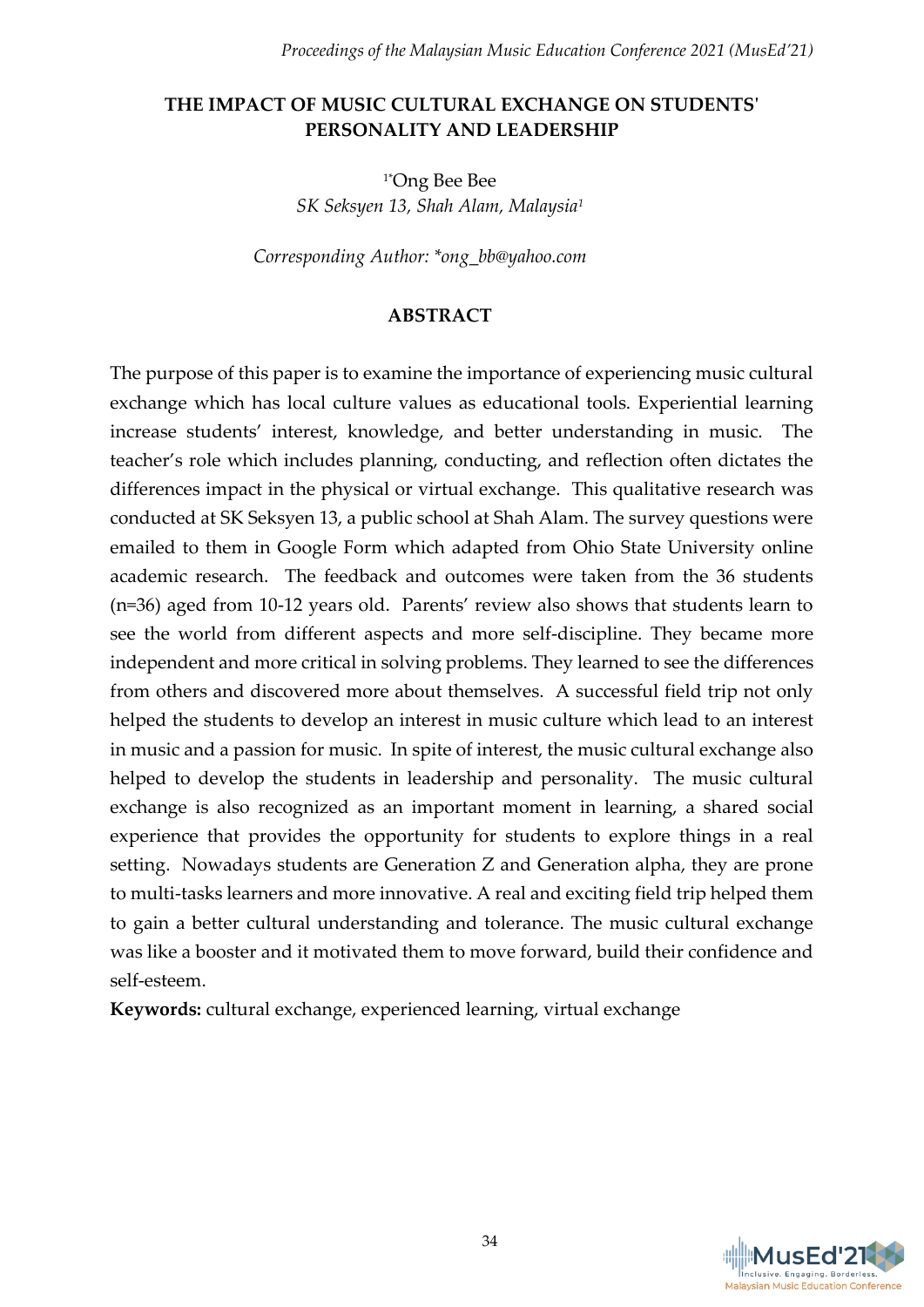## **CABARAN-CABARAN YANG DIHADAPI OLEH GURU BAGI MATA PELAJARAN PENDIDIKAN MUZIK DI MALAYSIA**

1\*Raja Nadiah binti Raja Zaharuddin Shah *Sekolah Kebangsaan Sungai Penchala, Kuala Lumpur, Malaysia<sup>1</sup>*

*Corresponding Author: \*musicteacherkingnadiah@gmail.com*

#### **ABSTRAK**

Kajian ini bertujuan untuk mengetahui cabaran-cabaran yang dihadapi oleh guru Pendidikan Muzik dalam melaksanakan Pengajaran dan Pembelajaran Di Rumah (PdPR) semasa Pandemik COVID-19. Kajian ini merupakan kajian berbentuk tinjauan. Seramai 303 orang guru Pendidikan Muzik sekitar Kuala Lumpur dan Selangor telah menjadi sampel. Borang soal selidik telah ditadbir secara *google form*. Data dianalisis dengan menggunakan perisian *Statistical Package for Sciences* (SPSS) untuk mendapatkan peratusan dan min. Dapatan kajian menunjukkan terdapatnya kekangan dalam pelaksanaan PdPR semasa Pandemik COVID-19 dari sudut sumber, masa dan pentaksiran. Seramai 40.3% guru menyatakan bahawa sumber untuk mendapatkan latihan bertulis berkenaan mata pelajaran Pendidikan Muzik ketika PdPR semasa Pandemik COVID-19 adalah sukar. Disamping itu sebanyak 42.2% guru kurang setuju bahawa murid-murid dapat menyelesaikan tugasan dalam masa yang telah diperuntukkan dengan baik. Dapatan kajian juga menunjukkan seramai 48.5% kurang setuju pelaksanaan pentaksiran kendiri PdPR murid-murid dapat dilaksanakan semasa Pandemik COVID-19. Hasil dapatan kajian ini diharapkan dapat memberi sedikit input kepada pihak yang berkenaan dalam mencari solusi kepada pelaksanaan PdPR semasa COVID-19 ini.

**Kata kunci**: pendidikan muzik, PdPr, COVID-19, pentaksiran, kajian tinjauan

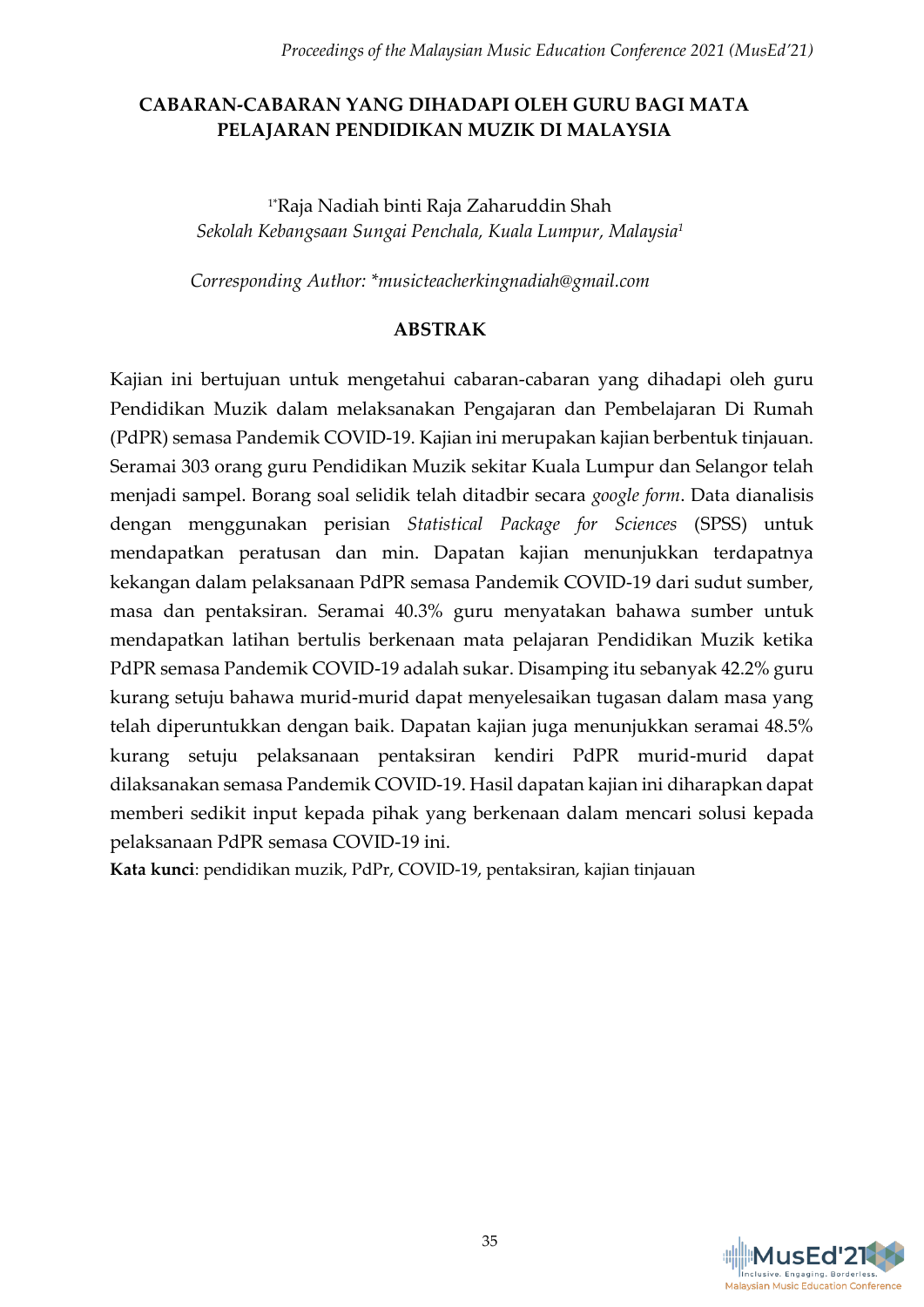# **THE EFFECTIVENESS OF PLAYING VIOLIN TO HEIGHTEN SELF-ESTEEM AMONG SECONDARY STUDENTS**

1\*Ramlah Binti Mohamed

*Department of Music Education, Universiti Teknologi MARA, Shah Alam, Malaysia<sup>1</sup>*

*Corresponding Author: \*2019820474@isiswa.uitm.edu.my*

## **ABSTRACT**

Self-esteem is a secret in one's value and powers that number in sign out how a person act. Special interests that are being done expertly may help to increase one's self-belief. However, the activities to have more one's self-confidence are being left out. As our brain is the most important pipe for church music, so research small signs that selfesteem is seen as food to the brain. The stronger this side of the brain's function, the higher one's self-esteem in the long life. Therefore, this study gives an idea that playing the violin is a tool to analyze whether self-esteem is heightened enough for a healthy brain among secondary students. This study aims to determine the effectiveness of playing the violin towards improving self-esteem among 30 samples of grade eleven and twelve secondary students from Sunway International School Johor, Malaysia. This is a quantitative study applying a quasi-experimental approach. The instrument used in this research is questionnaire and interview. Analyze process is questionnaire data using SPSS whilst interview data using thematic analysis. The researcher is going to conduct a pre-test, post-test and explore the strengths and weaknesses of a violin as an instrument to strongly increase teenagers' self-esteem. These findings will not just benefit the youth but for future researchers to find a more positive significant correlation between violin and self-confidence and belief that lies under self-esteem. **Keywords:** self-esteem, self-confidence, brain, violin instructions, music, education

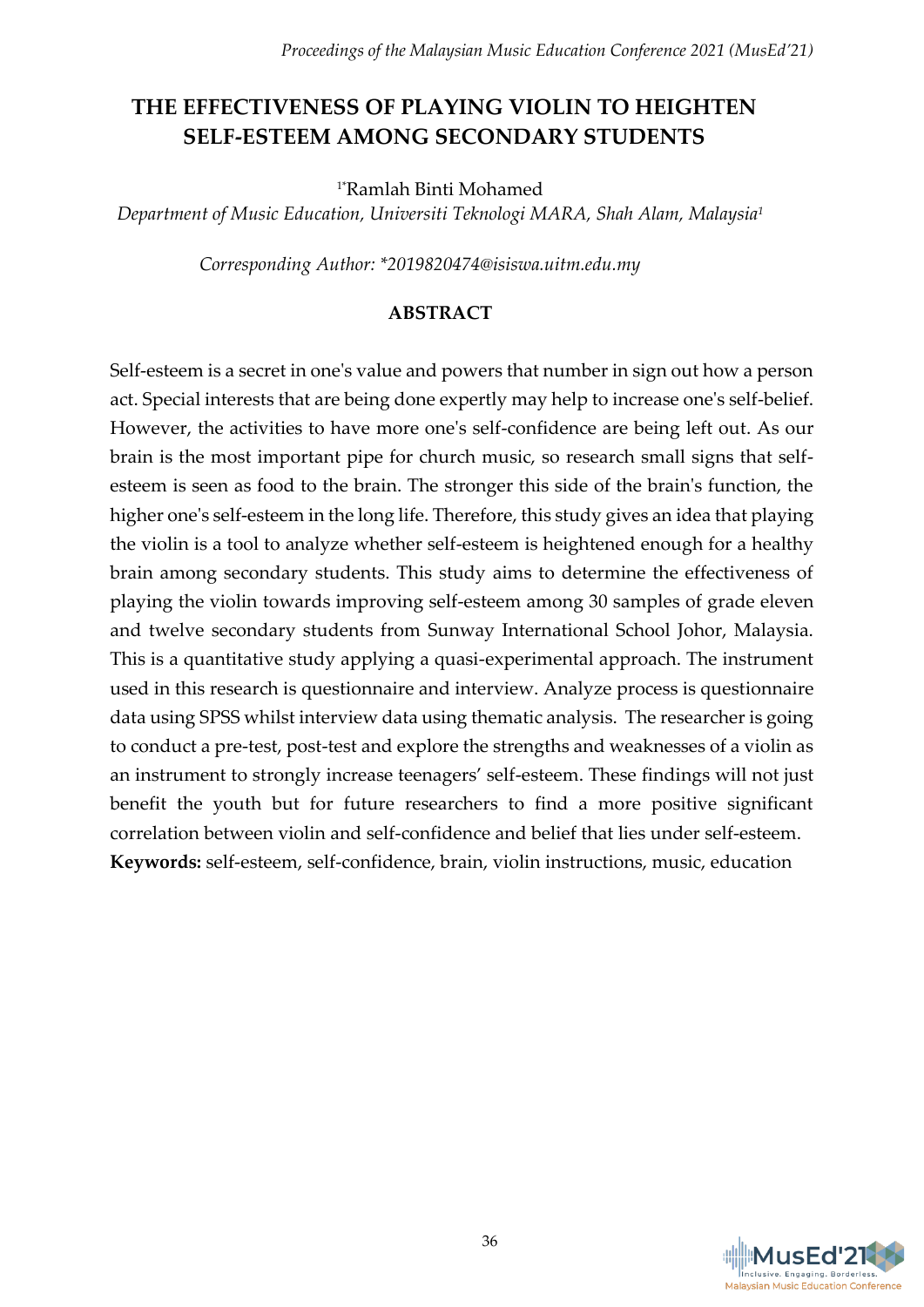# **MUSICAL IDENTITIES OF MALAYSIAN YOUTH: A PRELIMINARY STUDY**

1\*Ramona Mohd. Tahir & <sup>2</sup>Michel Hogenes

*Department of Music Education, Universiti Teknologi MARA, Shah Alam, Malaysia<sup>1</sup> Department of Teacher Education, The Hague University of Applied Sciences, The Netherlands<sup>2</sup>*

*Corresponding Author: \*rtahirr@uitm.edu.my*

#### **ABSTRACT**

A significant cultural change in the 20th century was the rise of identity as a fundamental change (Põder & Kiilu, 2015). Constructing an identity involves knowing who one is, what one values, and the directions one chooses to pursue in life (Berk, 2017). Identity is an important step during adolescence and a major personality achievement towards becoming a productive and contented adult. While musical identity is the individual's perception of his or her musical self which is key to the formation of identity in emerging adulthood (Talbot, 2013). The purpose of this study is to investigate the musical identities of adolescents who are musically non-active and active secondary school students in Malaysia. 282 subjects located throughout Malaysia completed the Musical Self-Concept Inquiry (MUSCI\_Youth) measurement tool which comprises 12 subscales, whereby 8 scales were completed by all subjects and 4 scales only for the subjects who play a musical instrument or sing. Data analyses include factor analysis and ANCOVA for correlation with gender and musical differences.

**Keywords:** musical identity, musical self-concept, musical preferences, Malaysian youth

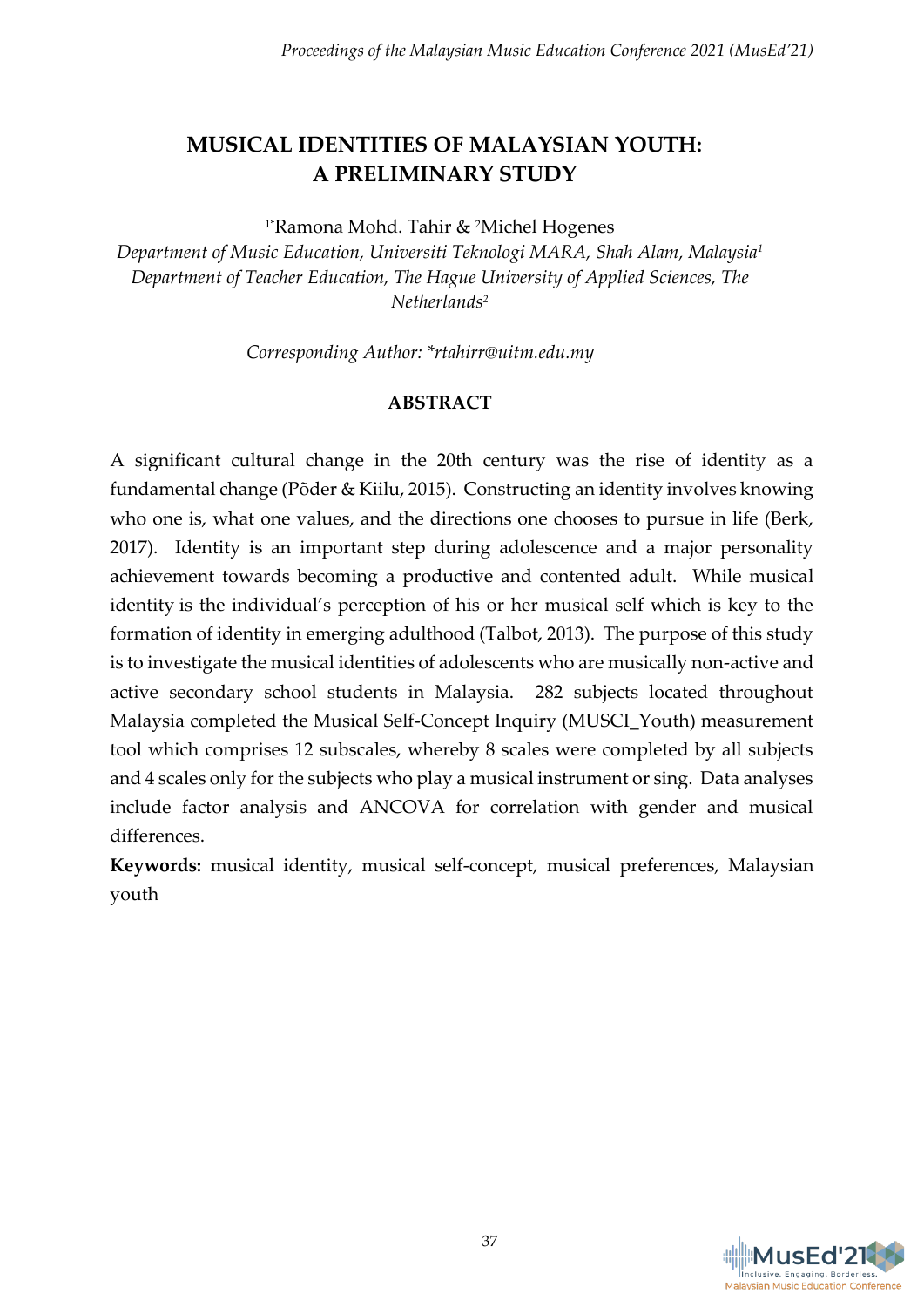#### **DEVELOPING A GRADED MUSIC EXAMINATION FOR THE CAKLEMPONG ENSEMBLE**

<sup>1</sup>\*Shahanum Md. Shah, <sup>2</sup>Zaharul Lailiddin Saidon, <sup>3</sup>Janette Poheng, <sup>4</sup>Nadia Widyawati Madzhi

*Faculty of Music, Universiti Teknologi MARA, UiTM Shah Alam, Malaysia1.3.4 Faculty of Music & Performing Arts, Sultan Idris Education University, Malaysia<sup>2</sup>*

*Corresponding Author: \*shahanum@uitm.edu.my*

#### **ABSTRACT**

Assessing music ensembles brings about a different set of needs than individual assessment on a music instrument. In addition, assessing Malay traditional music ensembles such as the caklempong or gamelan ensemble also requires different considerations due to the nature of the learning whereby students are expected to learn all instruments in an ensemble which comprises different instruments. This paper discusses a graded music examination for the caklempong in Malaysia in terms of the syllabus, repertoire, and assessment mechanism. Via qualitative methods which included interviews with practitioners and instructors and observations of teaching and assessment practices, this study examined issues related to the assessment of the caklempong, i.e., the assessment procedures in an ensemble setting, the selection of repertoire, the criteria for assessment, and approaches that are best suited to assess musical attainment. Traditional music genres encompass a different theory, philosophy, and practice from the western paradigm, and differ markedly in the learning, teaching, knowing and understanding of the music. It is therefore imperative that these differences be taken into consideration when designing the graded exam for the caklempong as music differs from culture to culture with its own distinct meaning, values, and musical function. The music is not generally theorized by performers and music is learned by playing it. Findings also indicate that the three domains of learning – the cognitive psychomotor and affective domains need to be assessed, the syllabus can be divided into three levels, i.e., beginner, intermediate, and advanced, and candidates will be examined on all instruments according to the selected repertoire at the respective levels.

**Keywords:** caklempong, graded examination, traditional music

# **MUSIC OF SOUND: ENGAGING AND TRANSCENDING BORDERS IN CREATIVE EXPRESSION**

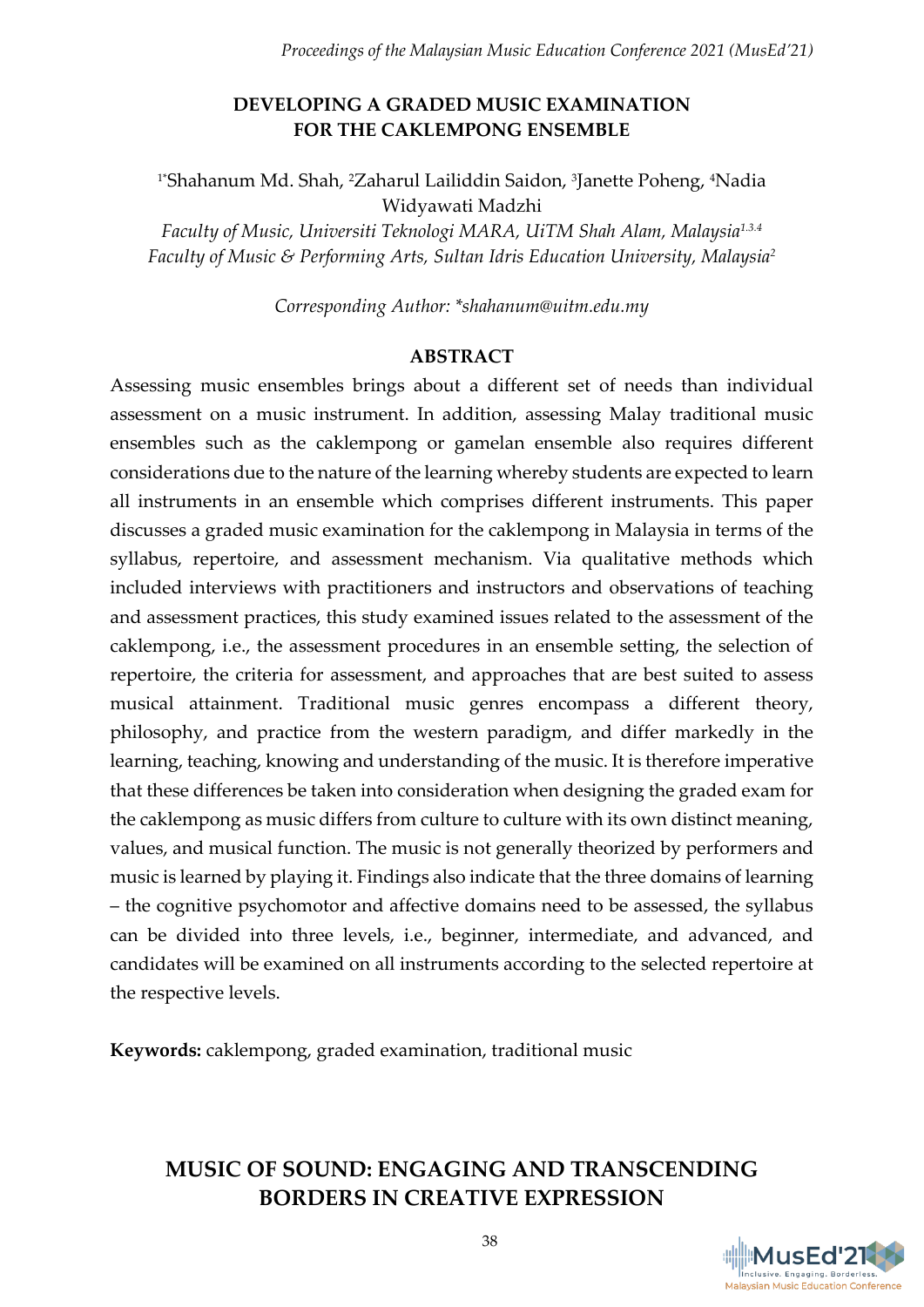1\*Toh Lai Chee *Department of Social Science, Institute of Teacher Education, Penang Campus, Malaysia<sup>1</sup>*

*Corresponding Author: \*tohlaichee@ipgm.edu.my*

#### **ABSTRACT**

This paper addresses the methodology of "Music of Sound '' as a platform in engaging young people in creative expression across ethnic, cultural, and stylistic boundaries using 21st-century participatory learning approaches and strategies from multiple intelligences pathways. "Music of Sound'' pioneered by Professor Tan Sooi Beng (a keen advocate of multi-arts community for young people) is an experimental music, and encompassed an amalgamation of ethno-musicological tasks such as field work, interviews, observation, learning to play traditional instruments and music of various ethnic groups, as well as improvising music using daily objects, vocalization and body percussions. This paper examines the strategies and approaches used to empower participants in creative expression from multiple pathways. This study is based on the researcher's longitudinal multi-site case studies conducted in "Music of Sound '' workshops in both formal and non-formal music education to young people (11-20 years old) since 2007-2021 in Penang, Malaysia. Methodological triangulation from multiple sources of evidence (direct observation, participant-observation, individual and focus group interviews, video documentation of children's performances, and student teachers' reflection) was used to maximise the construct validity and reliability in this research. Literal replication of findings demonstrated that rich and creative experiences across boundaries through collaborative and experiential learning from multiple intelligences pathways i) developed creativity as well as musical knowledge and skills ii) enhanced participants appreciation towards local street genres such as *boria*, *dikir barat*, *wayang kulit* and revitalized the local tradition, and iii) inculcated invaluable learning experiences in appreciating cultural diversity and sharing of responsibilities.

**Keywords:** engaging, creative expression, multiple intelligences, collaborative, experiential

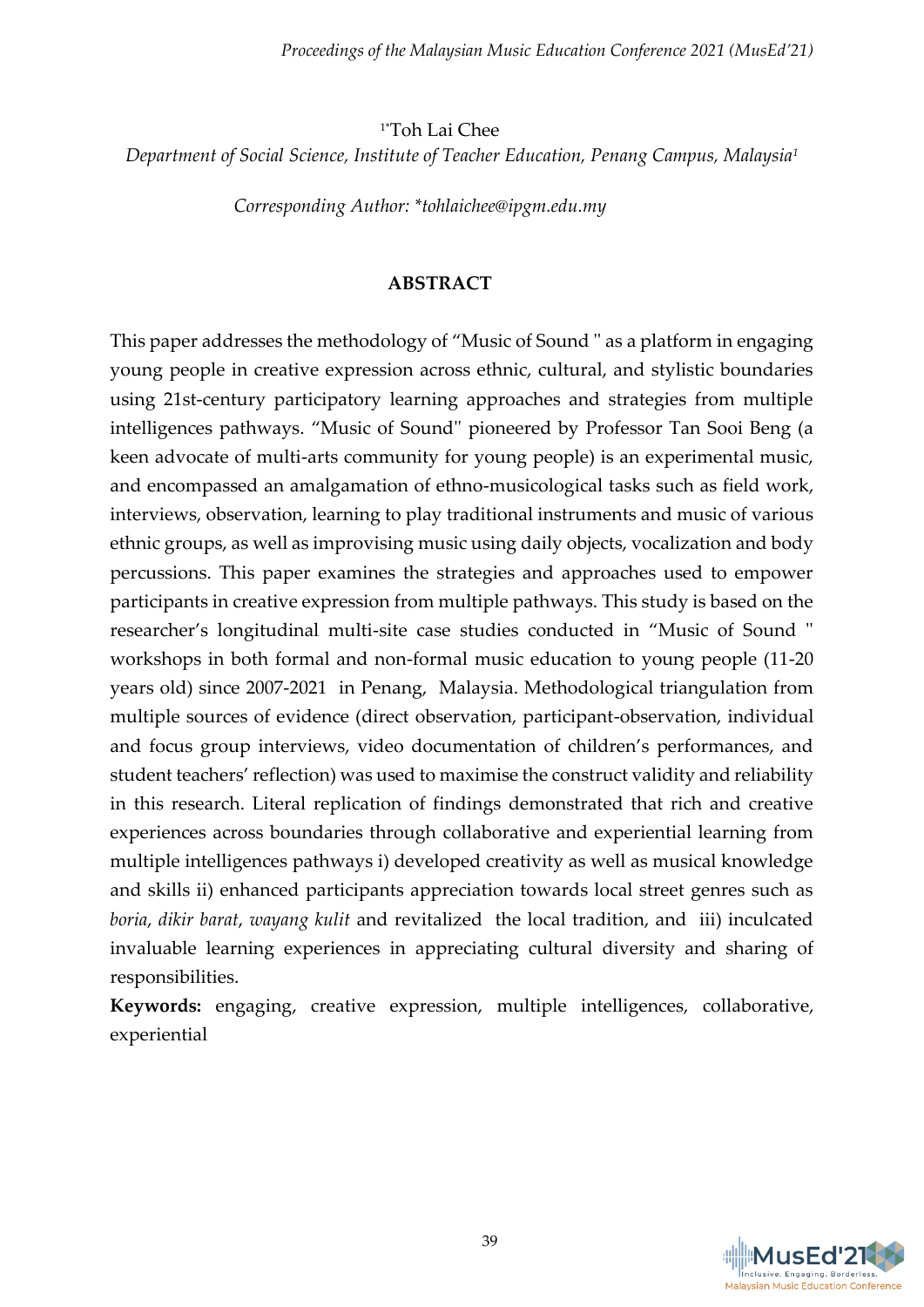# **CREATIVITY AND INNOVATION IN MUSIC EDUCATION: i-SMART MUSIC MODULE**

1\*Valerie Sinti

*Assistant Director, Student Development Sector, Sabah Education Department<sup>1</sup>*

*Corresponding Author: \*valeriesinti79@gmail.com*

#### **ABSTRACT**

i-SMART Music Module is a creativity and innovation in Music Education for primary school teachers. This teaching aid aims to assist teachers to generate ideas, plan and implement various T&L activities and classroom assessments. It also aims to provide learning materials for students for their self-access and repeatedly especially at home to increase their mastery skills to the optimum level. The content of the module is based on the Curriculum and Assessment Standard Document, Music Education Teaching Guide, and the government primary school textbook. The module is divided into two levels. Level 1 is for year 1, 2, and 3 students, while Level 2 is for year 4, 5, and 6 students. Level 1 module covers various music activities based on four curriculum modules (art language, art skills, creativity and artistic innovation, and art appreciation). The contents of the Level 2 module include training activities (singing, recorder, and music notation) and various sets of questions (subjective and objective). The result shows that 78 percent of experienced teachers responded that the i-SMART Music Module can facilitate their teaching activities and explain the concepts of music. i-SMART Music Module also makes lessons interesting, easy, and understandable. While 41 percent of less experienced teachers marked the same option. In conclusion, the i-SMART Music Module can help students to master music concepts and to reduce the level of boredom due to no exercise book. It is also useful as a music classroom assessment which is compulsory for all students that have been set by the Ministry of Education Malaysia (MOE). Accordingly, the module can make teachers be the agent of transformation in developing creative ideas that eventually become innovations in schools.

**Keywords**: i-SMART music module, music education, innovation, primary school teacher, teaching aids

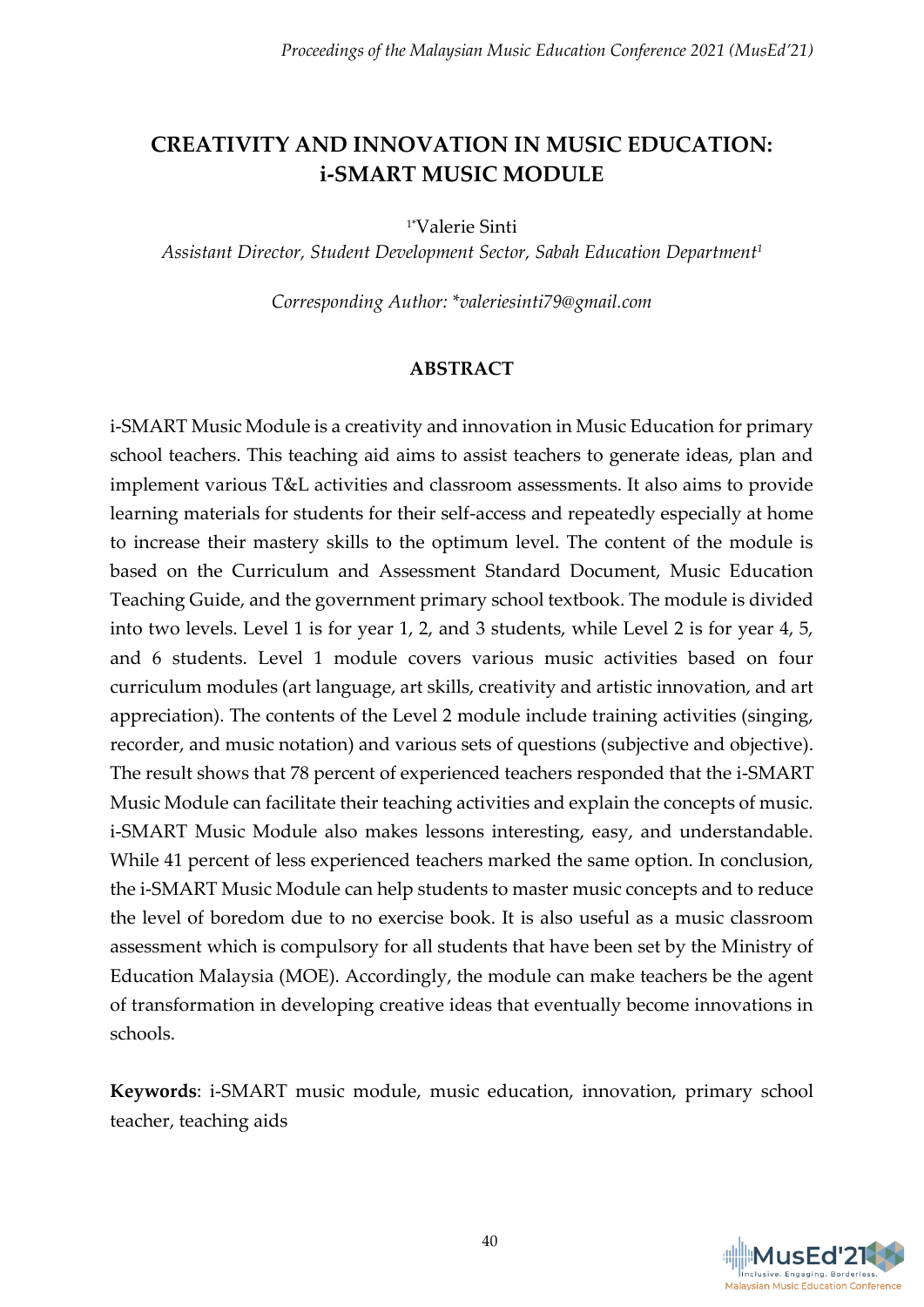# **NON-CULTURAL BEARERS' LIVED EXPERIENCE OF MAJORING IN JAZZ PERFORMANCE**

<sup>1\*</sup>Wong Siao Ern & <sup>2</sup>Chan Cheong Jan

*Independent Researcher<sup>1</sup> Music Department, Universiti Putra Malaysia, Serdang Selangor, Malaysia<sup>2</sup>*

*Corresponding Author: \*wongsiaoern@gmail.com*

#### **ABSTRACT**

Jazz, as a music tradition developed and came to prominence during the early 20th century in the United States. It enjoyed popularity in 1960s Malaya but fell out of favour and was seldom played around 1970-2000s. Since the 1990s, jazz improvisation began to be offered as a study option in local music programmes. Recent years have seen an increase of students studying jazz performance; however, not much is known or documented about their experience of learning a music that is not part of the current popular musical landscape in Malaysia. Study-related struggles, such as barely managing performances and emotional breakdowns were repeatedly observed. This study explores the experience of local undergraduates in going through a jazz performance major programme. Particularly, it examines how non-culture bearers of jazz made sense of their learning process, and what it means to them. Smith, Flowers & Larkin's (2009) Interpretative Phenomenological Analysis was used as methodology. Semi-structured interviews were conducted with three participants from a local institution of higher learning. Interview texts were coded, interpreted, and reinterpreted to identify emergent themes. The results of the study reveal that participants' experience of jazz learning was an intercultural struggle of adapting to the culture of jazz. The arc of the learning process was similar: an initial "honeymoon" period, developmental moments, and increasing emotional distress peaking near the end of the study. A recurring theme was the experience of being "Stuck": a prolonged struggle through complex arrays of learning issues without means to resolve or articulate it. The learning process was transformative, and participants derived personal meanings from the experience. It is hoped that the study could advocate for learners' needs in today's increasingly globalized and intercultural learning setup. **Keywords:** non-cultural bearers, intercultural learning, jazz learning, lived experience

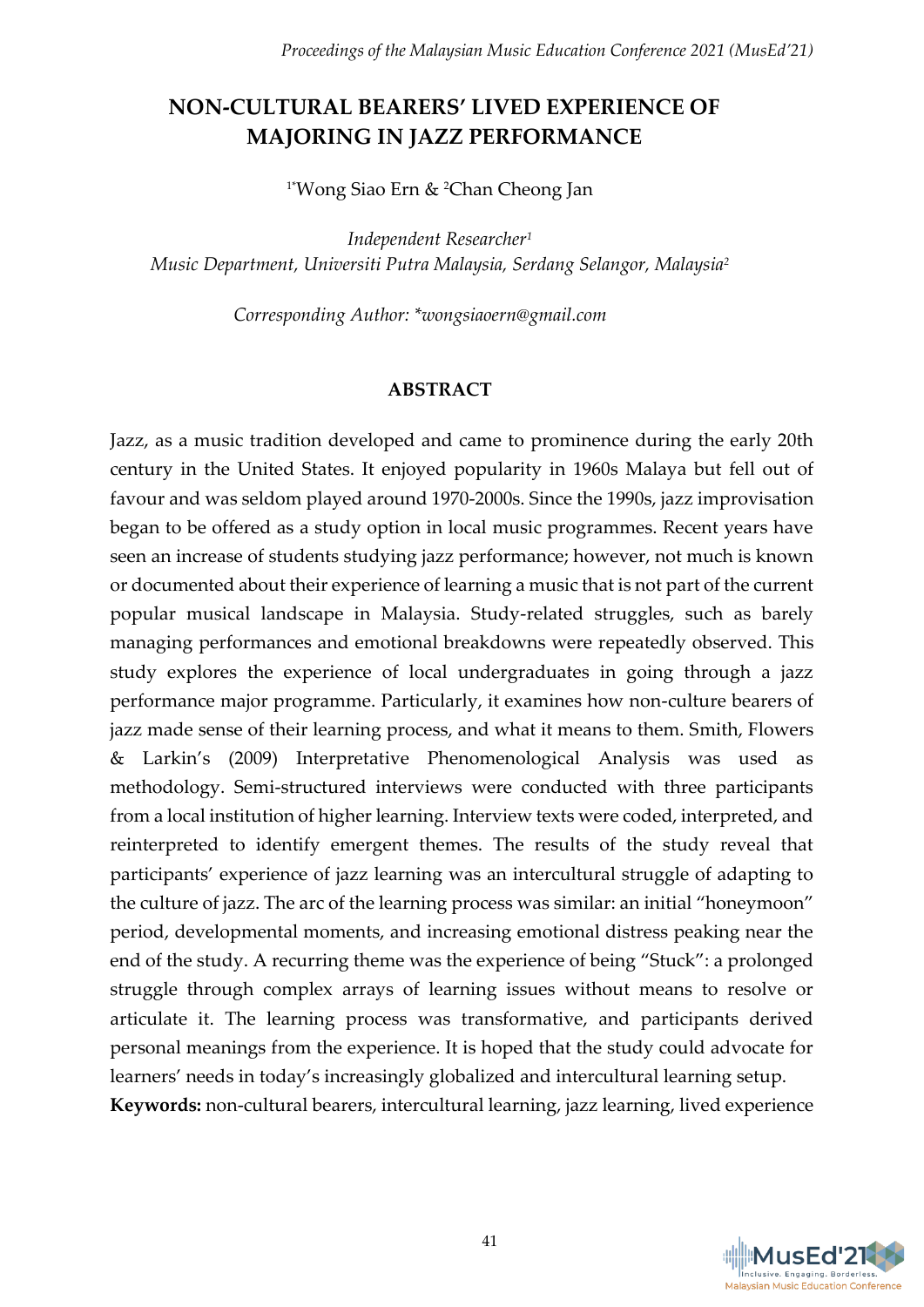# **CHINESE MUSIC TEACHERS' ATTITUDES AND PRACTICES TOWARD TEACHING WORLD MUSIC**

1\*Chun Mei, Zhuang & <sup>2</sup>Pan Kok Chang *Faculty of Creative Arts, University of Malaya, Malaysia1&2*

*Corresponding Author: [\\*zhuangchunmei@siswa.um.edu.my](mailto:zhuangchunmei@siswa.um.edu.my)*

### **ABSTRACT**

This study explored the attitudes and practices of Chinese music teachers about context issues (tradition, authenticity, and context) and transmission modes (analytic/holistic, notation based/ aural, and tangible/intangible) in world music teaching. Based on the academic background of multicultural music education and ethnomusicology, Huib Schippers developed The Seven-Continuum Transmission Model in 2004 to describe the teaching situations of world music. This study adopted this research framework to investigate the attitudes and practices of Chinese music teachers in world music teaching. The respondents of this study were primary and secondary school music teachers in China. A total of 1368 questionnaires were collected, and 9 teachers were observed in class and interviewed. This study found that Chinese music teachers' attitudes and practices toward world music teaching had a tendency to the formal, institutional settings rather than the informal, often community-based process. They were more influenced by the "Eurocentrism" values and less influenced by the ethnomusicology that interprets human music from a cultural perspective as well as less influenced by multicultural music education. Chinese music teachers need to develop sensitivity to world music, as well as the ability to understand and appreciate it, use a variety of teaching modes in the teaching process, and take students' imitation, exploration and improvisation seriously, as well as their understanding of the cultural context of music.

**Keywords:** world music teaching, cultural context, transmission modes

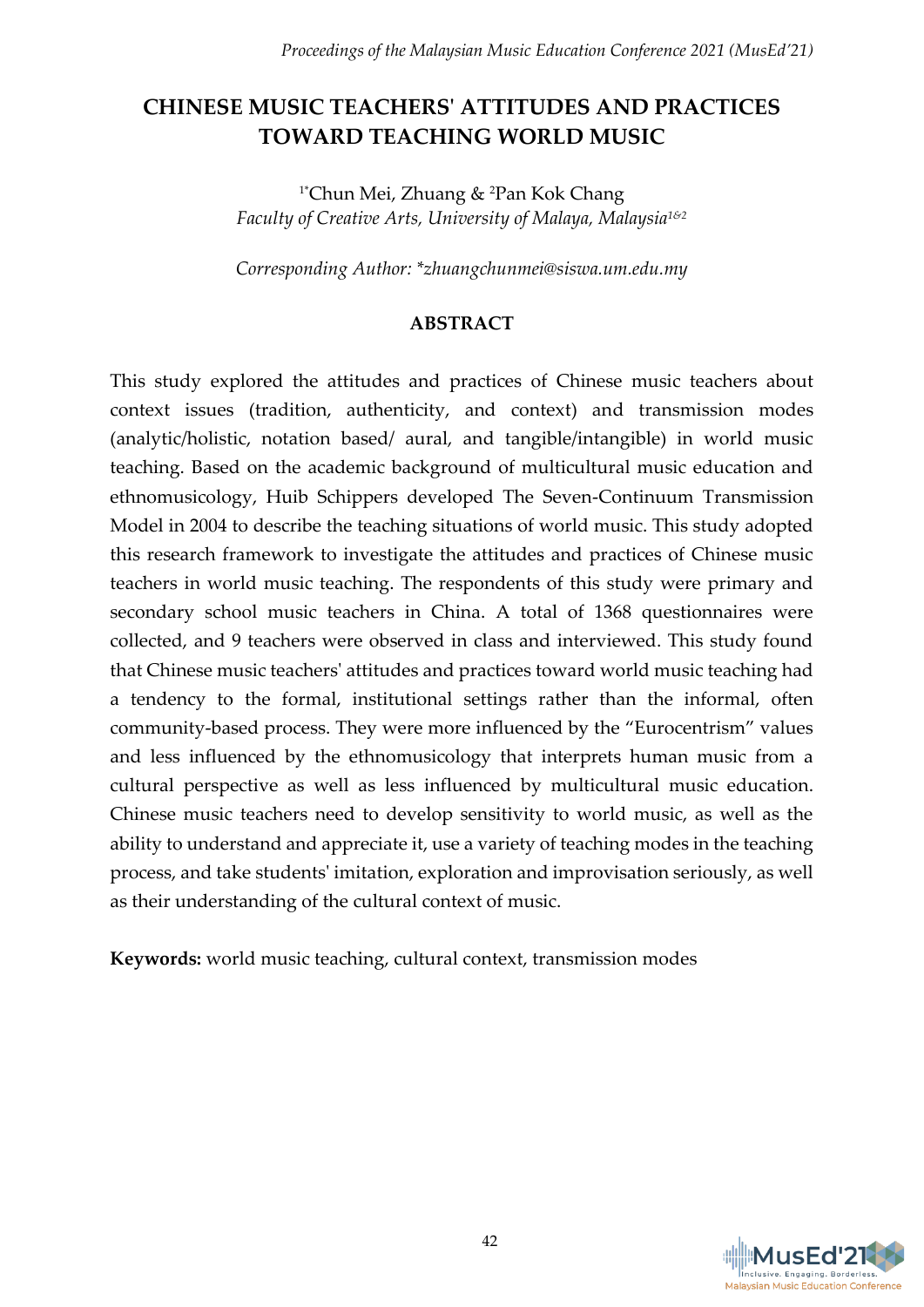# **CHALLENGES IMPOSED BY THE PANDEMIC OF COVID-19 ON MALAYSIA ART SCHOOL MUSIC EDUCATION**

1\*Zuraini Abdullah

*Sekolah Seni Malaysia Perak. Bahagian Sukan, Kokurikulum dan Kesenian, Kementerian Pendidikan Malaysia<sup>1</sup>*

*Corresponding Author: \*zuezuraini4@gmail.com*

#### **ABSTRACT**

The outbreak of pandemic Covid-19 has undoubtedly impacted the global society in every aspect. Thus, it is no exception to music education in Sekolah Seni Malaysia (SSeM) or Malaysia Art School. The increasing number of cases reported by Kementerian Kesihatan Malaysia (KKM) has led to a full-fledged pandemic and soon led to the Movement Controlled Order (MCO) in March 2020. Due to the MCO, all schools need to shut down including SSeM. During MCO, the SSeM music teachers and instructors have made various arrangements in order to maintain a synchronous and asynchronous connection with their students through technological advancement media for home-based learning or remote learning. It cannot be denied that teachers face several challenges from the online distance teaching experience. As there will always be the other sides of the coin, students and parents also find difficulties in this remote learning environment. The purpose of this paper is to investigate and identify the challenges that are faced by the major stakeholders in SSeM specifically the teachers, instructors, students, and parents. It is crucially significant to identify the challenges as musical studies are one of the compulsory curricula for SSeM. To investigate, the researcher had distributed 3 different protocols of google online questionnaires to the SSeM stakeholders (teachers and instructors were given the same protocol as they were in the same group). The survey revealed that the challenges the pandemic had imposed to SSeM music education is commitment, financial, adaptation for needs, motivation, and progress assessment. Despite these challenges, the researcher also manages to find some opening insights into how these challenges were being addressed at Sekolah Seni Malaysia Perak (SSeMPk) and thus enabling some of the music students to get good results in their examination and some even manage to find their way in winning musical competitions.

**Keywords:** music education, online questionnaires, survey, learning challenges

# **WORKSHOPS**

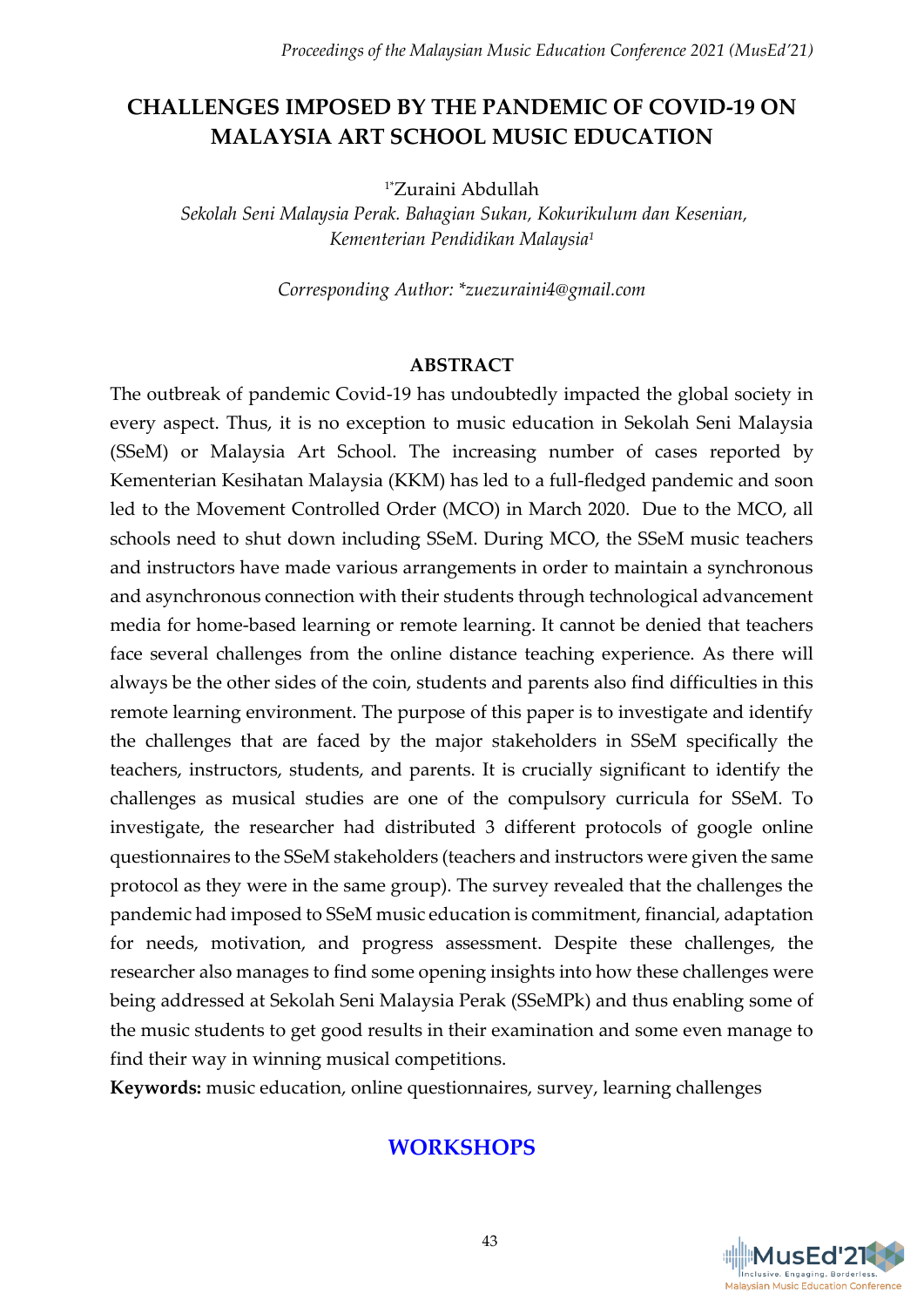## **HOW TO EFFECTIVELY TEACH MUSIC ONLINE DURING THE PANDEMIC**

1\*Ahmad Rithaudin Md Noor *Department of Music Education, Universiti Teknologi MARA<sup>1</sup>*

*Corresponding Author: \*rithaudin@uitm.edu.my*

#### **ABSTRACT**

The Covid-19 pandemic has affected how music teachers deliver their lessons since students are unable to be physically present in the classroom. Alternatively, online and open distance learning (ODL) is being used to replace face-to-face lessons but not without teachers and students facing many problems, especially in delivering and receiving music instructions. Music lesson components such as singing/instrument playing, music theory, and music appreciation which were previously effectively taught are now left with no choice but to be carried out vis-a-vis via live video calls. However, there are various problems faced by teachers and students alike which are hindering the effectiveness of this method. This workshop will try to address these issues by providing effective music teaching methods via suitable, practical, and easily accessible digital equipment and apps. Synchronous and asynchronous online teaching sessions will be presented in an interactive manner along with suggestions for ODL in lieu of over-the-internet lessons. This workshop is conducted live in a twoway communication style where participants interact and participate in the mini teaching sessions throughout. The session will be conducted in Bahasa Melayu targeting Malaysian public school music teachers.

**Keywords:** online teaching, synchronous, asynchronous, ODL, distance learning

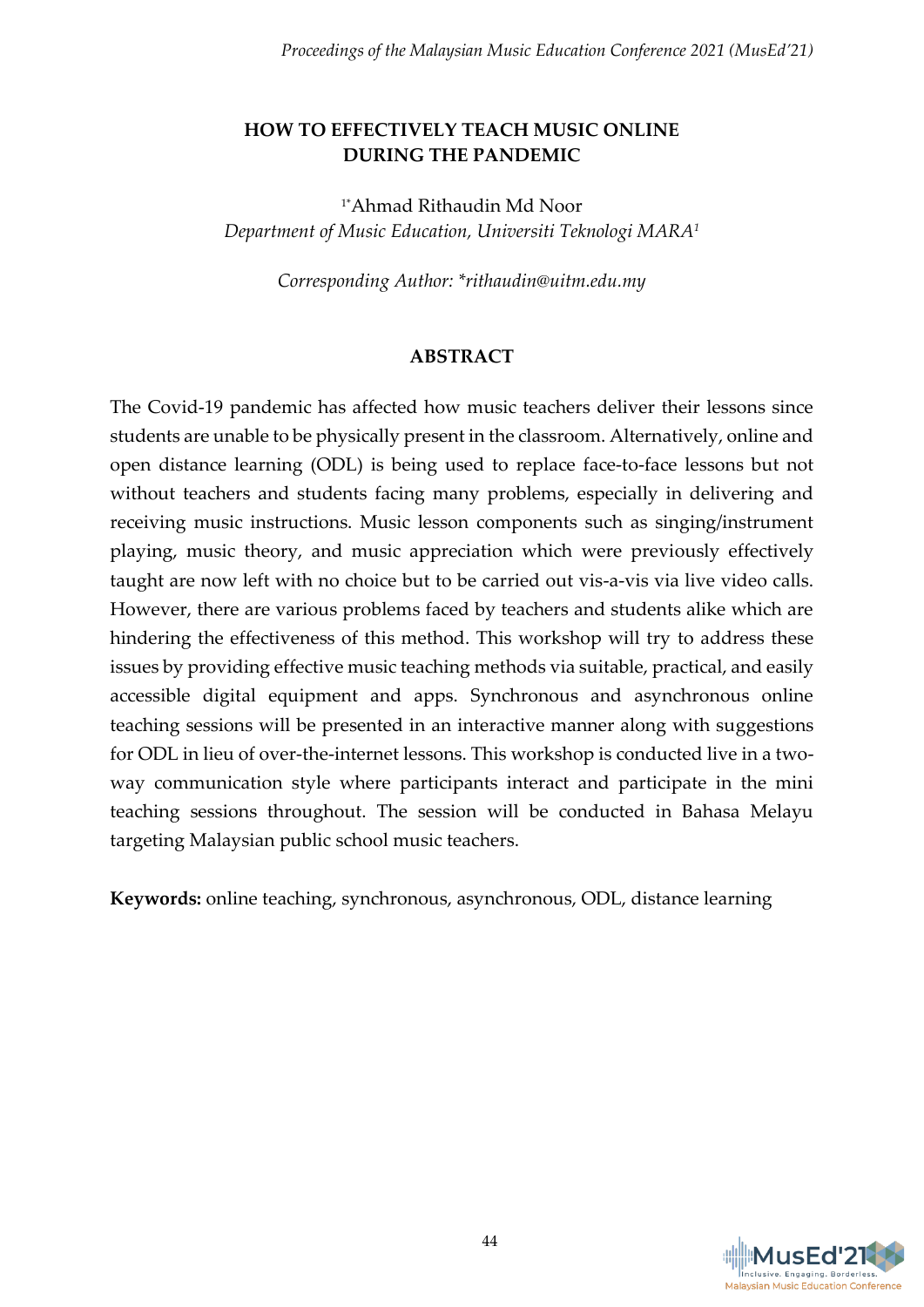#### **IT'S ALL ABOUT TIME: TRAINING & DIRECTING ENSEMBLES**

1\*Kevin Field *Bentley Music Academy Malaysia<sup>1</sup>*

*Corresponding Author: \*field.kevin@gmail.com*

## **ABSTRACT**

The aim of this workshop is to expose participants to training and directing music ensembles. The participants will learn how to manage time, beat time, know time and keep time. Think back to your band, orchestra, or choir rehearsals as a novice student; we may not realise it at the time, but those rehearsals were a forum in which we learned more than just about music, for we also adopted a plethora of lifelong skills derived from the practice of meritocracy working alongside our peers who themselves offered differing opinions, abilities, outlooks and backgrounds. All too often we find that the conductors and directors charged with the duties associated with running school, university or community orchestras are unaware of these factors, being encumbered with a lack of resource, experience and likely, as a result, confidence. We may also find that the core duty of 'keeping time' is relegated in priority such that the learning environment is potentially compromised. In this workshop, we will identify the responsibilities required to achieve a successful collaborative process by assessing our priorities; engendering lifelong skills; communicating well during rehearsal *and* performance; and exploring ways to nurture positive learning outcomes from limited resources. Appropriate repertoire selection, preparation, research and context will be discussed alongside suggestions on promoting ensemble precision, pitch and phrasing of the musical line with appropriate gestures.

**Keywords:** conducting, rehearsals, coaching, gesture, time, pulse, rhythm, community

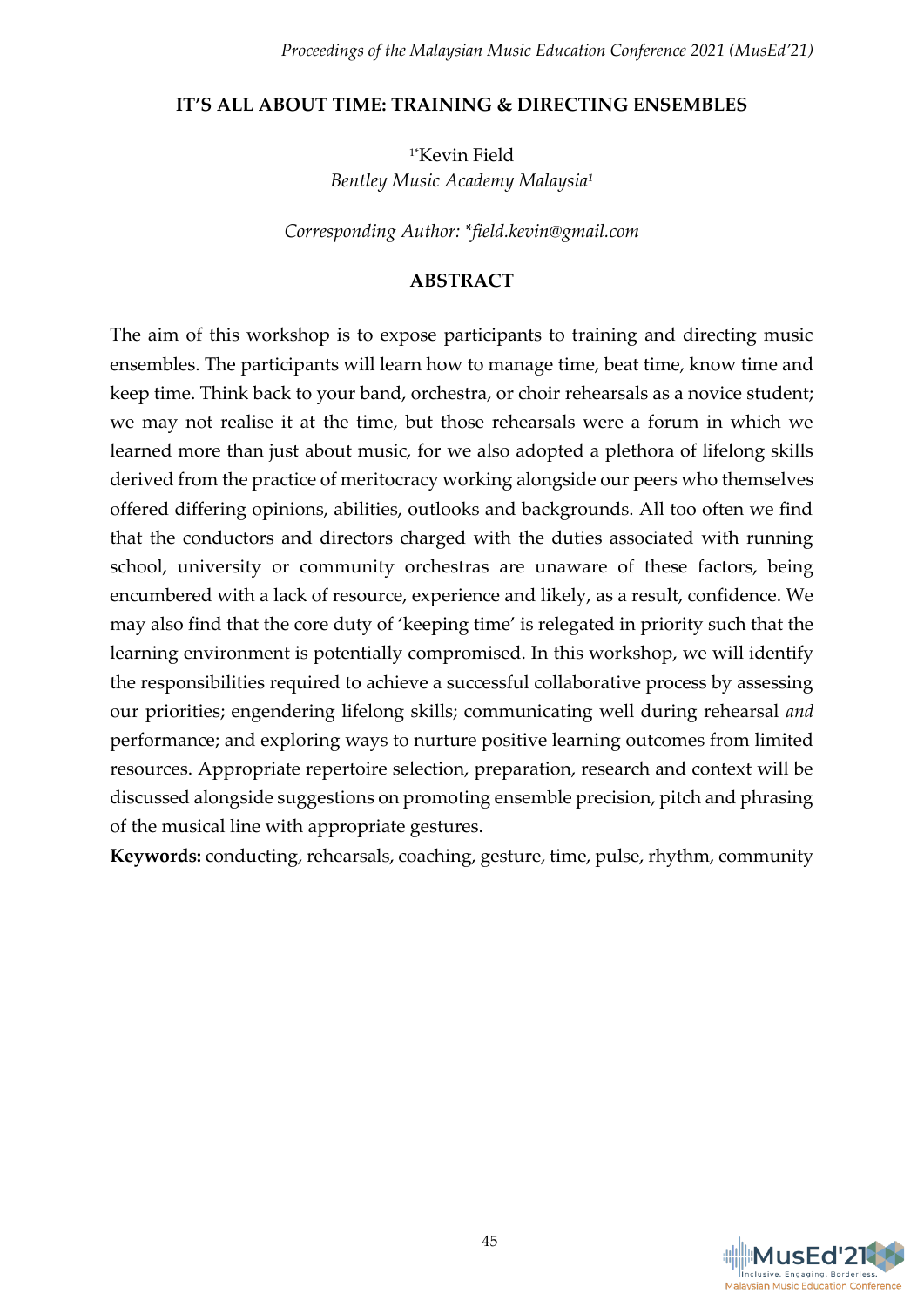#### **EMBRACING ONLINE MUSIC LESSONS**

1\*LK Wong *RAP Distribution Sdn. Bhd. <sup>1</sup>*

*Corresponding Author: \*lkwong@rolandap.com*

#### **ABSTRACT**

The pandemic has affected music educators the world over. The shift from physical music classes to online can be a daunting task to many but there is not much choice but to adapt to the situation with an open mind. In this session, the participants will learn; 1) how to utilise the internet and identify some basic equipment to get yourself started 2) Incorporating digital instruments for teaching, 3) Optimising the audio quality of your live stream for better student learning experience on Zoom, 4) Find out some benefits of online teaching. This session will also cover some topics on digital marketing for music educators. It is time to move forward and embrace this new norm. This workshop is presented by LK Wong, Products Manager at RAP Distribution Sdn Bhd (sole distributor for Roland, BOSS, Kemper, Alpha Drumworks in Malaysia). He is also a passionate musician who releases original music on his own.

**Keywords:** online music, music education, digital instruments, digital marketing

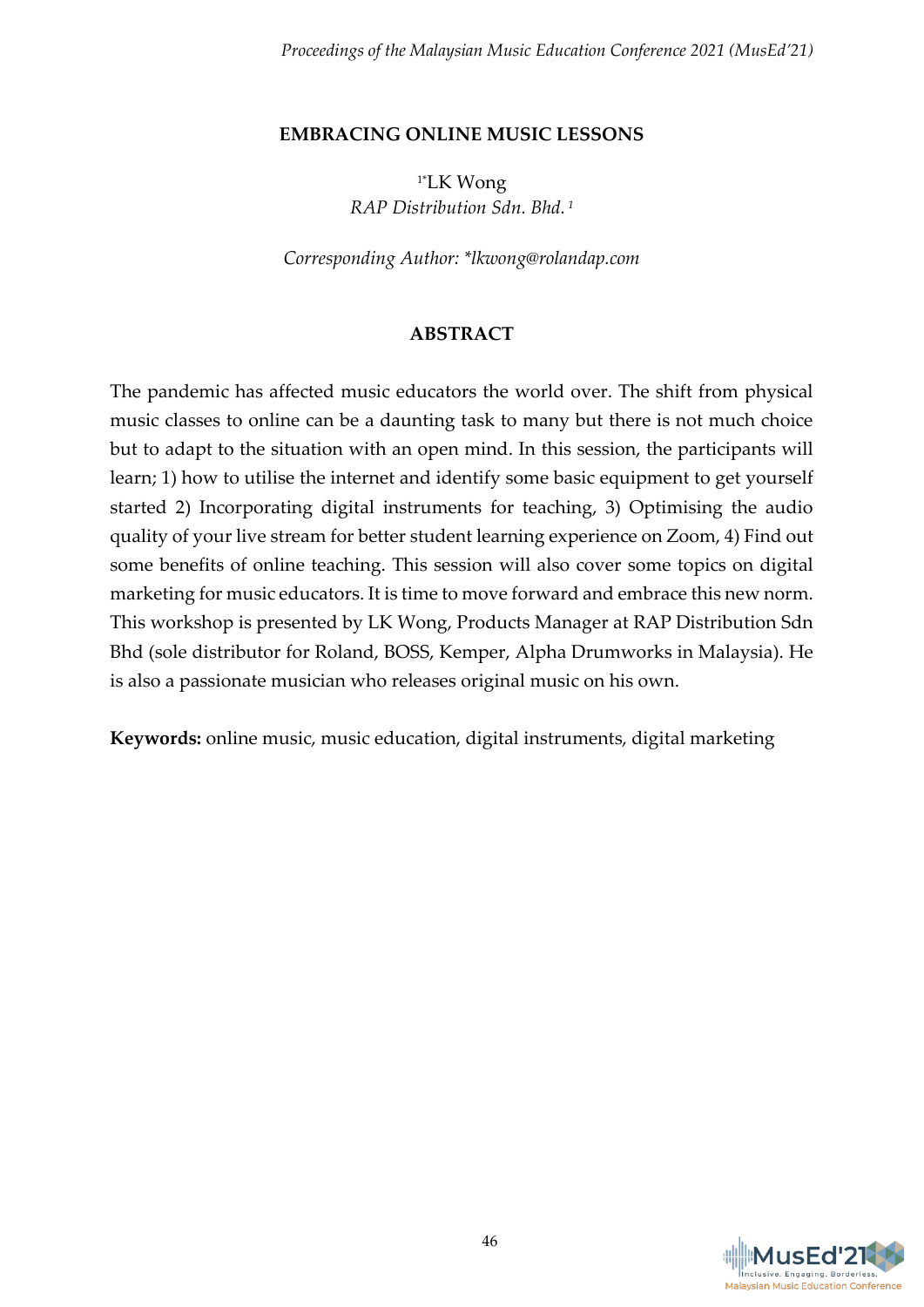## **ESSENTIAL BUILDING BLOCKS OF EARLY YEARS MUSIC EDUCATION**

1\*Lucinda Geoghegan *International Kodály Society<sup>1</sup>*

*Corresponding Author: \*lucindageoghegan@me.com*

#### **ABSTRACT**

When the Hungarian composer and educationalist Zoltán Kodály was asked about the right age to start music education, he answered "The music education of a child should begin 9 months before the birth of the child" moreover "nine months before the birth of the mother". Essential experiences are gained in the early childhood settings and yet it is often seen as sufficient to simply sing a few songs and have a few percussion instruments in the music corner. This practical, interactive workshop aims to show the importance of essential, quality early experiences in music. The children should build the foundations of pulse, rhythm, singing skills, phrasing, pitch, dynamics, tempo, texture, and timbre, not in an intellectual way but by joyful participation in ageappropriate activities. If the child is excluded from these valuable experiences in early years, they are often then thrown into a world of instrumental lessons often accompanied by an intellectual approach to music theory. Singing and movement are key to the learning experience and the benefits of these activities go way beyond the development of musical skills. Research is beginning to show that amongst other things singing can have beneficial links with language development, numeracy and health, and wellbeing. In early years children learn best through play and this workshop aims to share ideas for practical, joyful music making as a springboard to learning.

**Keywords:** music education, children, Kodály method, singing, movement

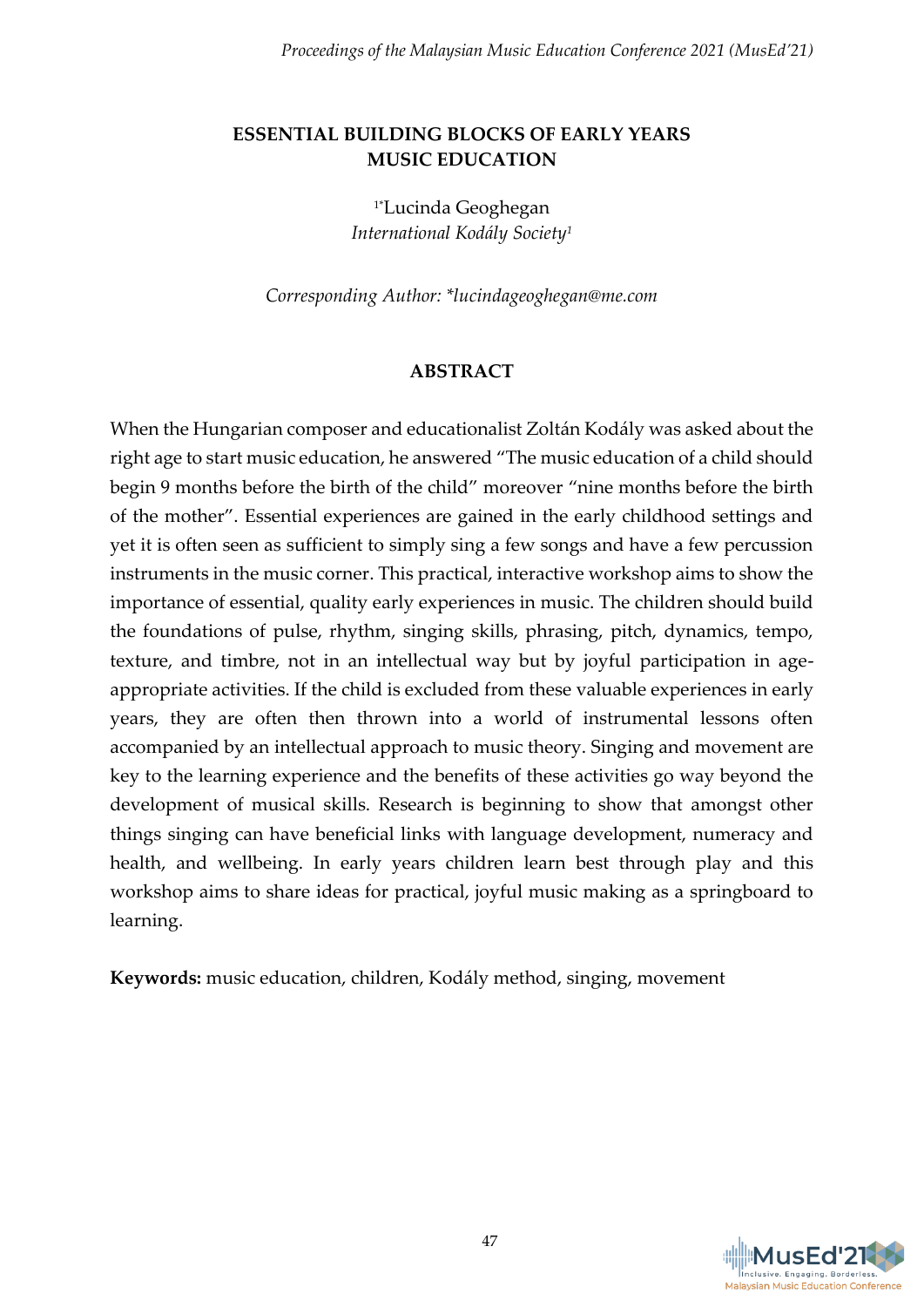## **SOUND-NOISE-MUSIC**

1\*Ng Chor Guan & <sup>2</sup>Tan E-Jan *Toccata Studio (The Creative Incubator), Malaysia1.2*

*Corresponding Author: \*guan1881@gmail.com*

## **ABSTRACT**

A workshop explores the role and relationship of sound-noise-music from a music education perspective. Everyone can be a sound maker, everyone makes noise. The responsibility of a music maker is to organise sound and noise in an orderly manner. In the process of music education, it is necessary to focus on entertaining oneself before bringing joy to others. Music can be private and personal, or open and belong to the masses. Through this workshop, there will be hands-on interactive sessions, turning readily accessible items in daily life into alternative sound-making instruments, forming and playing an improvisatory orchestra, and exploring music-making in a responsive manner. Participants are encouraged to lead and conduct through a creative approach to formulate a group participatory method, consequently exploring music as a communicative tool and further expanding its vocabulary.

**Keywords:** sound, noise, music, improvisatory orchestra

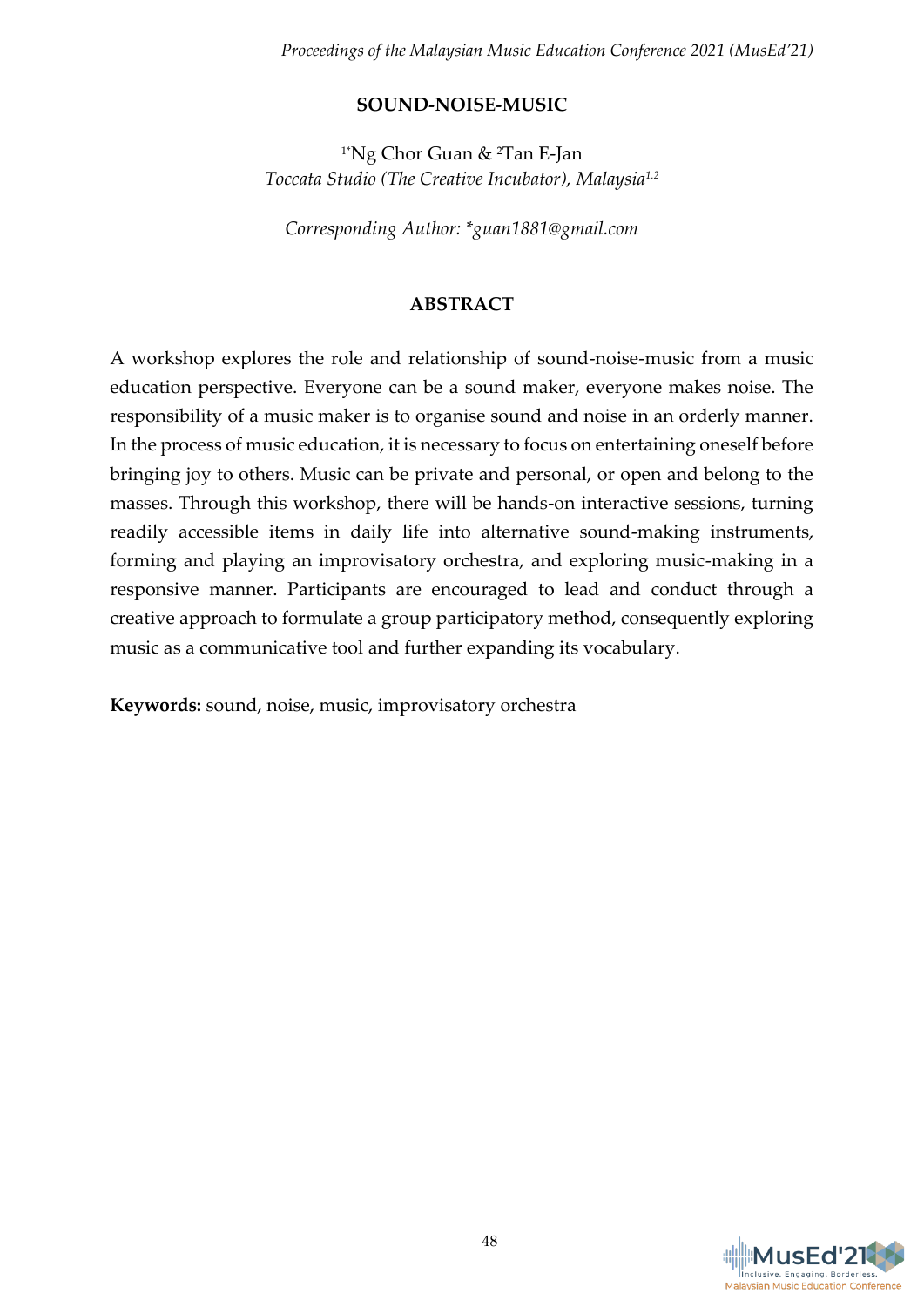## **TEACHING HANDS ON MUSIC ACTIVITIES, LESSONS AND CLASSROOM MANAGEMENT**

1\*Normie Abdul-Rahim *Normie Music Academy, United States of America<sup>1</sup>*

*Corresponding Author: \*normiemusicacademy@gmail.com*

#### **ABSTRACT**

In a typical classroom in America, music is taught mostly through a hands-on approach at all levels. But being successful for students to attain information given is hard to measure. We use the rubrics method (Grades in numbers; 1-5, 1 being no attempt at participation and 5 being complete the task 100%) to grade the objectives. Besides teaching music, teachers need to have excellent classroom management, equipment, positive feedback, a warm environment, and more. They also need to involve the community to have a successful program, and perhaps also have an afterschool music curricular program. The presenter will have the following to use for the examples of the lessons: balloon, space to move, utilizing google translator to communicate with non-native speakers, warm up their singing voices, a pair of sticks, and instruments such as guitar, ukulele, and recorder. Participants will be able to participate hands-on in almost all the activities without the equipment above. This workshop is for music students from Early Childhood (2 years old) to freshman level in college (first year in the University). Participants will be music teachers for public and private schools, student teachers, freelance music teachers, professional musicians, college professors, and anyone who is interested in the music industry through education.

**Keywords:** music education, classroom, early childhood, creative learning, music educators

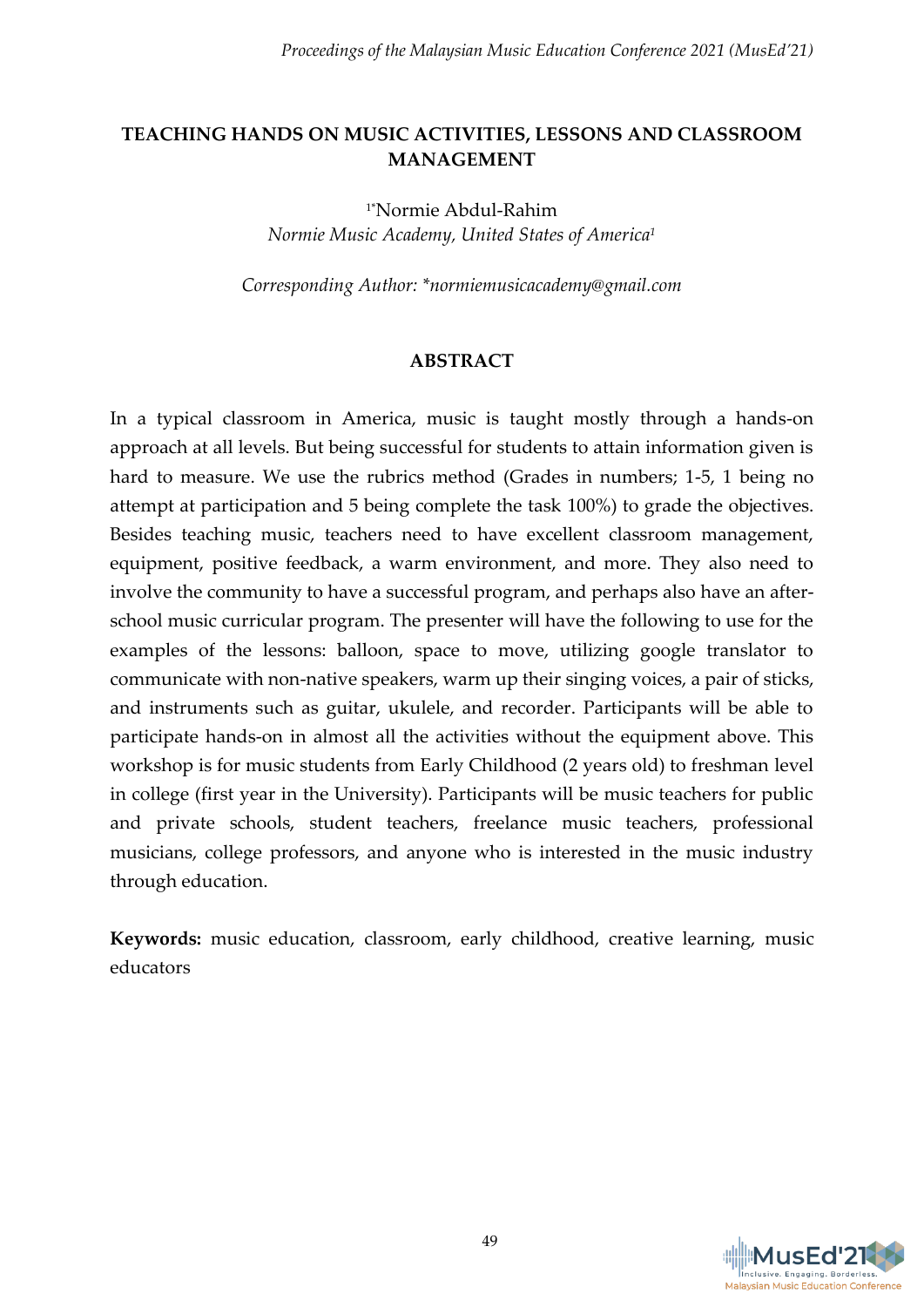#### **A HOLISTIC APPROACH TO MUSIC EXAMS**

1\*Ryan Lewis *Associated Board of the Royal School of Music (ABRSM) <sup>1</sup>*

*Corresponding Author: \*ryan@lewismusic.org*

#### **ABSTRACT**

Emphasizing the importance of a rich context for music learning, this session explores the relevance of music exams and how to prepare for them. Areas touched upon will include musicianship training, repertoire selection, progression pathways, curriculum planning, and the importance of music theory. These will be underpinned by an understanding of the marking criteria and exam requirements, but also how they link to wider musical approaches and experiences. The question is often asked: "how do we get more marks in exams?", but in essence, this could indicate or risk leading to a narrow understanding of musical development. Of course, it's important to understand how the criteria work, but music exams are actually designed to assess a snapshot of a candidate's *broader* musical abilities. Therefore, a wholesome approach will gain wholesome results! A holistic focus towards the teaching and learning of music will help students develop many life skills and unlock the full benefits of the study, in addition to a pleasing result on the mark form. So why not achieve both at the same time? Nurturing a passion for music as the central aim to a student's learning experience will have exponential benefits; most importantly, gifting them with a lifelong love of music. The session concludes by inviting teachers to reflect on their practice, develop and regularly review their teaching philosophy, and remain open to professional learning.

**Keywords:** music education, music exams, teaching and learning, assessment

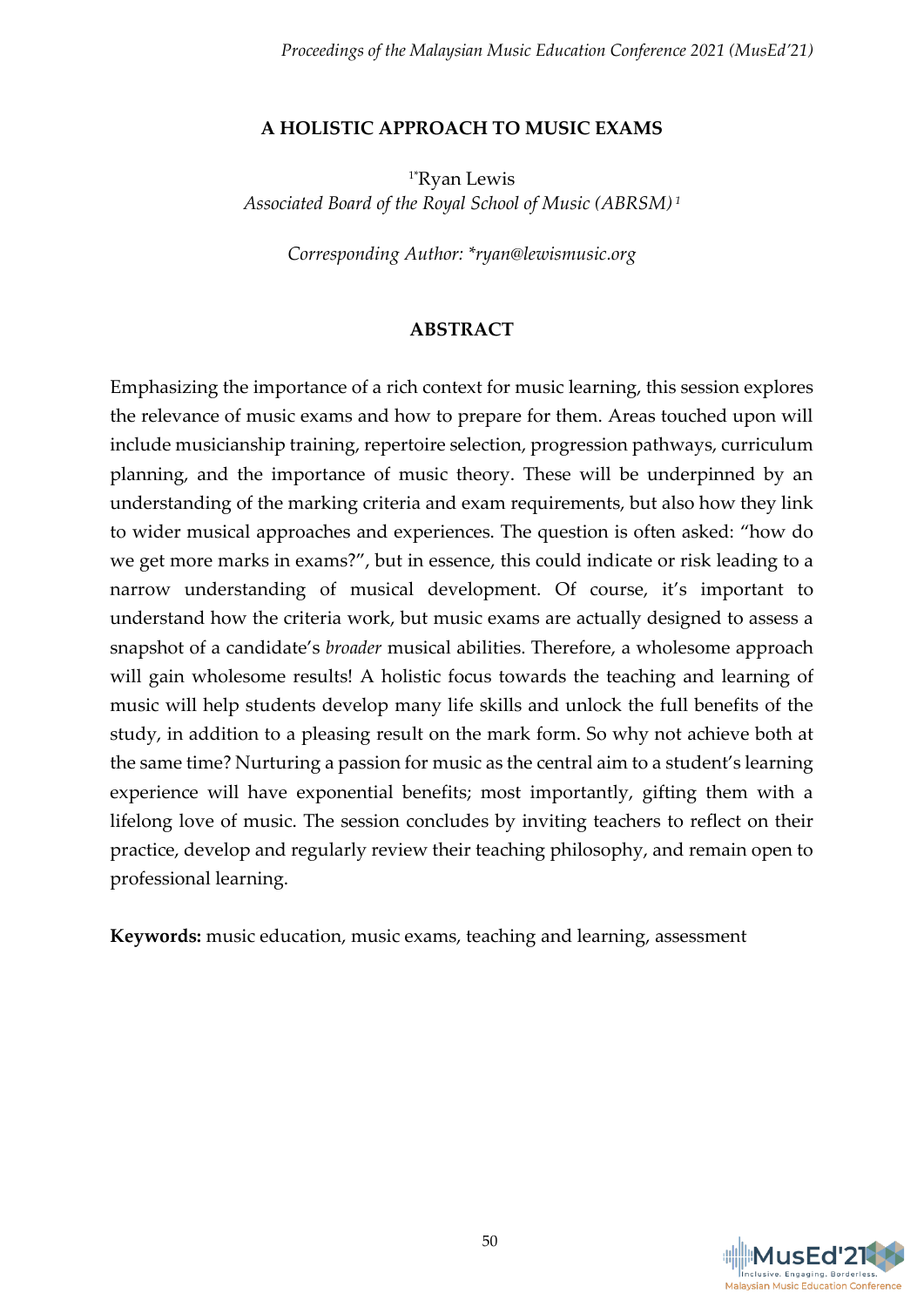## **HOORAY! PUPPET TIME! WHAT PUPPET CAN DO IN MUSIC CLASSROOM?**

1\*Stefanus Lucas *Tuaran Special Education, National School, Sabah, Malaysia<sup>1</sup>*

*Corresponding Author: \*mrstefanuslucas@gmail.com*

#### **ABSTRACT**

Puppets make a significant contribution to the development of student learning by providing students with opportunities to explore, discover and understand a variety of concepts, knowledge, skills, and situations. However, puppets are often considered only as one of the toys and are often considered tools that do not give many benefits and advantages in teaching and learning activities in the classroom, including in music classes. Many studies have been done and proved that the use of puppets is very beneficial and very effective to be used as one of the teaching aids that not only involve mainstream school students but also for students in special education schools. Flower and Fortney believe that children prefer to learn from puppets (Flower & amp; Fortney, 1983: 127-132), and Taylor refers to puppets used in education by stating that puppets give a stimulus to imagine (Taylor, 1964: 91-92 ). The use of puppets for students with special needs not only serves to teach musical elements more effectively and interestingly but also serves to help address issues that arise as a result of the disabilities they face, such as sensory issues. Accordingly, this workshop was implemented with the aim of sharing ideas and inspiring music educators about how to use puppets as teaching tools to teach musical elements and how to produce DIY puppets if it is difficult to get a suitable puppet. In addition, the purpose of this workshop is also to share the role of puppets in helping to overcome and improve issues that arise among students with special needs and may also occur among students in mainstream schools. The data show puppets help to improve students' understanding in the field of musicals and increase students' motivation to learn theoretical musical elements in a more interesting way.

**Keywords:** puppet, teaching tools, music elements, students with special needs

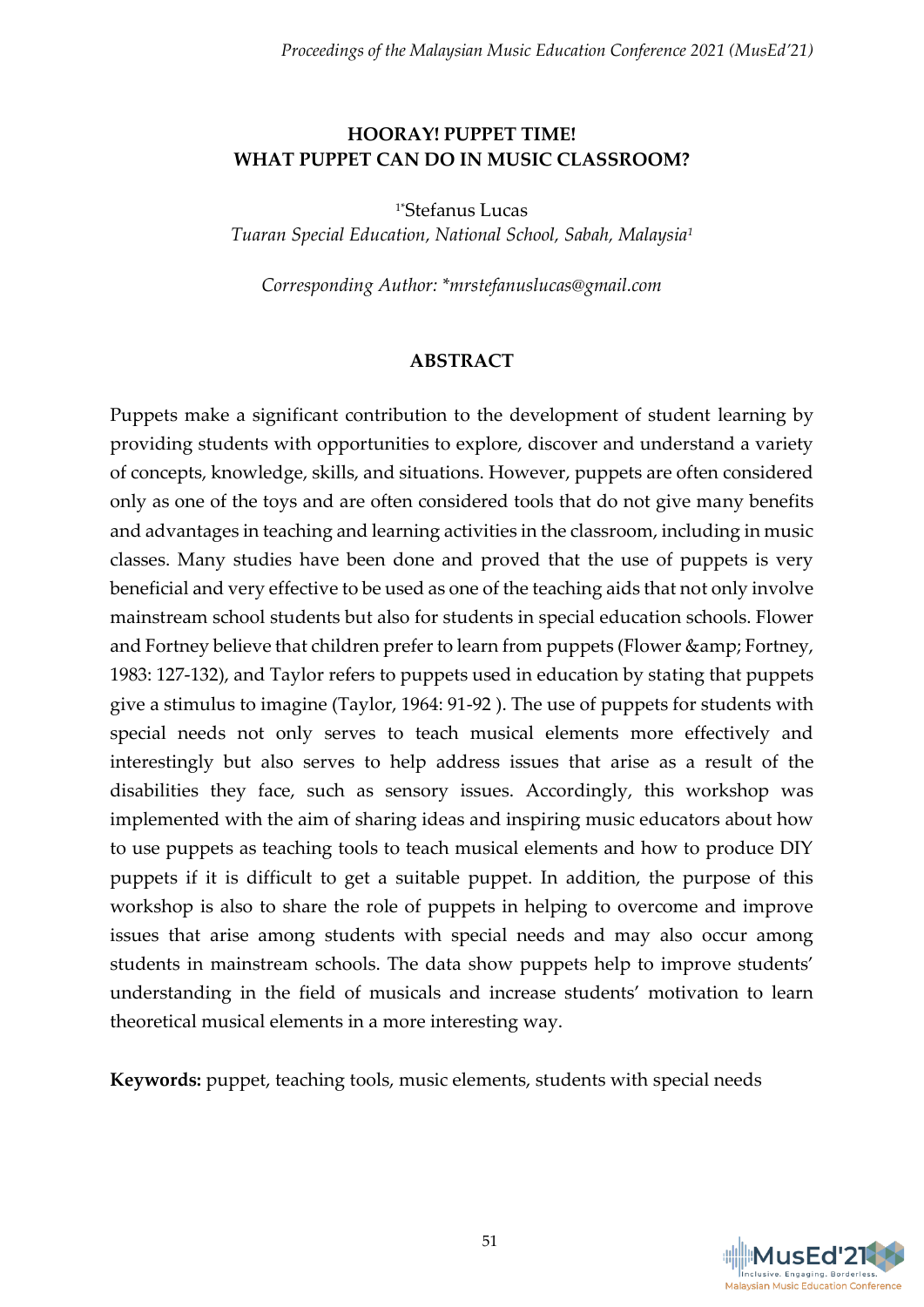## **HOW TO BE A TEAM PLAYER: UNDERSTANDING ROLES, CHALLENGES, AND SOLUTIONS ON MUSIC COLLABORATION**

1\*Tan Ka Ming *Malaysian Philharmonic Orchestra, Malaysia<sup>1</sup>*

*Corresponding Author: \*kambing1987@yahoo.com*

#### **ABSTRACT**

The art of teaching music and performance practice is a multi-dimensional process whereby an assortment of knowledge on the piece of music, as well as rehearsal techniques could usefully be brought together to enhance performance. A "typical" instrumental lesson is when students play their prepared repertoire followed by teachers giving constructive comments on how to improve one's playing. To further enhance the student's musical growth, it is important for the students to understand the accompanying music that interacts with their individual solo parts. This topic is often overlooked during lessons and usually results in a lack of overall musical understanding of the repertoire. This workshop will address how students can approach working with a pianist as well as other instruments in an ensemble, with indepth discussions on preparatory work before and during rehearsals.

**Keywords:** music education, instrumental, repertoire, ensemble, rehearsals

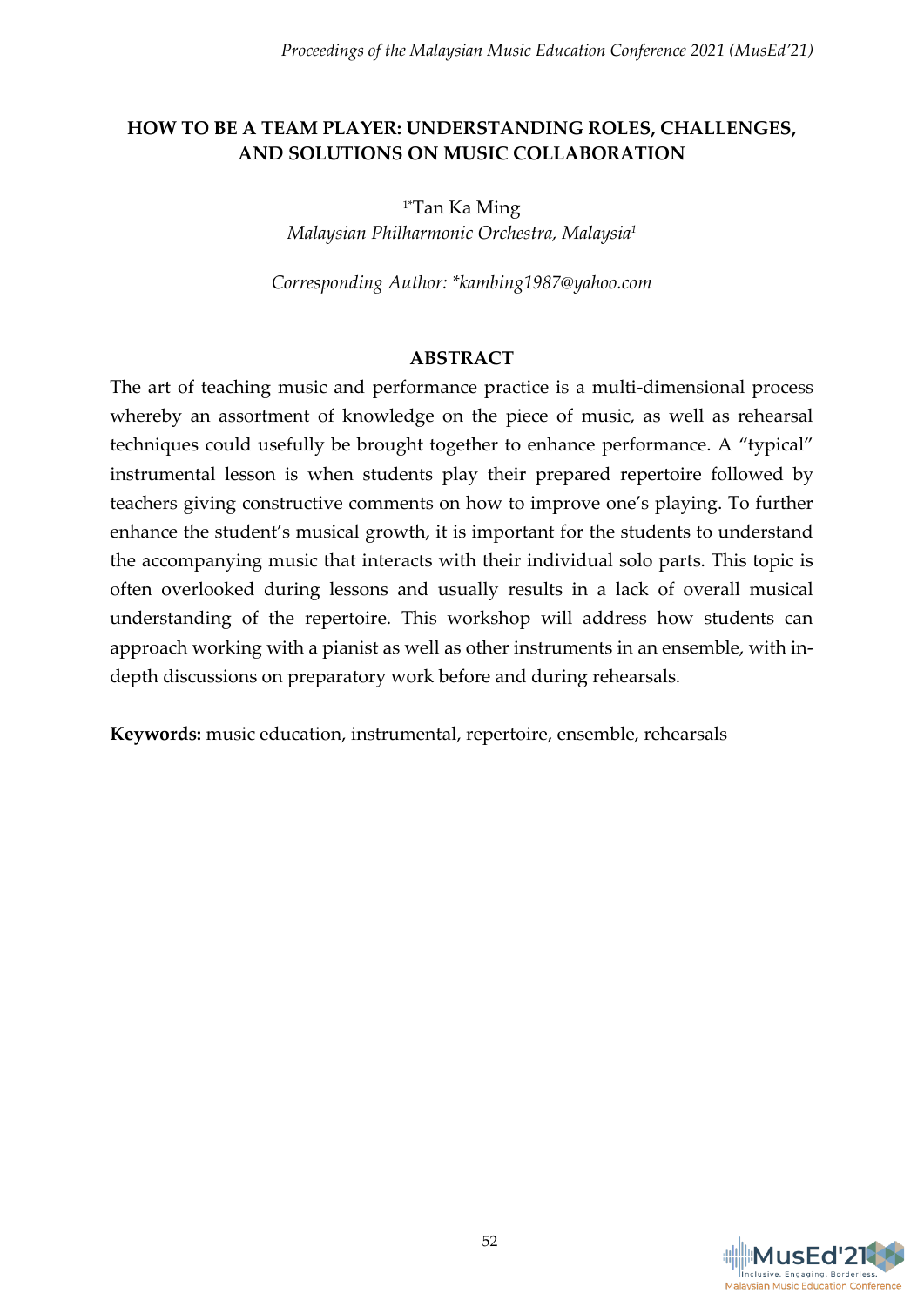#### **PERCUSSION: WIND ENSEMBLE**

1\*Tan Su Yin *Malaysian Philharmonic Orchestra (MPO), Malaysia<sup>1</sup>*

*Corresponding Author: [\\*oto\\_per@hotmail.com](mailto:oto_per@hotmail.com)*

## **ABSTRACT**

Being at the back row of most ensembles, playing percussion can be a very different experience as a student compared to a professional. Looking back on my experiences and education as a school band drummer, now as a professional percussionist, I will share all you need to know about how to get the most out of your percussion section. What may have seemed a disorganised mess of instruments and loud noise, I will give you some insight into how to turn this cacophony into a musical, structured, and disciplined percussion section. This workshop will be geared towards aspiring percussionists, wind ensemble coaches, music teachers, and anyone who would like to check out some cool percussion instruments! I will break down in detail what instruments you need, how to take care of them, and how to get your students to play them properly.

**Keywords**: music education, percussion, ensemble, wind instruments, music teachers

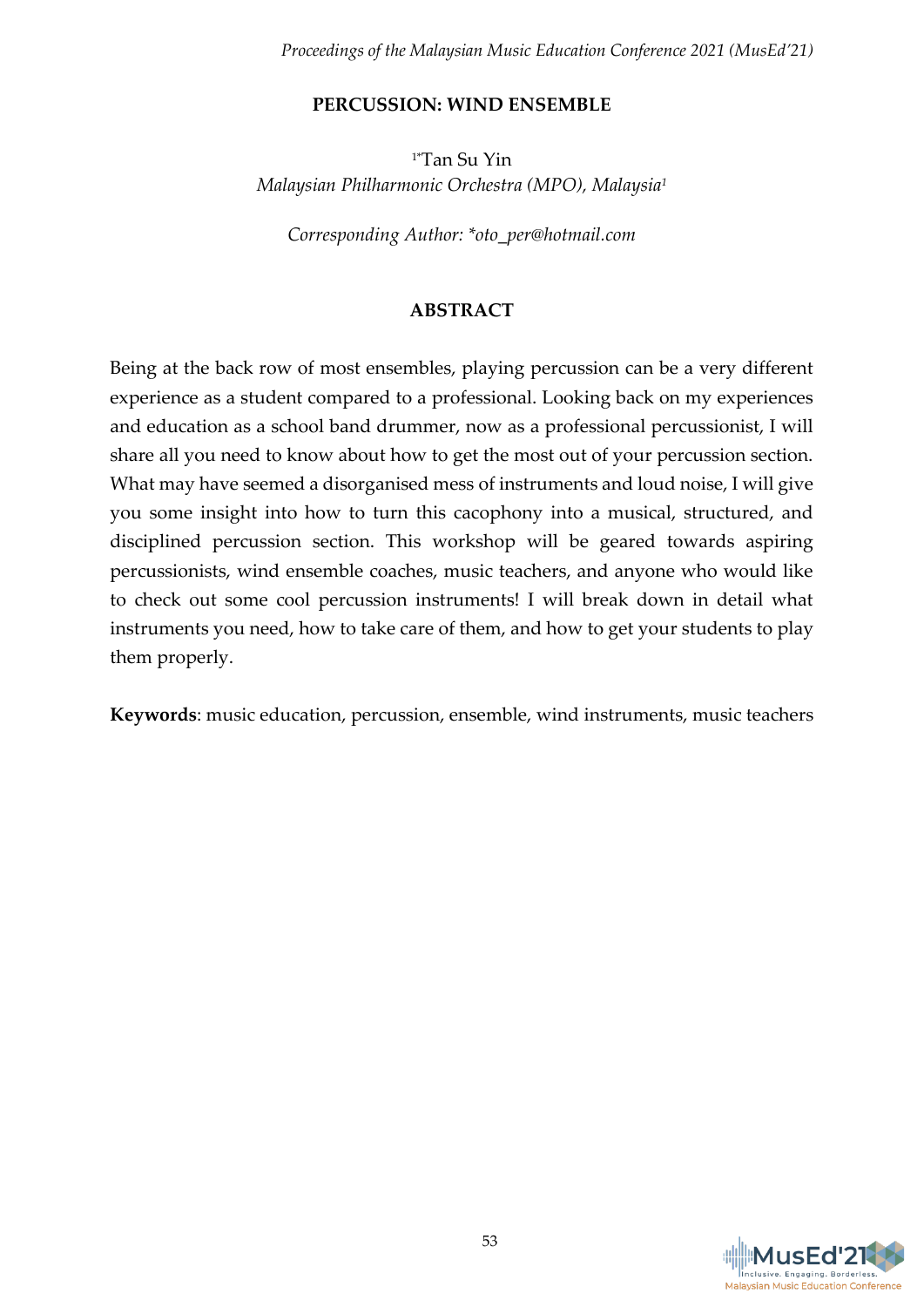#### **ANYONE CAN IMPROVISE! LEARNING TO IMPROVISE THE YAMAHA WAY**

1\*Teoh Ka Joo, <sup>2</sup>Loretta Soosay, <sup>3</sup>Lim Jit San & <sup>4</sup>Andy Chong *Yamaha Music Malaysia1,2,3,4*

*Corresponding Author: \*chenyuen.chin@music.yamaha.com*

#### **ABSTRACT**

Improvisation is the art of creating and performing music spontaneously. With the Yamaha Music Education System (YMES) that incorporates improvisation in the core of its teaching curriculum, students are guided in this craft from the start. In this workshop, Yamaha Music Malaysia shares about teaching young children to improvise in a fun Yamaha way. Getting a good understanding and exposure of musical contexts such as harmony, structure, chord progression and melody are important to create a fun improvisation atmosphere. The Yamaha Music Education System (YMES) introduces such musical elements to children as young as4-years old through Listening, Singing, Playing, and finally recreating music. At more advanced levels, students get exposed to more musical elements as they will be introduced to transposition, advanced harmony, and re-harmonization. The workshop will present end results of how Yamaha students improvise in a musical and fun manner. This is followed by an actual practical session in which participants will witness how students are taken through a step-by-step improvisation guide that encompasses a. Motif Improvisation, b. Theme and Variation and c. Stylistic Improvisation. Improvising is fun but may not be easy unless the necessary guidance and exposure are given from a young age. The confidence and freedom of expression through improvisation is a hallmark of talented musicians.

**Keywords:** music education, improvisation, singing, listening, children

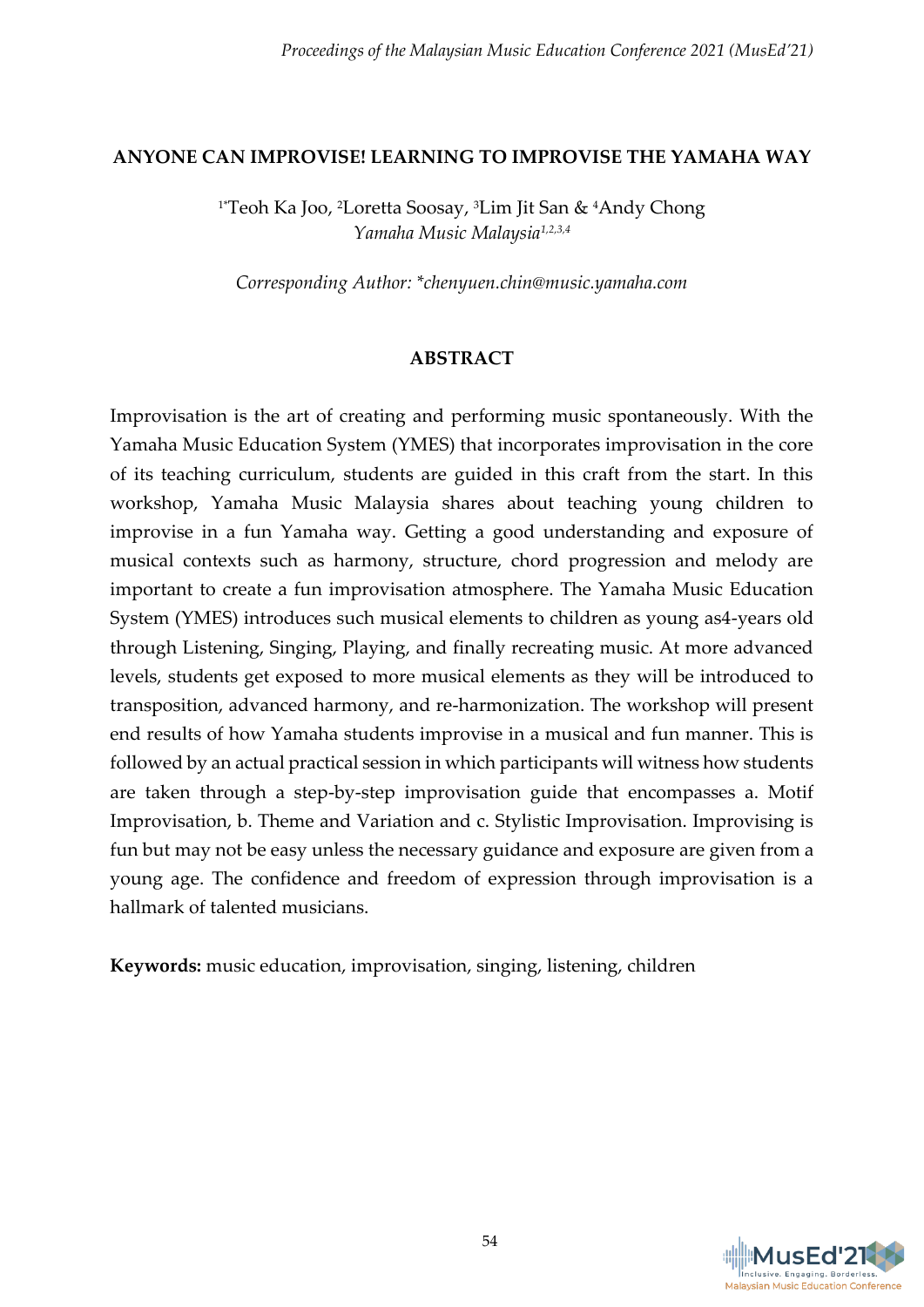## **THE ONE-MAN ORCHESTRA INSTRUMENT: LEARN ABOUT THE ELECTONE (LIVE STREAM)**

<sup>1</sup>\*Teoh Ka Joo, <sup>2</sup>Loretta Soosay, <sup>3</sup>Lim Jit San & <sup>4</sup>Andy Chong *Yamaha Music Malaysia1.2.3.4*

*Corresponding Author: \*chenyuen.chin@music.yamaha.com*

#### **ABSTRACT**

The Electone is a trademarked brand used to identify electronic organs produced by Yamaha. It is a premium musical instrument popularly known as the one-manorchestra. In this workshop, Yamaha Music Malaysia aims to showcase the versatility of the Electone and how it enables the musician to create, enjoy and perform various musical styles. The Yamaha Electone has a long history that started from 1951 in Japan and has transformed over the decades to its current familiar design since the 1980s. The instrument has three keyboards that allow the musician to express their talent and emotions through a wide variety of high-quality sounds and rhythm patterns. This enables the endless possibilities of the kinds of music that can come out of it. The workshop will also cover the benefits of playing the Electone such as coordination skills, light touch hence highly suitable for young learners, one-man-orchestra, Music arrangement, music imagination, variety of musical styles, and built-in auto rhythm and accompaniment. The Electone is a great instrument that further enhances the musician's ability at music arrangement, understanding of instrumentation, getting a good grasp in rhythmic patterns of different musical styles from around the world, and performing with pre-set instrumental registration or super voices sampling using cutting edge technology.

**Keywords:** music instruments, music skills, arrangement, rhythm, music education

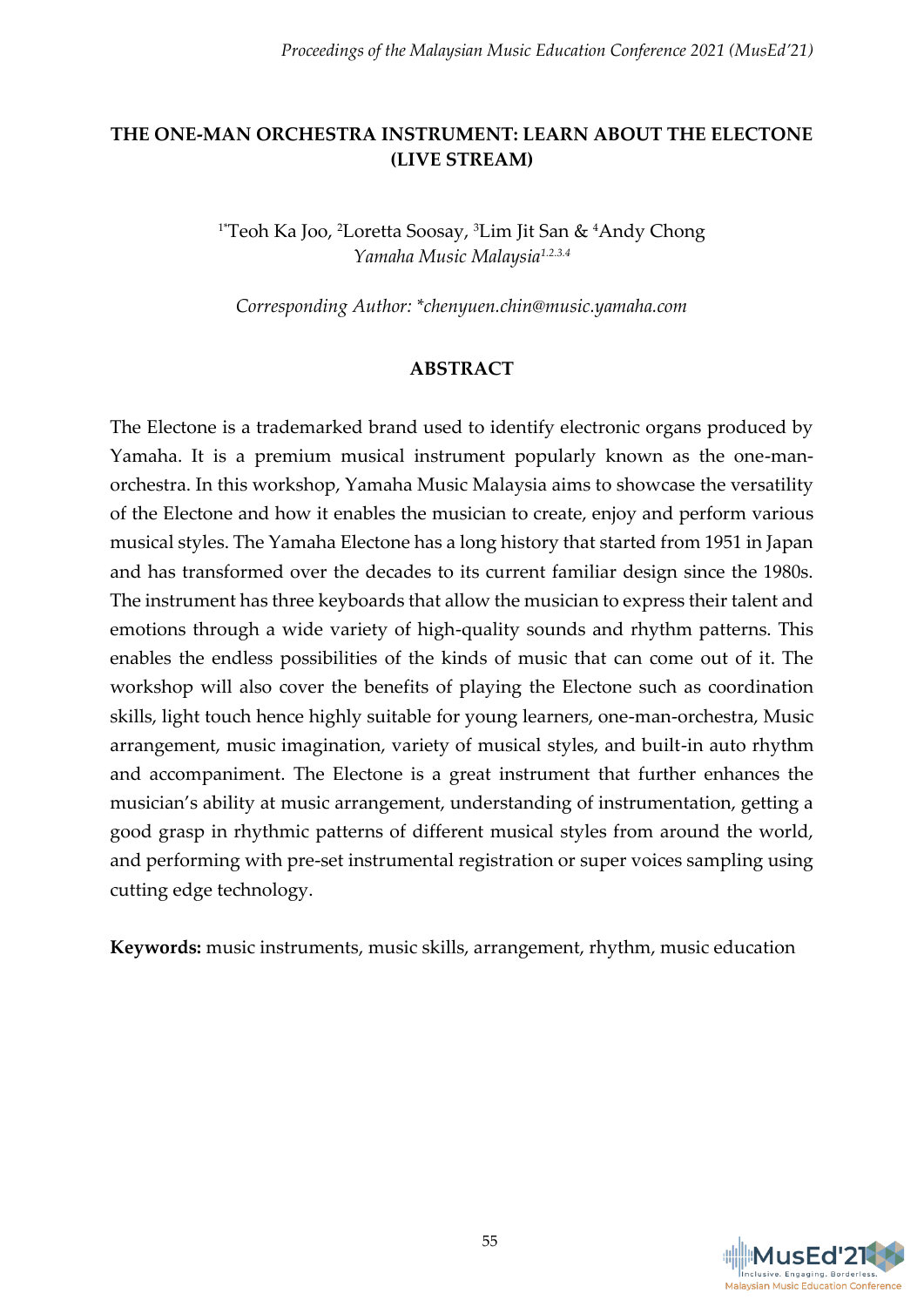### **TEACHING PRACTICE-CENTRED RESEARCH METHODOLOGY IN MUSIC**

1\*Valerie Ross *Faculty of Music, Universiti Teknologi MARA, Shah Alam, Malaysia<sup>1</sup>*

*Corresponding Author: \*dr.valerie.ross@gmail.com*

## **ABSTRACT**

Musical creation is quintessentially practical. An outcome of skill and artistry, the complexities and multifaceted dimensions of musical input, output, and the process of its articulation are increasingly the subject of interest pertaining to creative research 'in-practice' and 'of-practice' in tertiary education. Coupled with growing discourse in interdisciplinary and translational research involving creativities, deliberations on practice-centred methodology are timely. This workshop aims to extrapolate the intricacies of practice- centred research which incorporates practice-based research, practice-led research and artistic research. It posits examples of original methodological models and practice-centred translational research approaches crafted by the speaker, Valerie Ross, who also shares her experience in teaching research methodology classes involving performers, composers, and music education majors using multimethodologies and a spectrum of analytical approaches. Participants in this workshop are encouraged to post research topics and ideas and engage in lively discussions on the processes, practicalities, and pedagogical challenges in the teaching and learning of research in meaningful and effective ways.

**Keywords:** practice-centred research, research methodology, music teaching and learning

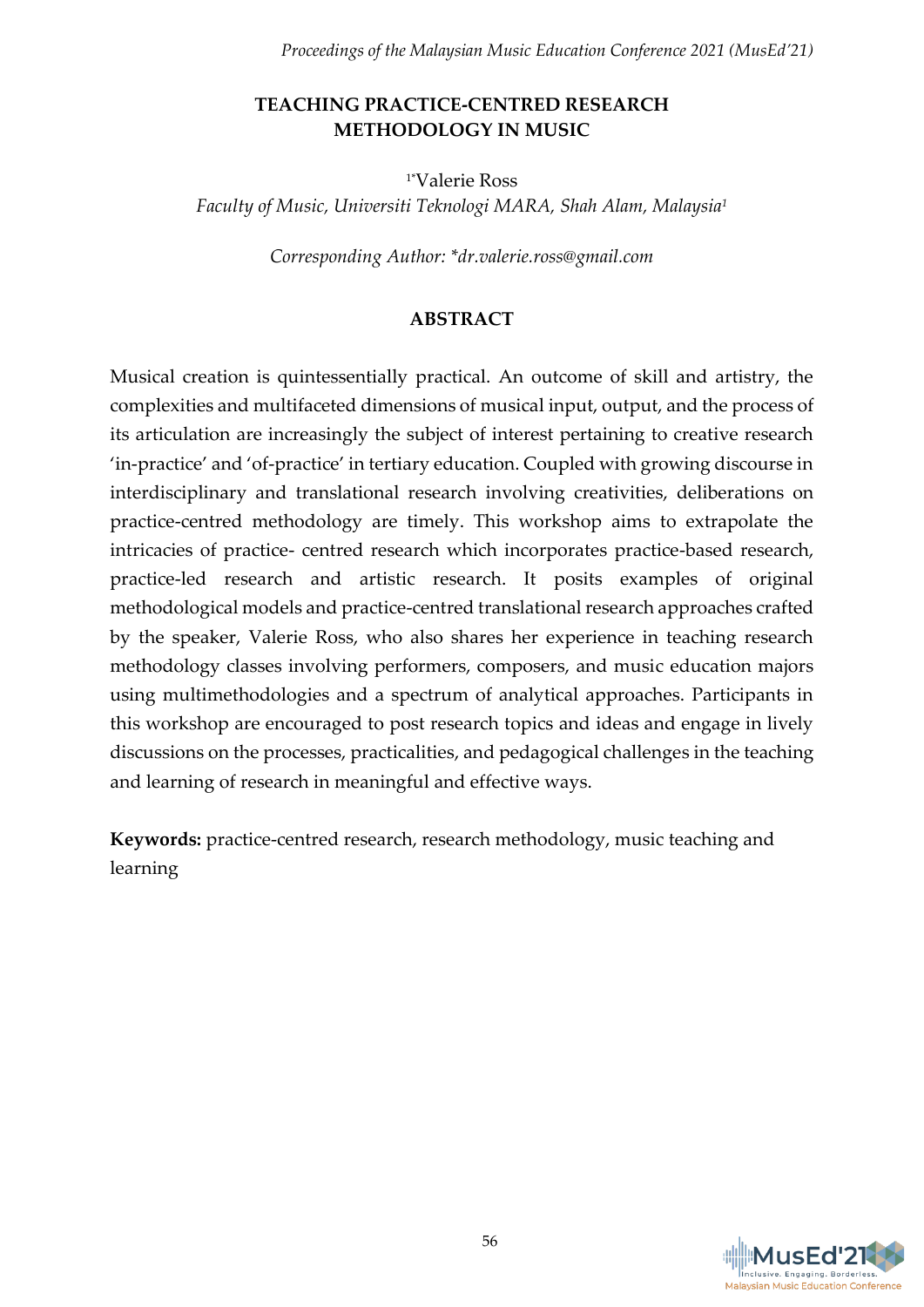# **TEACHING DEMONSTRATIONS**

## **BRASS BASICS A TEACHING DEMONSTRATION**

1\*John Bourque *Bentley Music Academy 1*

*Corresponding Author: \*johndbourque@yahoo.com*

## **ABSTRACT**

Music teachers in Malaysia, especially fresh graduates, are sometimes thrust into situations where they may have little specialized knowledge of brass pedagogy. This demonstration is intended to give those teachers practical advice on working with brass students to give them a foundation and a path forward. This demonstration comes from years of teaching groups and individual brass students (especially trumpets) from primary through tertiary levels. The main goal is for the student to have agency over their own progress and awareness of their journey on the road to artistic fulfillment. This teaching demonstration will touch on exercises and suggestions for students at the beginning, intermediate and advanced levels. An important aspect is to help students from falling into the trap of, "what should I be practicing, how and why?" I will start with examples of technical foundations covering mouthpiece buzzing, slurs and necessary scales/arpeggios to be used in daily practice. I will address how these fundamentals can be adjusted to various levels. We will also cover what might go into a basic practice routine. Samples of the above warm-up routines and practice guidelines covering tone, rhythm, technique, and range will be drawn from various online resources which will be shared. Online resources for further exploration will be discussed: playing by ear, improvisation, and using online resources to encourage creativity. I will also give theoretical and technical information for a beginning exploration of jazz and improvisation.

**Keywords:** brass pedagogy, daily practice, improvisation, creativity

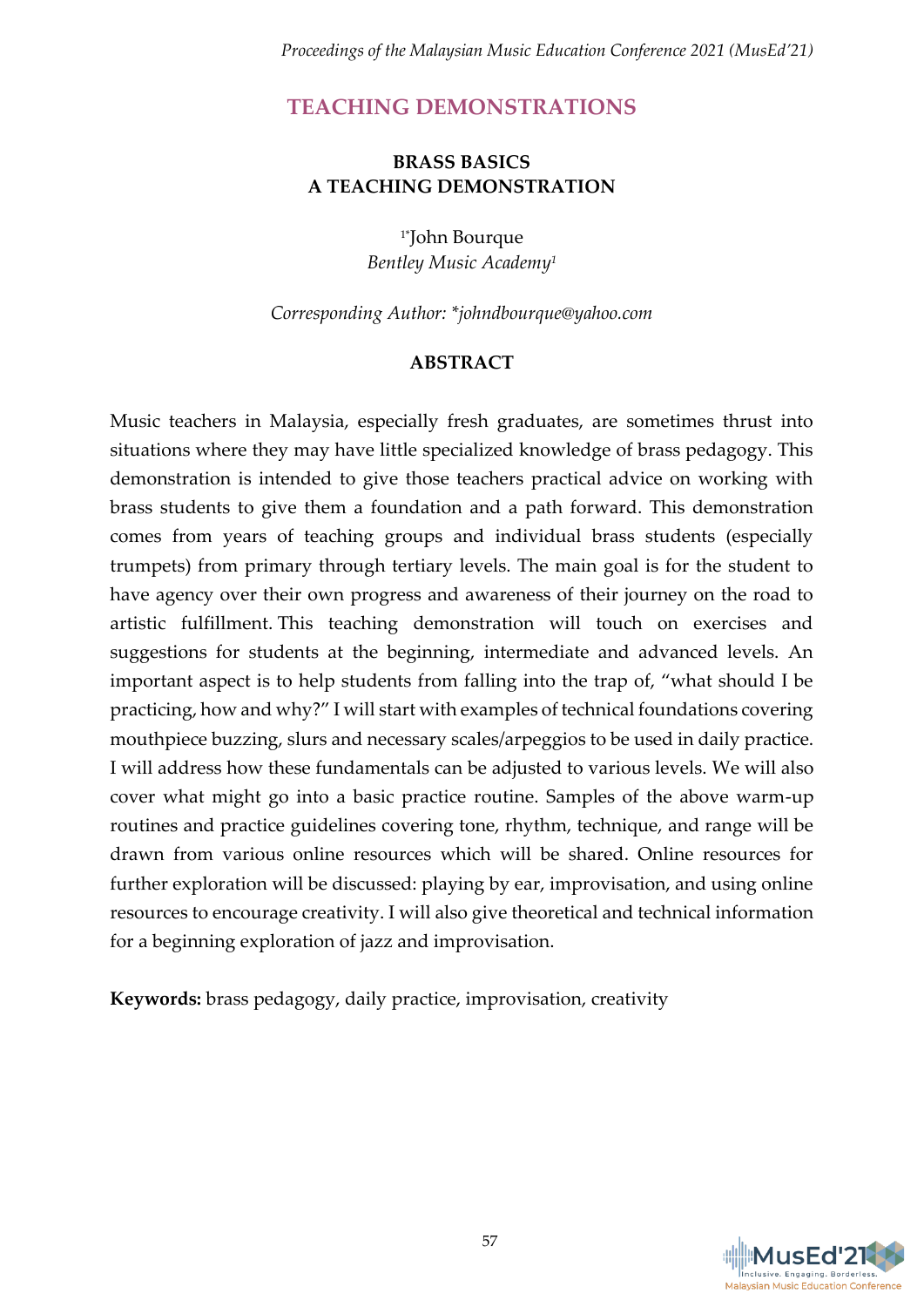## **DEVELOPING GOOD TONE & VARIETY OF TONE COLOURS ON THE VIOLIN**

1\*Mabel Wong *Bentley Music Academy<sup>1</sup>*

*Corresponding Author: \*mabel.wong87@gmail.com*

## **ABSTRACT**

In my observation as a violin educator in the past fifteen years, I have noticed that many violin students that I have come across, have had difficulty producing a wellrounded and resonant tone on their instruments. This teaching demonstration aims to equip teachers with tools, ideas, and inspire creativity in discovering methods to teach students to develop a good tone on the violin. The bow hold and bow arm play a crucial part in producing a good tone on the violin. The contact point, speed of the bow, and distribution of weight used on the bow are factors that contribute to the quality and colour of the tone. This teaching demonstration will explore how violin teachers can introduce various methods of teaching the bow hold and movements in the bow arm that will create a good tone on the instrument. It will also include some suggested exercises for tone production and developing a variety of tone colour on the violin for students of all levels.

**Keywords:** tone production, bow control, colour, sound, bow hold

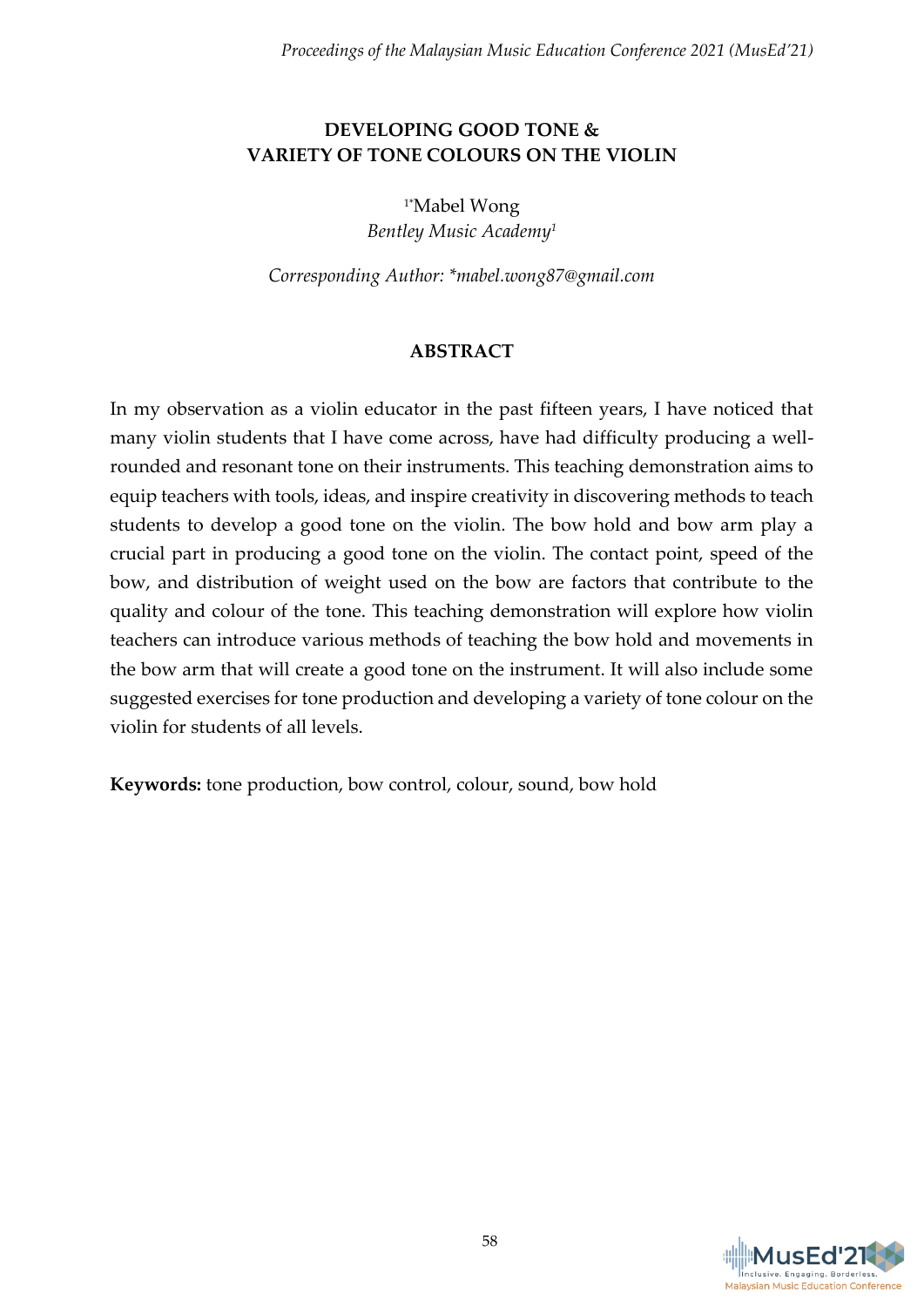## **TEACHING MUSIC IN THE 21ST CENTURY (AMERICAN MUSIC EDUCATION MOVEMENT)**

1\*Normie Abdul-Rahim *Normie Music Academy, United States of America<sup>1</sup>*

*Corresponding Author: \*normiemusicacademy@gmail.com*

#### **ABSTRACT**

Ever since Mr. Bill Clinton became President of the United States on January 20th, 1993 through January 20th, 2001, the outlook of The Arts in Schools had changed dramatically. Being a musician himself, he made it a priority that every student has the right to be exposed to The Arts. The Music Education in school had a tremendous turnaround due to this statement. No longer are the traditional teaching of music through textbooks only accepted anymore. The Kodály and Orff movement skyrocketed. This also includes Visual Arts and Dance. This session will primarily cover the hands-on approach to learning music, starting as early as Early Childhood level (2 years old) through high school age students who also have an alternative of getting college credit while still in high school and elderly age people. The purpose of exposing the teaching and learning demonstrations (including teaching during the Pandemic) is to compare and contrast and perhaps learn different ways of teaching and learning music for students in America who have basically all kinds of freedoms, specifically freedom of speech and press in school. The targeted audience will be music professors, music teachers, music students, private music teachers, music teachers in private schools, early childhood music teachers, and teachers who teach elderly and special education students. All demonstrations will be for students on grade level, above, below and students with disabilities physically and psychologically.

**Keywords:** music education, hands-on approach, music in America, teaching and learning

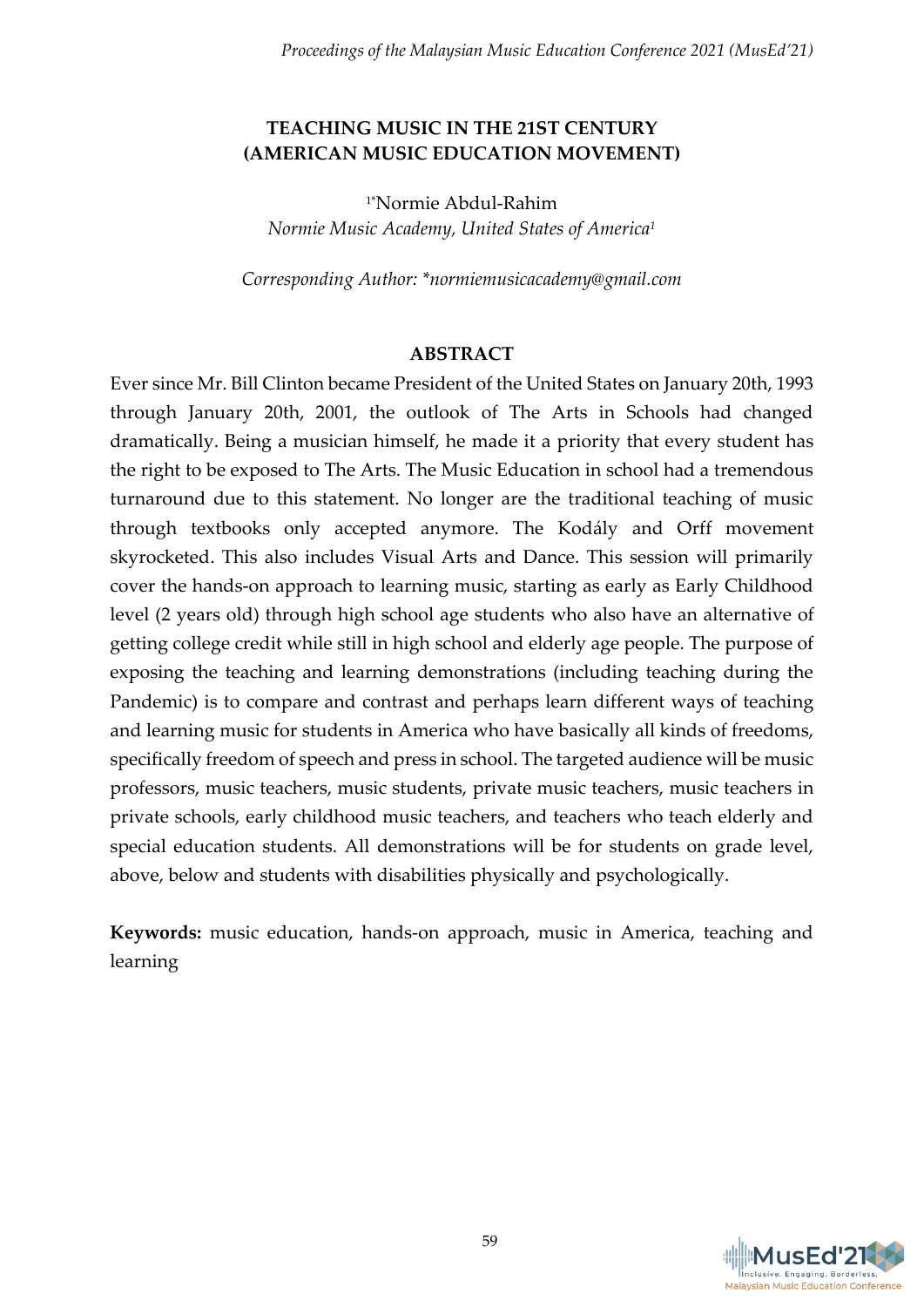## **MASTERCLASSES**

## **STUDY OF TECHNIQUE AND STYLE OF PLAYING GAMBUS IN ZAPIN AND GHAZAL JOHOR MUSIC**

1\*Abdullah Mohd Redza *Faculty of Music, Universiti Teknologi Mara Shah Alam<sup>1</sup>*

*Corresponding Author: \*Abdullah8030@uitm.edu.my*

#### **ABSTRACT**

Gambus, traditional Malay musical instrument that existed as early as the 15th century in the Malay Archipelago, was originally brought in by merchants and preachers of Islam from the Middle East during the Islamization of Malacca (Anis, 1993). At the same time, the culture of the Middle East, Central Asia and South Asia assimilated with the Malay culture has created and developed Zapin and Ghazal Johor music which became popular until the mid-20th century. Gambus serves as the main musical instrument in the music ensemble of Zapin and Ghazal Johor, but the technique and style of playing are different. Until now, the technique and style of playing gambus in Zapin and Ghazal Johor music has never been documented by any party or individual in detail, which means it can only be learned from the maestro / teacher directly or online. The first objective of this study is to analyze the technique and style of playing gambus in Zapin and Ghazal Johor music through interviews with some gambus maestro who are still active, and also from the deceased gambus maestro through cassettes, CD, DVD, mp3 audio, recorded video and internet sources such as YouTube. Next, analytical data on the techniques and styles of playing Gambus in Zapin and Ghazal Johor will be documented in the form of pamphlets or books along with musical notations. Finally, a masterclass session (online) entitled 'Techniques and Styles of Playing Gambus in Zapin and Ghazal Music Johor' will be held for Diploma and Degree in Music (gambus) students from Universiti Teknologi Mara (UiTM Shah Alam) and Universiti Perguruan Sultan Idris (UPSI Tanjung Malim) and also open to public by using this pamphlet or book as the main reference source or syllabus.

**Keywords:** gambus, zapin, ghazal Johor, music documentation

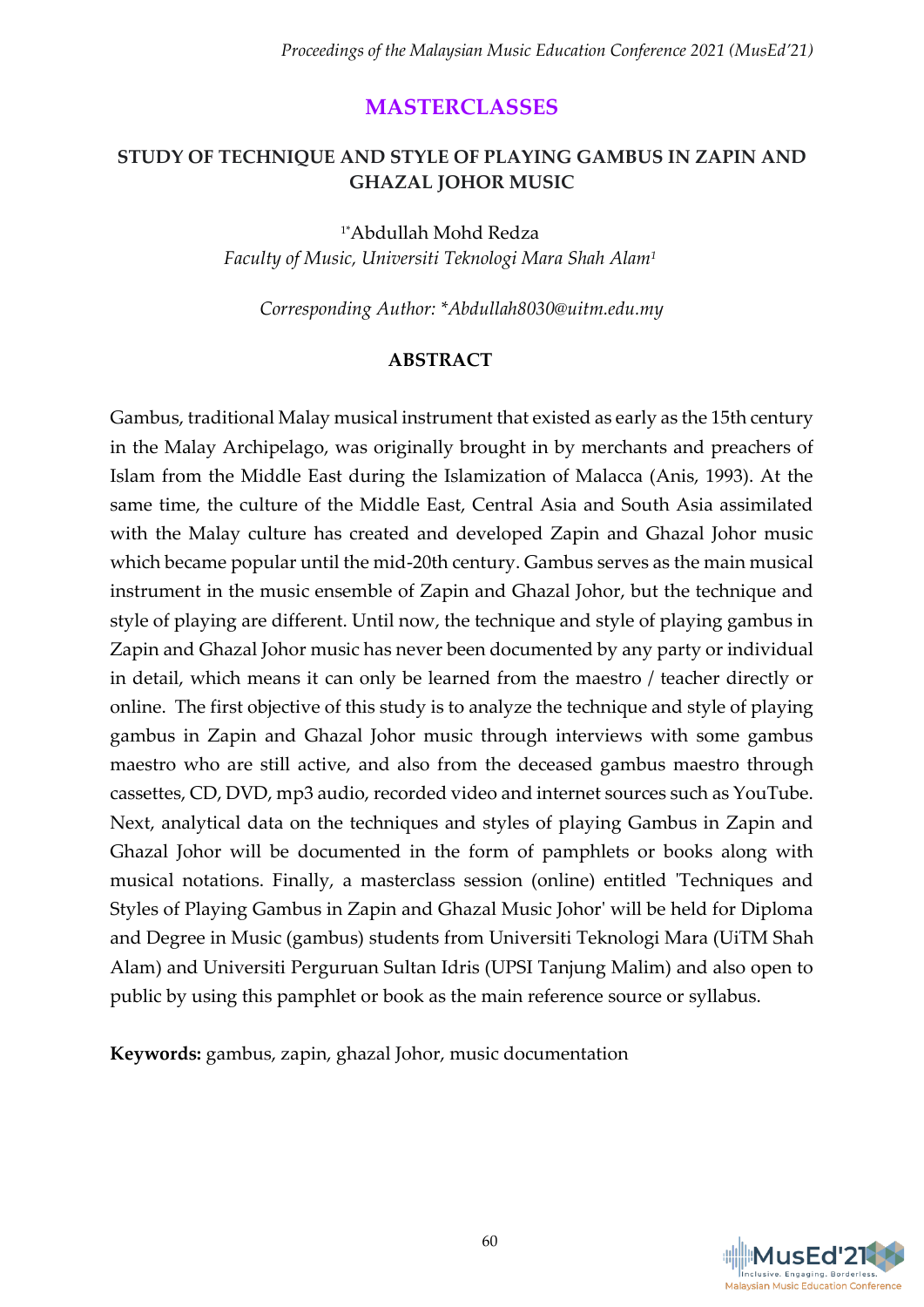## **INTERPRETATION OF ARNO BABAJANIAN'S VIOLIN CONCERTO IN A MINOR THROUGH THE LENS OF INTERTEXTUALITY**

1\*Mayya Musaeva

*Faculty of Music and Performing Arts, Sultan Idris Education University, Malaysia<sup>1</sup>*

*Corresponding Author: \*mayyamusaeva@gmailcom*

#### **ABSTRACT**

The A Minor Violin concerto of Arno Babajanian written in 1948 has suffered an unfortunate fate and now can be considered an obscure work. The development of the intertextuality concept in musicology allows for the new assessment of obscure works which once were deemed epigonic. The masterclass will be founded on ongoing research. The research poses two questions of finding intertextual links with the music that possibly influenced the work of Arno Babajanian and how these connections can assist in the creation of the new interpretation. Masterclass will also demonstrate the processes of identification, intertextual connections in Babajanian's A Minor Violin Concerto with the selected historically preceding violin concertos, orchestral or instrumental works of other composers and Armenian traditional music as well as their implications on the technical and artistic aspects of the performance. The methods will involve traditional music analysis of selected works with focus on compositional strategies, tempo, intonation, melody, harmony, rhythms and practiceled reflection. The presentation will discuss the expected outcomes of the research, especially the creative work dissertation and the performance video/audio recording serving as a guideline for educational purposes as well as contributing to the body of knowledge. It is hoped that this masterclass would highlight the work and assist in its acceptance into the repertoire of Malaysian violin performance students.

**Keywords:** Babajanian, intertextuality, violin performance, string pedagogy

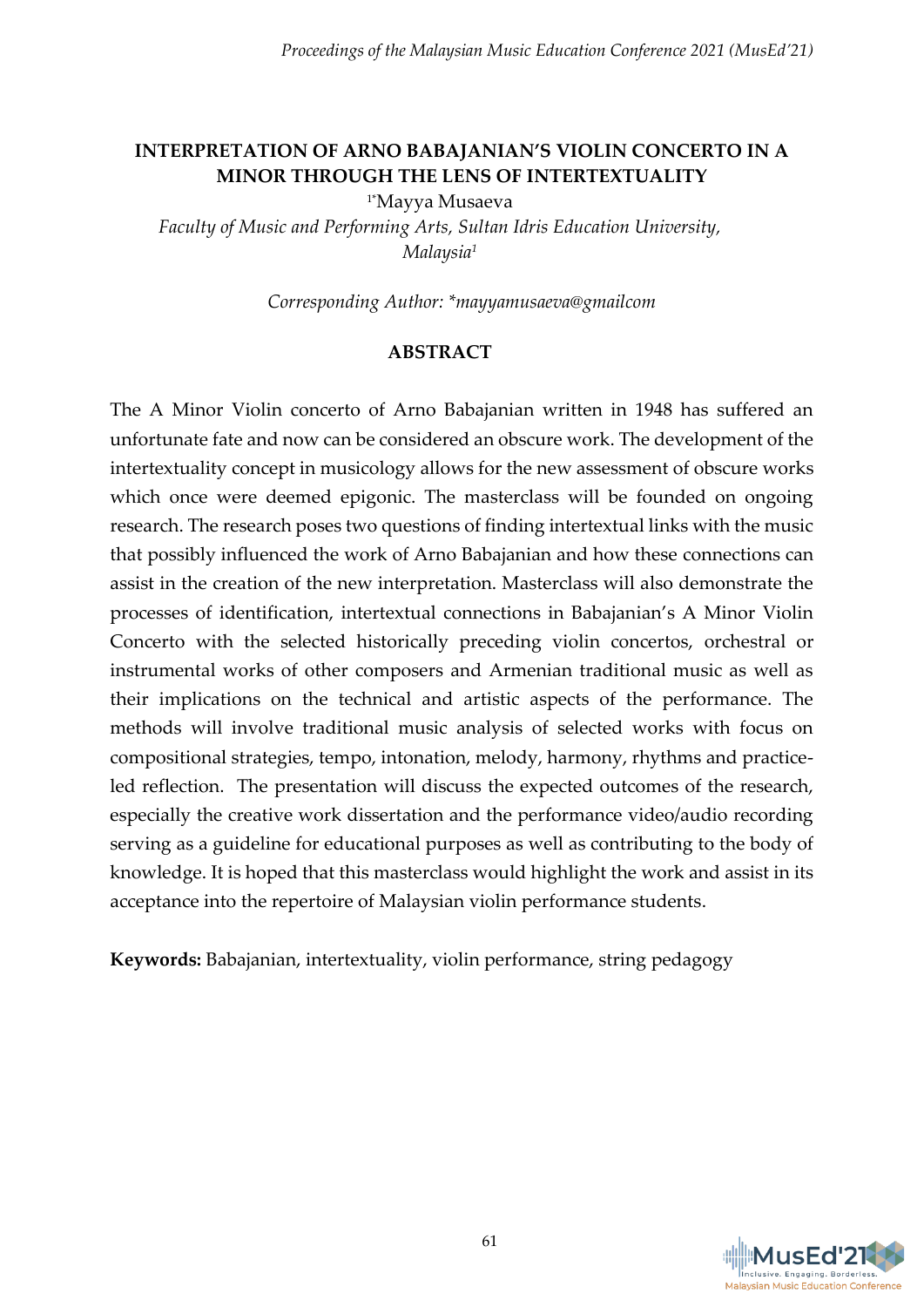# **REVISITING FAURÉ'S SONGS: INTERPRETATION, MEANING AND STYLISTIC EVOLVEMENT**

1\*Phang Kong-Chien & <sup>2</sup>Bernard Tan Yong Boon *Faculty of Music, Universiti Teknologi MARA, Selangor, Malaysia1.2*

*Corresponding Author: [\\*phang433@uitm.edu.](mailto:phang433@uitm.my.edu)my*

## **ABSTRACT**

Bernac (1978) categorized Fauré's songwriting into three (3) stylistic periods; first period from 1863-1887, second 1887-1906 and third from 1906 onwards consisting of his four (4) lesser-known song cycles. In this masterclass, we intend to select representative pieces derived from these periods and to reconnect present-day audiences with the stylistic evolution observed in Fauré's *mélodies*. Fauré composed his first song when he was 16 years old in 1861 and his last in 1921 when he was 76, 3 years before his death. *Le papillon et la fleur*, the first, which is frequently defined as a "romance" is indisputably stylistically different from his last song *Vaisseaux, nous vous aurons aimes* published in his last song cycle *L'Horizon chimérique*. In this masterclass, we demonstrate the contrasting yet evolving stylistic difference of these two pieces, together with a few others from the second period, with performance and demonstration emphasising on Fauré's compositional ideology in text setting, text selection, melodic treatment, harmonic gestures and pianistic deployment. Demonstration and presentation of each *mélodie* will be carried out after each performance with intention to deliver useful information and relevant interpretation suggestions to participating audiences.

**Keywords**: Fauré art songs, *mélodies*, interpretation, stylistic evolution, French diction

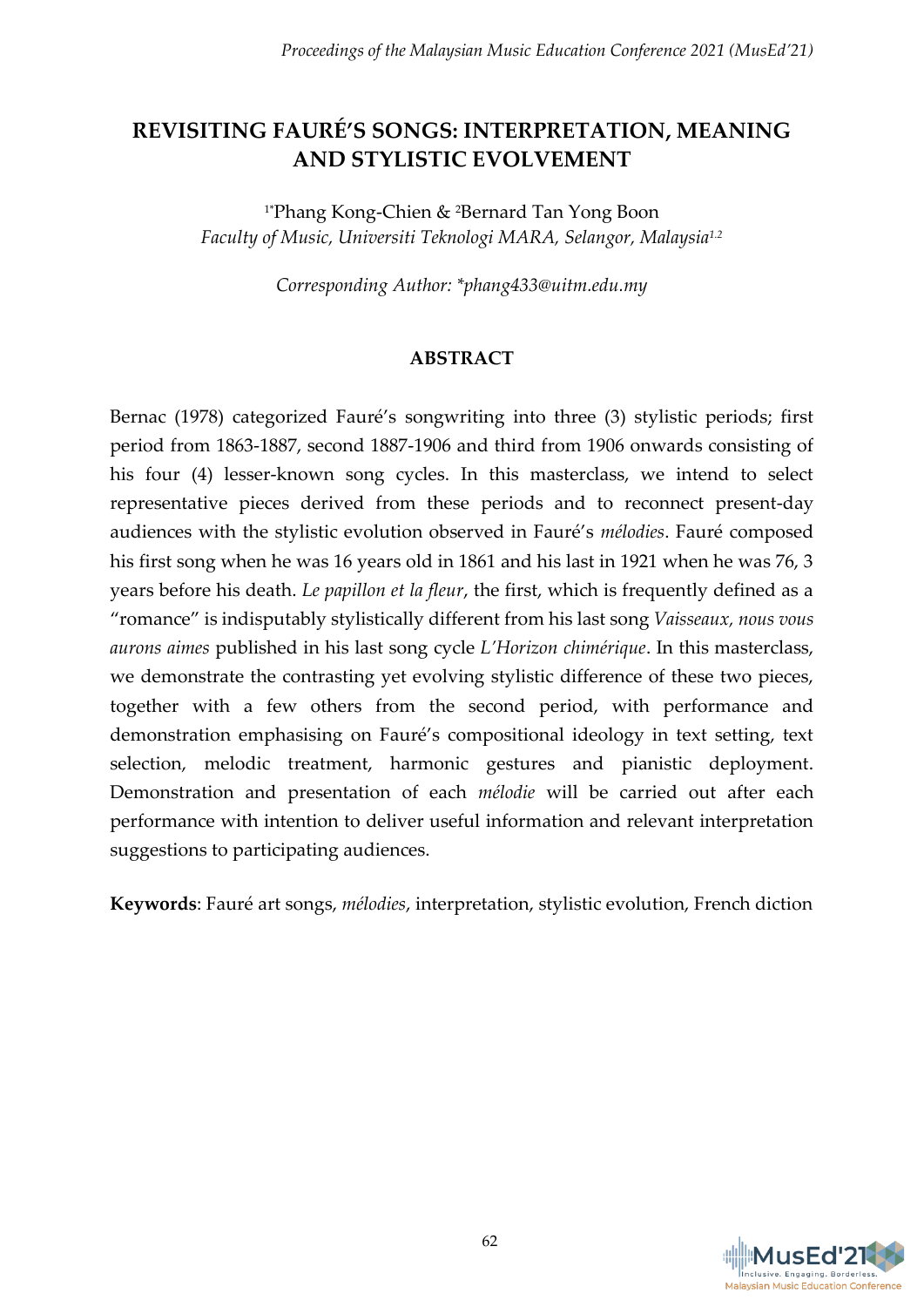## **WORKING WITH TEENAGE VOICES**

1\*Datuk Syafinaz Selamat *Genius Seni Koir, National Department for Culture and Arts, Malaysia<sup>1</sup>*

*Corresponding Author: \*syafinazselamat@yahoo.co.uk*

#### **ABSTRACT**

Given the choice, vocal students especially young voices would prefer singing pop songs to classical. As teachers, acknowledging the love that teenagers have for contemporary repertoire is important in order to instill interest in learning about singing. Having an interest in learning is essential as it is a powerful motivational process that encourages students to be more engaged and motivated in the learning process (Harackiewicz, et al., 2016). This freedom of choosing the song to sing in class also hinders boredom having to sing songs only chosen by the teachers but still using the correct singing techniques. Therefore, this masterclass aims at encouraging the application of healthy singing techniques into the contemporary singing style in hopes to inculcate good singing habits. This is also to avoid imposing on them to only sing classical pieces as it may decrease their interests in learning how to sing right, if their preference is singing pop songs. In my masterclass, I will listen to two teenage singers, aged 14 and 16, singing song of their choice which are a pop and a musical theatre song, respectively; and I will focus on voice technique and stylistic interpretation of their singing. This process is also hoped to help voice teachers to guide those interested in pop singing to still incorporate good singing techniques.

**Keywords:** young voices, teenage singers, contemporary singing style

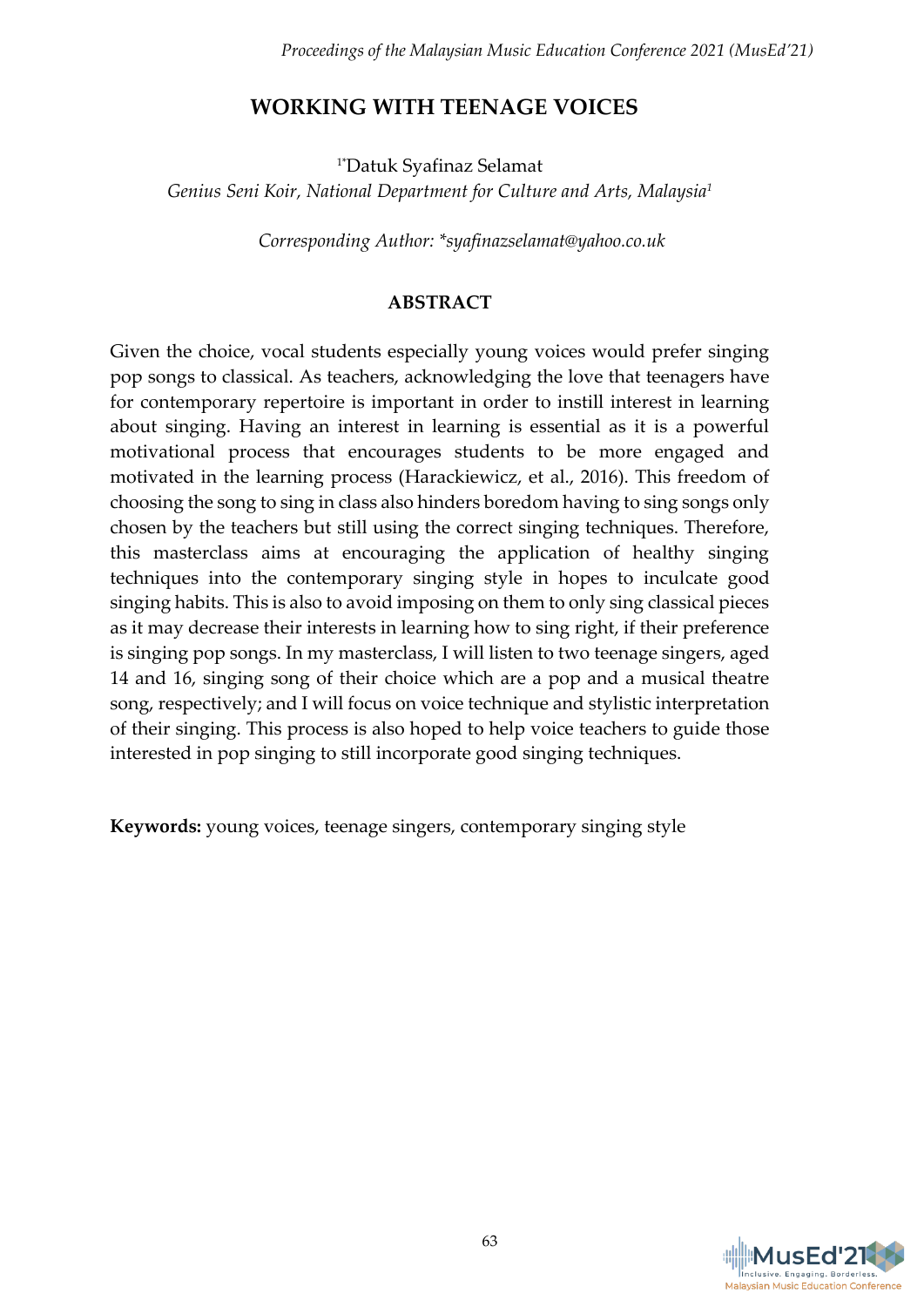# **DIGITAL POSTER**

## **PROMOTING MANCHU SHAMAN MUSIC THROUGH NEW MEDIA**

1\*Cui Yumeng & <sup>2</sup>Nadia Widyawati binti Madzhi *Faculty of Music, Universiti Teknologi MARA, Shah Alam, Malaysia1&2*

*Corresponding Author: \* yumenghk@163.com*

## **ABSTRACT**

Manchu, now classified as one of 55 minority groups in China, is an ancient minority dating back to 4,000 years and is the second largest ethnic minority after the Hui. Manchu shaman music is deemed as one of the most important parts of Manchu music. However, due to the living environment of modern society, Manchu shaman ritual music has weakened, of which only the old people in the ethnic group or few rural people still maintain this custom in the Manchu community today. At the same time, the introduction of Western music from Europe and America into China has made the younger generation of students prefer European and American music over Chinese traditional music. If no effective measures are taken, Manchu music culture and shaman music will eventually disappear, and music protection is imminent. Therefore, this research attempts not just to describe Manchu shaman music based on the available literature written by other scholars but also intends to investigate possible ways to 'protect' the existence of Shaman music particularly through the use of new media. The communication of new media is not limited by space and time, and it has a fast transmission speed, wide coverage, and is easy to carry. Hence, it plays an important role in the protection and dissemination of cultural heritage.

**Keywords:** Manchu, minority, shaman music, new media

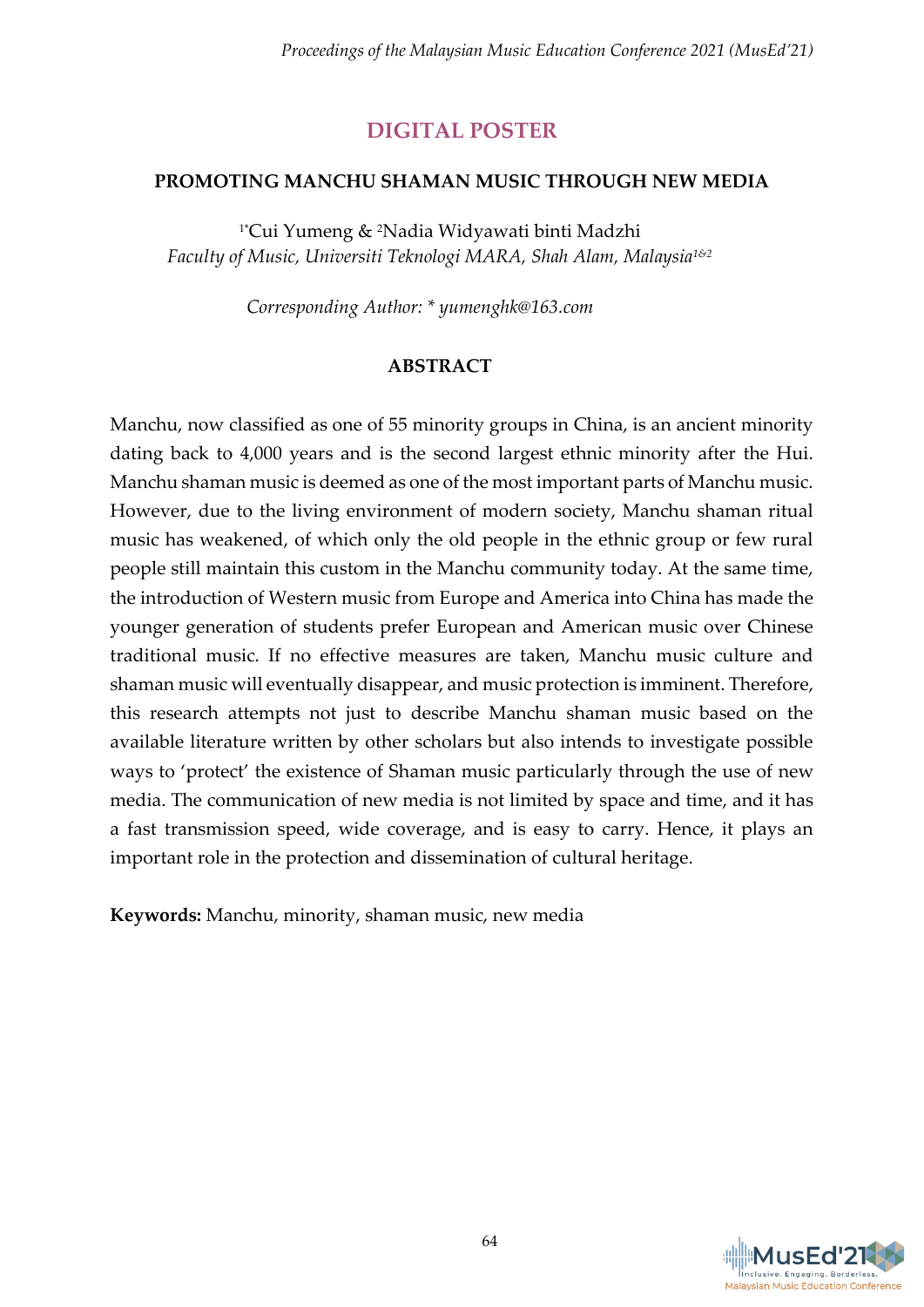## **THE POTENTIAL OF BUSKING AS AN ENRICHMENT ACTIVITY TO ENHANCE THE PERFORMANCE SKILLS OF UNDERGRADUATE MUSIC MAJOR STUDENTS**

1\*Husnil Amin Zakaria & 2Zaharul Lailiddin Saidon *Faculty of Music and Performing Arts, Universiti Pendidikan Sultan Idris, Malaysia1&2*

*Corresponding author: \*husnilamin@gmail.com*

#### **ABSTRACT**

Busking is a street performance that serves as a source of income by entertaining the public at a particular location. Despite the various studies conducted on busking, only very few were focusing on its function as a medium for education. This paper is based on a study undertaken with the aim of examining the potential of busking as an enrichment activity to enhance the performance skills of undergraduate music major students. The focus of the discussion is on the identification of music performance skills that could be developed through busking activities. For this purpose, data were collected by interviewing subjects and informants as well as making observations on a group of buskers. The subjects of this study consisted of four students who were undertaking the Music Application Course of the Diploma of Music Program. Meanwhile, the informants were instructors of the Music Application Course. Analysis of the data obtained shows that busking activities could help to enhance both musical and non-musical performance skills. The development of musical performance skills in the musical aspect was playing skills, mastery of tone quality, mastery of song genre, mastery of song style, expression, creativity, adaptation, and interpretation. Meanwhile, the development of music performance skills from the non-musical aspect includes performance management, communication, personality, cooperation, and mental control. The findings of this research show that busking has several advantages to be employed as an educational platform particularly in developing performance skills beyond the walls of the music schools.

**Keywords:** busking, music performance skills, music enrichment activity, development of musical skills, contextual approach

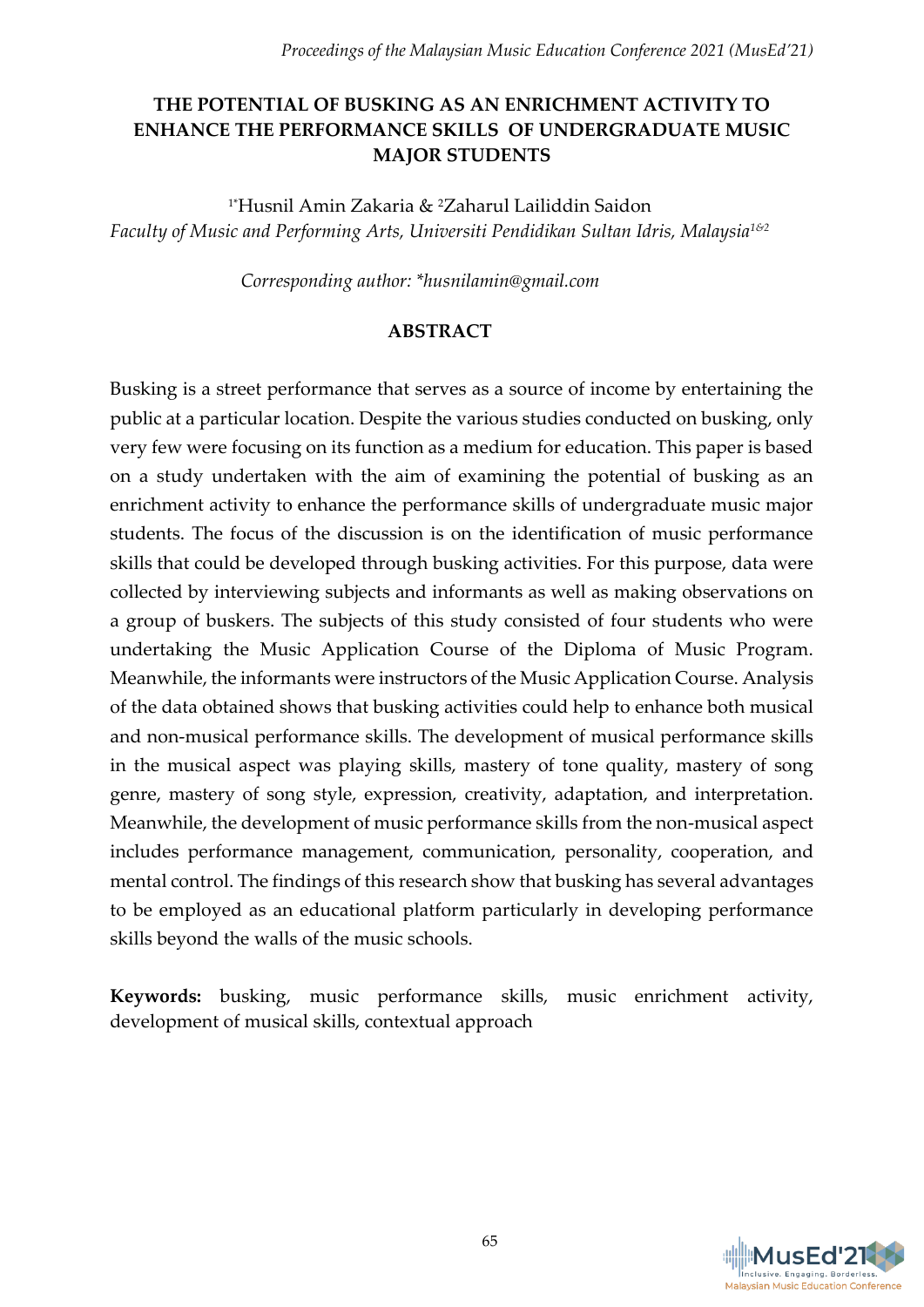### **THE EFFECTIVENESS OF DALCROZE EURHYTHMICS APPROACH TO IMPROVE MOTIVATION AMONG PRIMARY STUDENTS IN MALAYSIA**

1\*Md Jais Ismail & <sup>2</sup>Loo Fung Chiat

*Faculty of Music, Universiti Teknologi MARA, Shah Alam, Malaysia<sup>1</sup> Department of Music, Faculty of Human Ecology, Universiti Putra Malaysia, Serdang, Malaysia<sup>2</sup>*

*Corresponding Author: \*mdjais@uitm.edu.my*

#### **ABSTRACT**

Previous studies revealed that primary students are feeling uninterested, unsatisfied, and demotivated due to inappropriate approaches in music class. The aim of this study is to differentiate the effectiveness between the Dalcroze Eurhythmics approach and conventional methods to improve motivation among primary students. This is a quantitative study adopting a survey research design in which 70 primary students aged nine years old had been selected as a sample. There were 35 students exposed to Dalcroze Eurhythmics activities and 35 students exposed to conventional music activities. This study was conducted in a primary school in Putrajaya for three months after obtaining permission from the Ministry of Education and school administrators. Data were collected through the MUSIC Inventory survey with the reliability value of  $\alpha$ =0.8. There were five motivation domains including empowerment, usefulness, success, interest, and caring in the survey. Data were analysed using Multivariate Analysis of Variance (MANOVA) through the IBM Statistical Package of Social Sciences version 23. Results revealed that the Dalcroze Eurhythmics approach has a significant impact on primary students' motivation compared to the conventional method. MANOVA analysis indicated three domains of motivation (empowerment, usefulness, and caring) in the Dalcroze group are significantly higher than the control group. The findings are important to music teachers and researchers to apply the Dalcroze Eurhythmics approach in the teaching and learning process for primary students. It is evident that Dalcroze Eurhythmics has not merely strengthened students' musicality, it does help to improve students' motivation.

**Keywords:** Dalcroze Eurhythmics, quantitative, survey, motivation, children

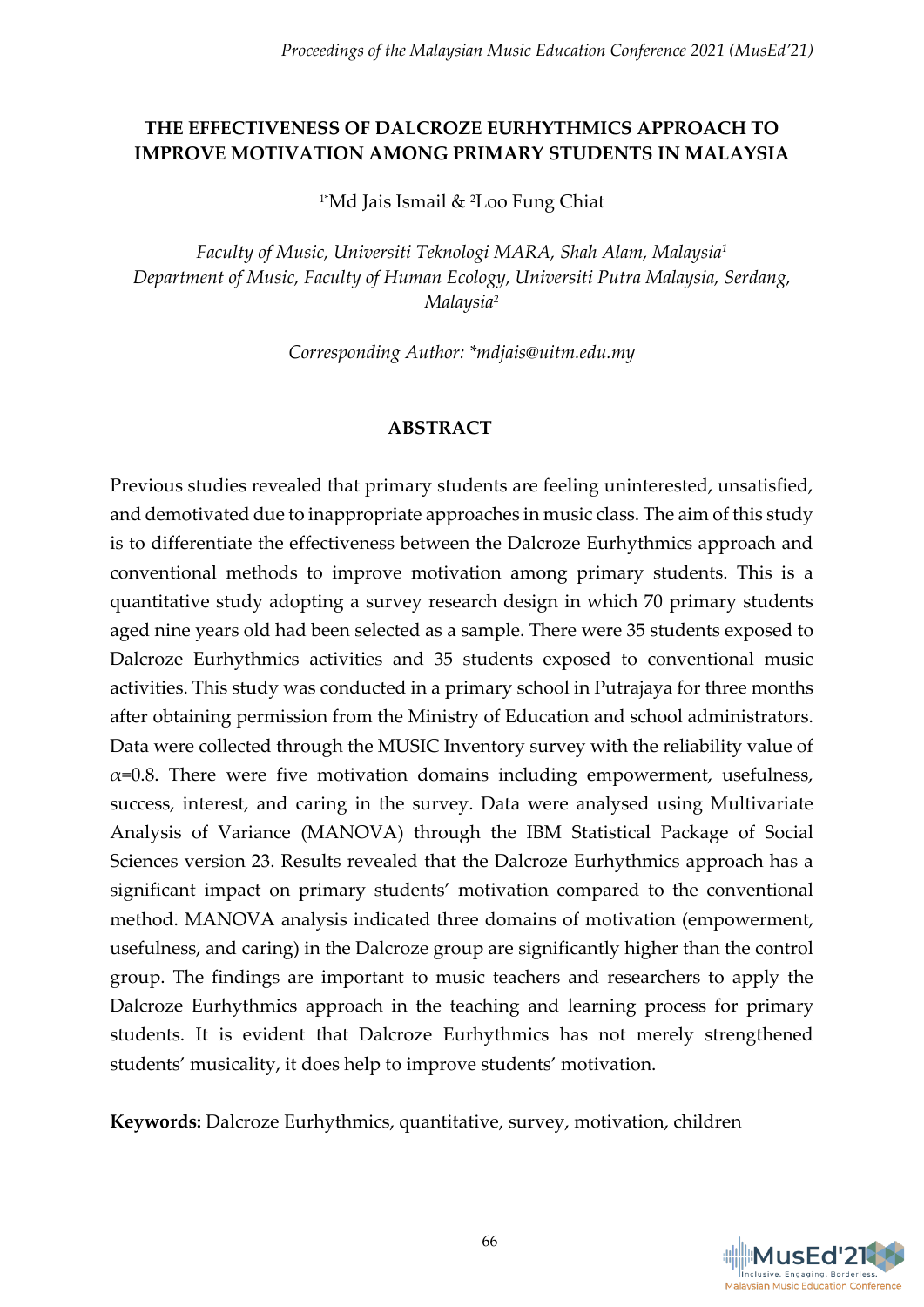#### **THE SOURCES OF SELF-EFFICACY TO TEACH MUSIC AMONG NON-MUSIC MAJOR TEACHERS IN PRIMARY SCHOOL**

1\*Nur Hawa binti Zainal Abidin & <sup>2</sup> Juriani Jamaludin *Faculty of Music*, *Universiti Teknologi MARA, Shah Alam, Malaysia1&2*

*Corresponding Author: \*hawazainal91@gmail.com*

#### **ABSTRACT**

Due to a range of situations, many primary school teachers are teaching a minimum of one subject outside of their specialization area. Having to conduct outside of an individual's primary school specialization may occur due to having an unexpected situation. It then expected teachers to teach contents which differed from their qualifications for backgrounds. Hence, the present study is important to explore the sources of self-efficacy to teach music among non-major primary school music teachers. This qualitative study allows the researcher to obtain and explore information from the participants regarding their experiences in teaching music from the aspect of the sources of self-efficacy and the challenge faced in teaching music education. Twelve primary school non-music major teachers with one to five years of experience teaching music participated in this study. Based on the finding, non-music major teachers appeared to use a variety of sources of self-efficacy to teach music. The study suggests that the main sources of self-efficacy of the non-music major teachers are verbal persuasion. In contrast to Bandura's (1997) theory about the sources of selfefficacy beliefs suggesting mastery experiences as the most important, verbal persuasion in the form of lesson feedback appeared to be a particularly salient source for non-music major teachers in this study. The study contributes to understanding how the source of self-efficacy helps overcome challenges in teaching music education such as lack of readiness, teaching limitation, lack of time, lack of confidence and lack of time and space. The implication of these findings suggests that more support needs to be available for non-music major teachers, which may include the support of the school, Malaysian Ministry or Education (MOE), and policymakers to meet the aspire of Malaysian National Education Philosophy.

**Keywords**: sources of self-efficacy, non-music major teacher, primary school music education, primary school, challenges

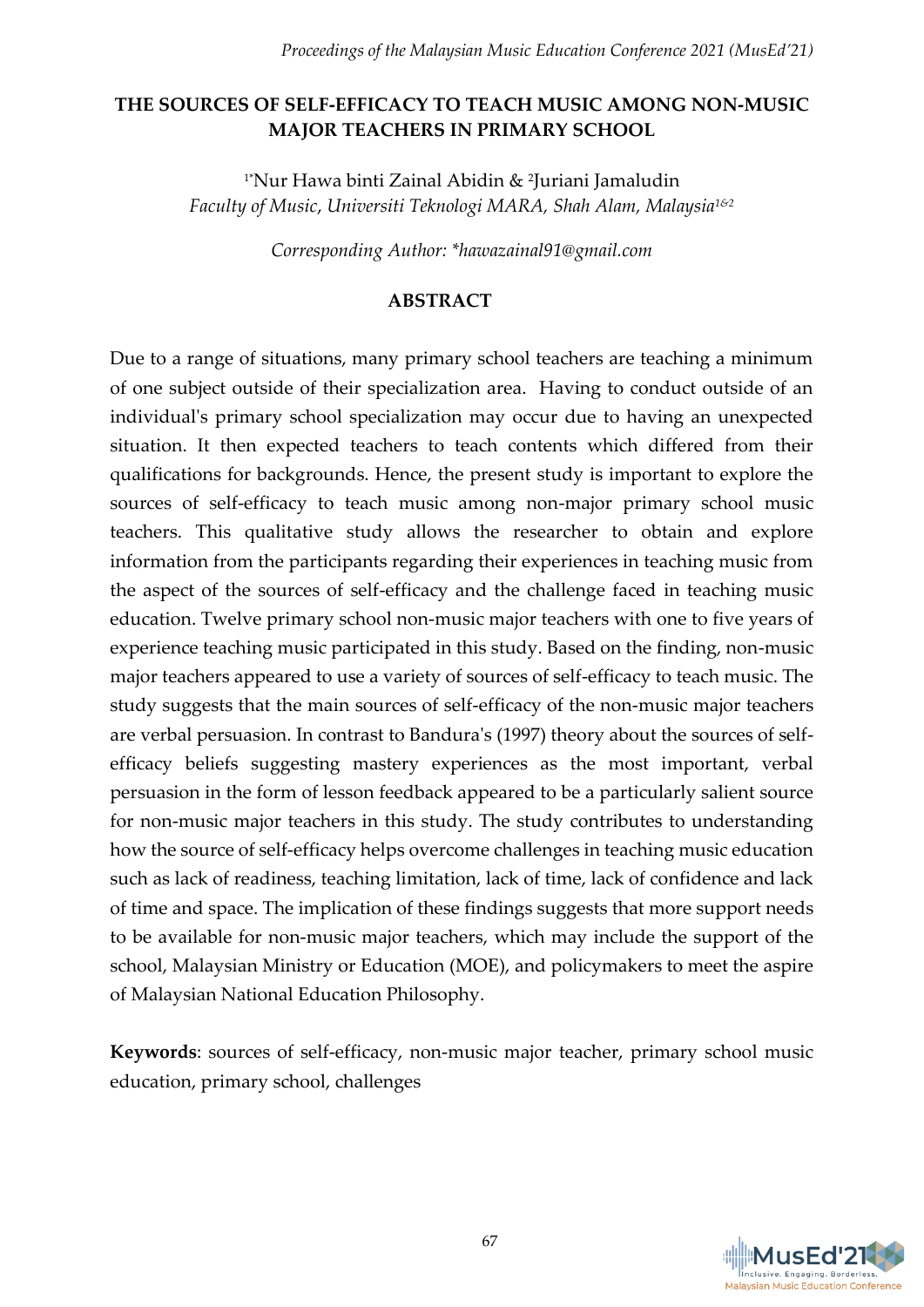## **"HOW ARE YOU DIFFERENT?" A CASE STUDY ON MUSICAL IDENTITY AND CREATIVITY OF BIG STAGE 1 CONTESTANTS**

1\*Sissy Imann Binti Mohammad Kamil & 2Nadia Widyawati Binti Madzhi *Faculty of Music, Universiti Teknologi MARA1&2*

*Corresponding Author: \*sissyimannmk@gmail.com*

#### **ABSTRACT**

Singing competition presents an opportunity for aspiring singers to showcase their talent. In the twenty-first century culture, singing competitions in the setting of reality TV shows have dominated television schedules and were believed to help talents to kick start their singing career. This research focuses on the topic of creativity and musical identity formation of a singer within the background of singing reality TV shows by utilising self-perception as a primary instrument of data collection. The research involves participants from local singing competition Big Stage 1 due to its unique requirements which only allows singers with some level of presence in the music industry to participate. The framework on creativity centres around the componential theory of creativity, while musical identity is defined broadly to be the signature quality that people associate a singer with. The primary data collection methods will be done through semi-structured interviews based on the self-perception of each research participant, while thorough document analysis for each weekly concert will look into the vocal style and musical arrangement, feedback from judges, and total marks obtained. Data from post-competition career growth will also be collected. As this research is still in progress, it is expected that each participant faces musical challenges revolving around creativity and musical identity that are unique to each. This research aims to pave a learning pathway for aspiring singers to self-educate on the upside of reality singing competition through the analysis of its impact on creativity and musical identity formation of a singer.

**Keywords:** singing reality TV show, creativity, musical identity, musical challenges, self-perception

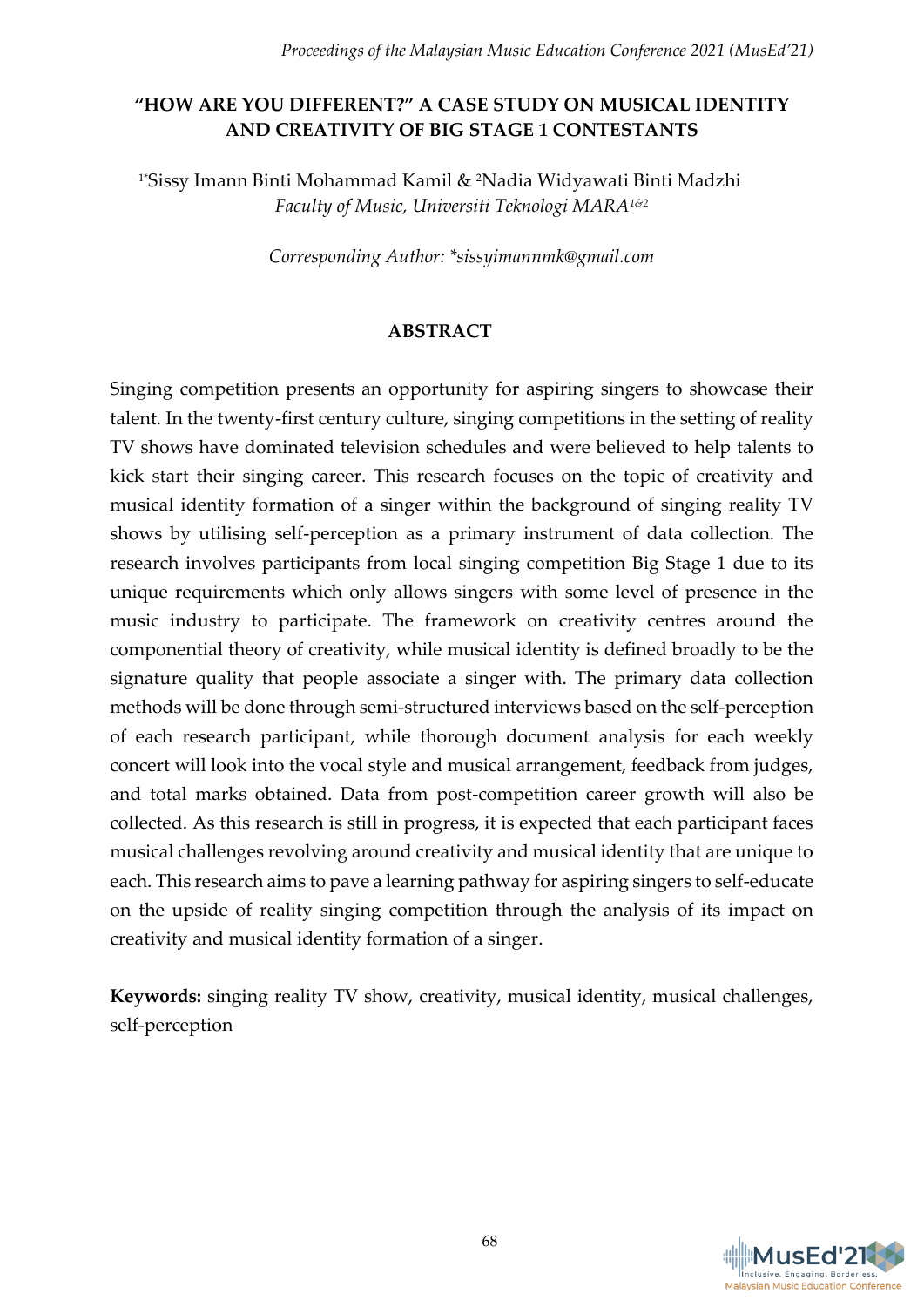**MUSIC TEACHERS' FORUM**

#### **AKSESIBILITI DAN INKLUSIVITI BUDAYA ETNIK DALAM PENDIDIKAN MUZIK MALAYSIA**

<sup>1</sup>\*Muhammad Syaraff Alwi & <sup>2</sup>Satyaprabu K. Kumar *Sekolah Kebangsaan Sungai Dua, Bentong, Pahang, Malaysia<sup>1</sup> Sekolah Jenis Kebangsaan Tamil Sungai Salak, Lukut, Negeri Sembilan, Malaysia<sup>2</sup>*

*Corresponding Author: \*muhammad.syaraff@moe.edu.my*

#### **ABSTRAK**

Forum ini akan mengetengahkan isu-isu aksesibiliti kaum minoriti dan inklusiviti budaya dalam pendidikan muzik di Malaysia. Aksesibiliti kepada pendidikan di kalangan kaum Orang Asli di Malaysia telah lama diperbincangkan dan telah banyak perubahan positif yang berlaku melalui usaha-usaha badan kerajaan, swasta dan pertubuhan-pertubuhan NGO. Namun begitu, penekanan kepada pendekatan pengajaran anak-anak Orang Asli melalui pendidikan muzik belum lagi banyak diperbincangkan. Ahli panel Cikgu Muhammad Syaraff Alwi dari Sekolah Kebangsaan Subgai Dua, Karak Pahang akan berkongsi persepktif beliau di dalam menangani isu aksesibiliti kepada pendidikan ini melalui pengalaman beliau mengajar mata pelajaran Pendidikan Muzik di sekolah Orang Asli. Seringkali pendekatan pengajaran Pendidikan Muzik di sekolah-sekolah dipengaruhi dengan majoriti sesuatu kaum dan jenis sekolah di dalam sistem pendidikan Malaysia. Sebagai contoh, pendekatan pengajaran Pendidikan Muzik di sekolah kebangsaan lebih menjurus kepada budaya Melayu dan muzik klasikal barat, manakala di sekolah jenis kebangsaan Cina tertumpu kepada pengajaran muzik menggunakan sistem muzik Cina dan barat. Ahli panel Cikgu Satyaprabu K. Kumar dari SJK(T) Sungai Salak, Port Dickson, Negeri Sembilan akan berkongsi perspektif beliau untuk isu inklusiviti budaya Tamil dalam pengajaran Pendidikan Muzik di sekolah Tamil. Kedua-dua isu ini merupakan isu-isu yang seringkali dipinggirkan kerana hanya berlaku di sekolahsekolah yang minoritinya kaum Orang Asli dan Tamil. Konferensi Pendidikan Muzik Malaysia 2021 ingin membawa isu-isu ini kepada para pendidik muzik Malaysia agar anak-anak dari dua kaum ini dapat menikmati pendidikan yang sama rata walaupun mempunyai perbezaan dari segi sosio budaya dengan kaum-kaum lain di Malaysia.

**Katakunci:** aksesibiliti, inklusiviti, Orang Asli, Tamil, pendidikan muzik Malaysia

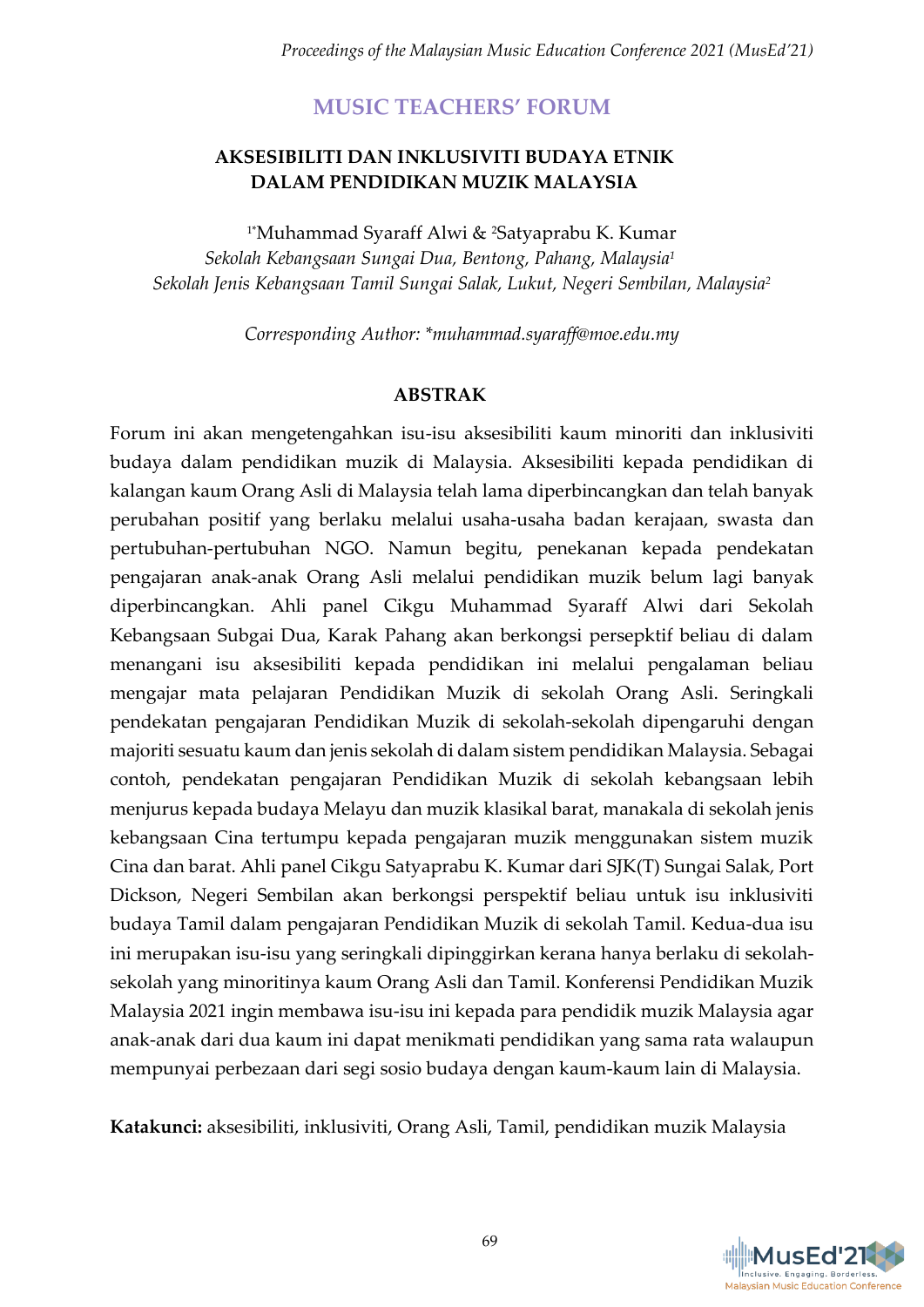## **PANEL DISCUSSION**

#### **MELESTARIKAN PENDIDIKAN MUZIK DI SEKOLAH SEMASA PANDEMIK**

1\*Bakhtiar Mohd Salleh, <sup>2</sup> Hasnul Hadi Ahmad, <sup>3</sup> Rozita Ahmad, <sup>4</sup> Stephen Ong Zen Kai, <sup>5</sup>Shahanum Mohd Shah

*Bahagian Pembangunan Kurikulum, Kementerian Pendidikan Malaysia, Putrajaya<sup>1</sup> Lembaga Peperiksaan Malaysia, Kuala Lumpur, Malaysia<sup>2</sup> SK Jalan 3, Bandar Baru Bangi, Bangi, Selangor, Malaysia<sup>3</sup> SJKC Serdang Baru 1, Serdang, Selangor, Malaysia<sup>4</sup> Faculty of Music, Universiti Teknologi MARA, Shah Alam, Selangor, Malaysia<sup>5</sup>*

#### **ABSTRAK**

Perintah Kawalan Pergerakan (PKP) telah dikeluarkan oleh Kerajaan Malaysia pada 18 Mac 2020 untuk mencegah penyebaran COVID-19 yang menular di Malaysia. Pandemik COVID-19 telah membawa perubahan kepada pengurusan dan pengoperasian sistem pendidikan di seluruh negara di mana semua institusi pengajian tinggi, sekolah menengah dan sekolah rendah tidak dapat menjalankan pengajaran dengan cara seperti biasa. Kementerian Pendidikan Malaysia telah mengeluarkan Garis Panduan Pengurusan dan Pengoperasian Sekolah Dalam Norma Baharu 2.0 pada 5 Oktober 2020 bagi memastikan pengurusan sekolah dan proses pengajaran dan pembelajaran (PdP) beroperasi dengan lancar. Walaupun terdapat garis panduan yang terperinci, masih terdapat banyak kekangan dan masalah yang dihadapi oleh pihak pentadbir dan guru-guru sekolah. Pendidikan Muzik merupakan mata pelajaran yang berbentuk amali dan melibatkan kemahiran diri. Kesediaan guru dan murid dalam pelaksanaan PdP secara maya dengan menggunakan alat peranti untuk menyampaikan ilmu merupakan cabaran yang baharu dalam norma baharu ini. Walaupun terdapat pelbagai kekangan, mata pelajaran Pendidikan Muzik masih perlu dilestarikan. Ahli panel untuk sesi ini yang terdiri daripada Ketua Penolong Pengarah Bahagian Pembangunan Kurikulum, Ketua Penolong Pengarah Lembaga Peperiksaan Malaysia, guru besar dan juga guru sekolah rendah akan membincang isu dan cabaran yang dihadapi dari segi pentadbiran, pelaksanaan dan penilaian mata pelajaran Pendidikan Muzik di sekolah serta berkongsi strategi bagi melestarikan pendidikan muzik di sekolah semasa pandemik.

**Keywords:** pendidikan muzik, pandemik COVID-19, pengajaran dan pembelajaran, norma baharu

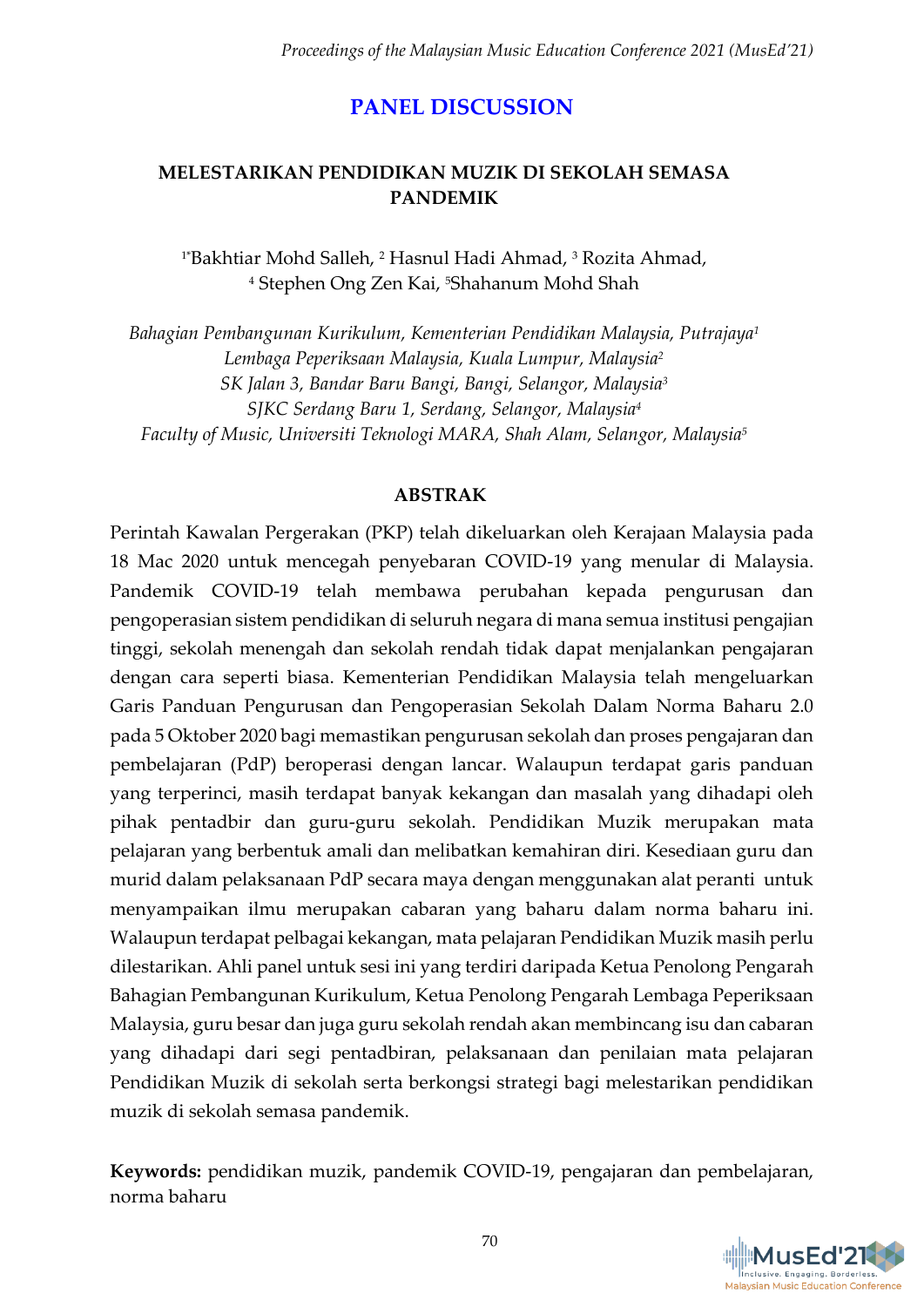#### **30 MINIT ADALAH MEMADAI UNTUK KELAS PENDIDIKAN MUZIK?**

#### 1\*Valeri Sinti, <sup>2</sup>Wan Mazni Wan Abdul Hamid , <sup>3</sup>Abdul Manaf Jusoh, <sup>4</sup>Zaharul Lailiddin Saidon

*Jabatan Pendidikan Sabah, Kota Kinabalu, Sabah, Malaysia<sup>1</sup> SMK Bandar Baru Sentul, Kuala Lumpur, Malaysia<sup>2</sup> Sekolah Kebangsaan Seksyen 9, Shah Alam, Selangor, Malaysia<sup>3</sup> Universiti Pendidikan Sultan Idris, Tanjong Malim, Perak, Malaysia<sup>4</sup>*

#### **ABSTRAK**

Dalam transformasi kurikulum sekolah rendah pada tahun 2011, Kurikulum Bersepadu Sekolah Rendah telah ditambahbaik ke Kurikulum Standard Sekolah Rendah (KSSR) oleh Kementerian Pendidikan Malaysia (KPM). Dalam transformasi ini, masa pelaksanaan pengajaran dan pembelajaran Pendidikan Muzik telah dikurangkan dari 60 minit ke 30 minit seminggu untuk memberi ruang kepada mata pelajaran lain. Pada tahun 2017, Pendidikan Muzik sekali lagi mengalami perubahan di mana Pendidikan Muzik dan Pendidikan Seni Visual telah dicantumkan menjadi Pendidikan Kesenian. Walau bagaimanapun, pada tahun 2020, selepas pelbagai seruan dari pihak pentadbir dan pelaksana atas kekangan pelaksanaan Pendidikan Kesenian, KPM memutuskan bahawa Pendidikan Seni Visual dan Pendidikan Muzik dikembalikan menggantikan Pendidikan Kesenian. Peruntukan masa yang telah dikurangkan semasa transformasi kurikulum ke KSSR masih dikekalkan 30 minit sahaja walaupun perkara ini telah banyak dibawa bincang oleh pelbagai pihak terutamanya guru-guru muzik. Usul tentang peruntukan masa ini juga telah dibawa ke Timbalan Menteri Pendidikan oleh Persatuan Pendidikan Muzik Malaysia pada tahun 2015 dan satu resolusi telah diserah kepada Ketua Pengarah Pendidikan Malaysia selepas kolokium Memperkasakan Pendidikan Muzik pada tahun 2018. Ahli panel untuk sesi ini yang terdiri daripada guru muzik dari sekolah rendah, sekolah menengah dan pegawai dalam Jabatan Pendidikan Negeri akan membincang isu peruntukan masa 30 minit dan masalah yang dihadapi oleh guru-guru muzik serta memberi cadangan cara penyelesaian untuk mata pelajaran Pendidikan Muzik. Perbincangan ini dijangka akan memberi pandangan ke arah hala tuju dan masa depan Pendidikan Muzik di Malaysia.

**Keywords:** pendidikan muzik, PdP, muzik sekolah rendah, guru muzik

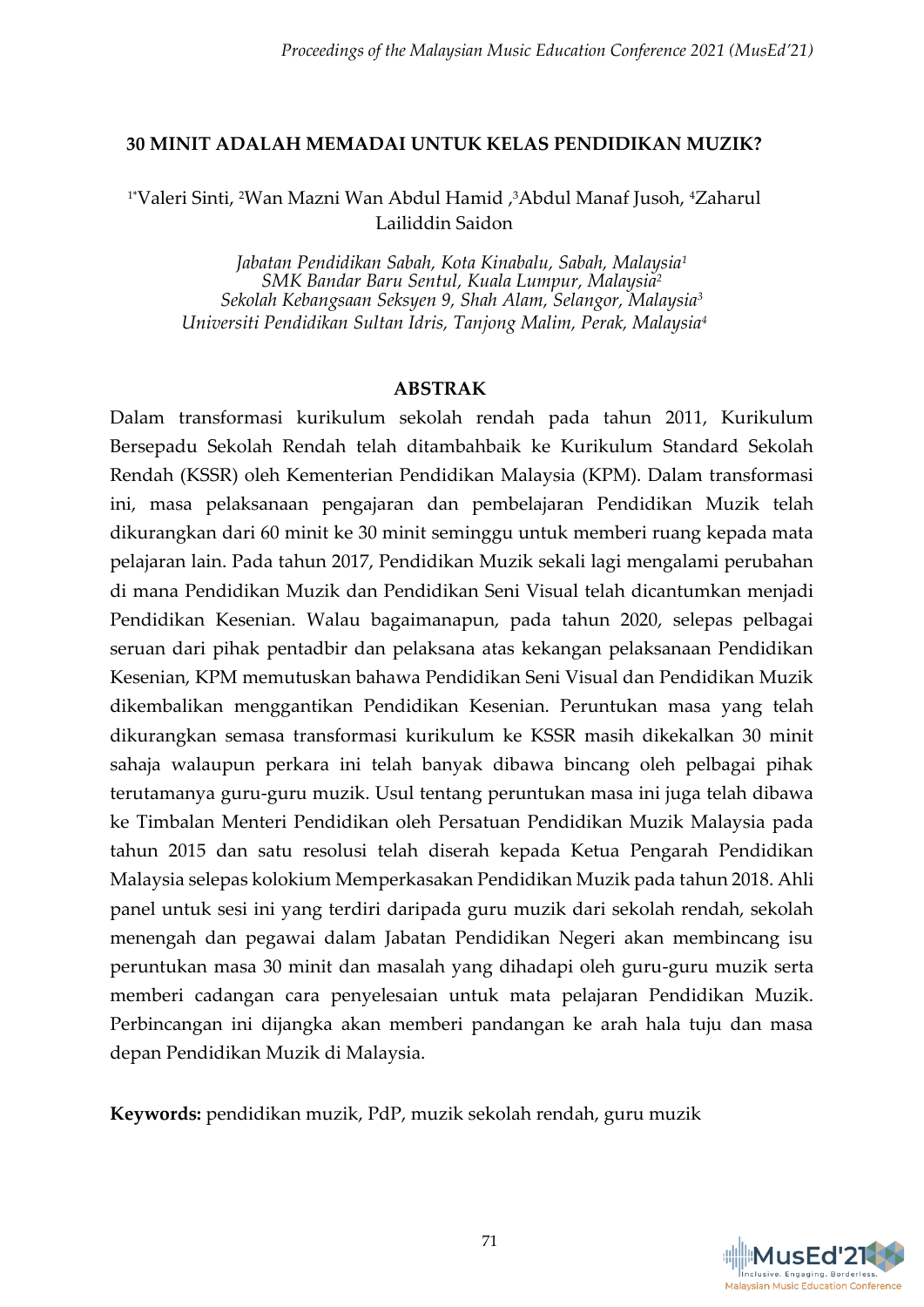## **THE ORCHESTRA BUSINESS: EDUCATION 'GAP', JOB SCOPE AND 'NEW' SKILLS**

<sup>1</sup>Dr Isabella Pek, 2Datuk Mustafa Fuzer Nawi, 3Ahmad Muriz Che Rose, <sup>4</sup>Luqman Aziz, 5Mohd Yazid Zakaria, & <sup>6</sup> Yi-Yun Soo

*Orkestra Kuala Lumpur, Dewan Bandaraya Kuala Lumpur<sup>1</sup> Orkestra Simfoni Kebangsaan, Istana Budaya<sup>2</sup> Malaysian Philharmonic Orchestra, Dewan Filharmonik Petronas<sup>3</sup> Orkestra Radio TV Malaysia, Jabatan Penyiaran Malaysia<sup>4</sup> Orkestra Tradisional Malaysia, Istana Budaya<sup>5</sup> Royal Welsh College of Music & Drama, United Kingdom<sup>6</sup>*

#### **ABSTRACT**

Full-time orchestras in Malaysia hire musicians and orchestral management professionals from music conservatories in Malaysia and globally. This Panel invites the leaders of five major orchestras in Malaysia, who are jointly the biggest employer of professional musicians in the country to address the questions of education 'gap', job scope, and 'new' skills at stake now. The five orchestras include the federal-funded Orkestra Radio TV Malaysia (ORTM), Orkestra Simfoni Kebangsaan (OSK), Orkestra Tradisional Malaysia (OTM), Kuala Lumpur City Hall funded Orkestra Kuala Lumpur (OKL), and GLC funded Malaysian Philharmonic Orchestra (MPO). With each orchestra delivering niche program offering through various live, broadcast, and increasingly, online platforms, the panel members discuss their expectations of new professionals or students entering their respective organisations.

**Keywords:** music education gap, job scope, 'new' skills